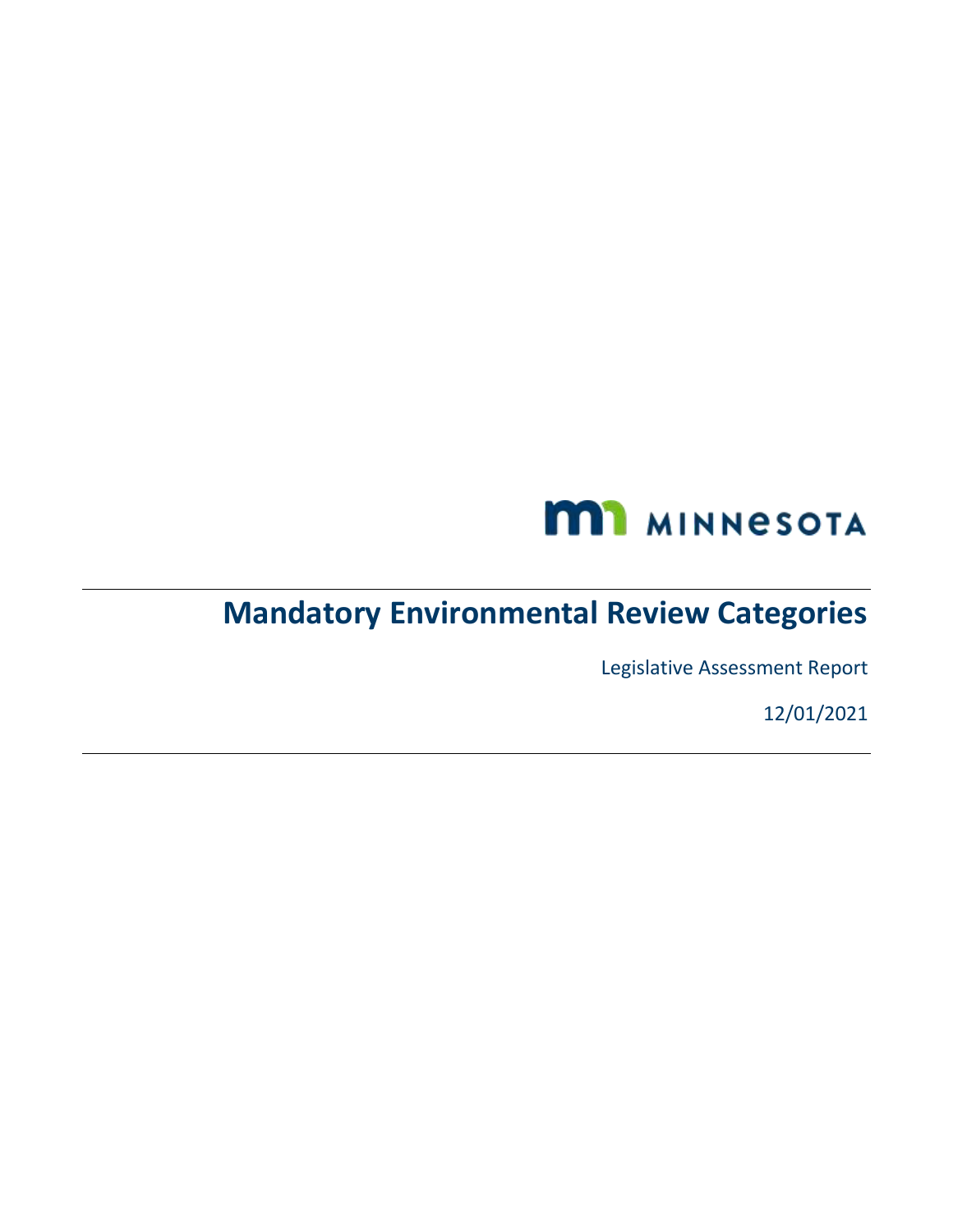This is a report prepared by the Environmental Quality Board, Pollution Control Agency, Department of Natural Resources, and Department of Transportation.

Environmental Quality Board 520 Lafayette Road, St. Paul, MN 55155 (651)-757-2364 [erik.dahl@state.mn.us](mailto:erik.dahl@state.mn.us) <https://www.eqb.state.mn.us/>

#### **Author:**

Erik Cedarleaf Dahl – Environmental Quality Board

#### **Contributors:**

Annie Felix-Gerth – Board of Water and Soil Resources David Bell – Department of Health Denise Wilson – Environmental Quality Board Eric Wojchik –Metropolitan Council Kate Fairman – Department of Natural Resources Katrina Hapka – Environmental Quality Board Katherine Lind – Department of Transportation Karen Kromar – Pollution Control Agency Raymond Kirsch – Department of Commerce Stephen Roos – Department of Agriculture

Natalie Siderius – Department of Employment and Economic Development

*Upon request, this material will be made available in an alternative format such as large print, Braille or audio recording.*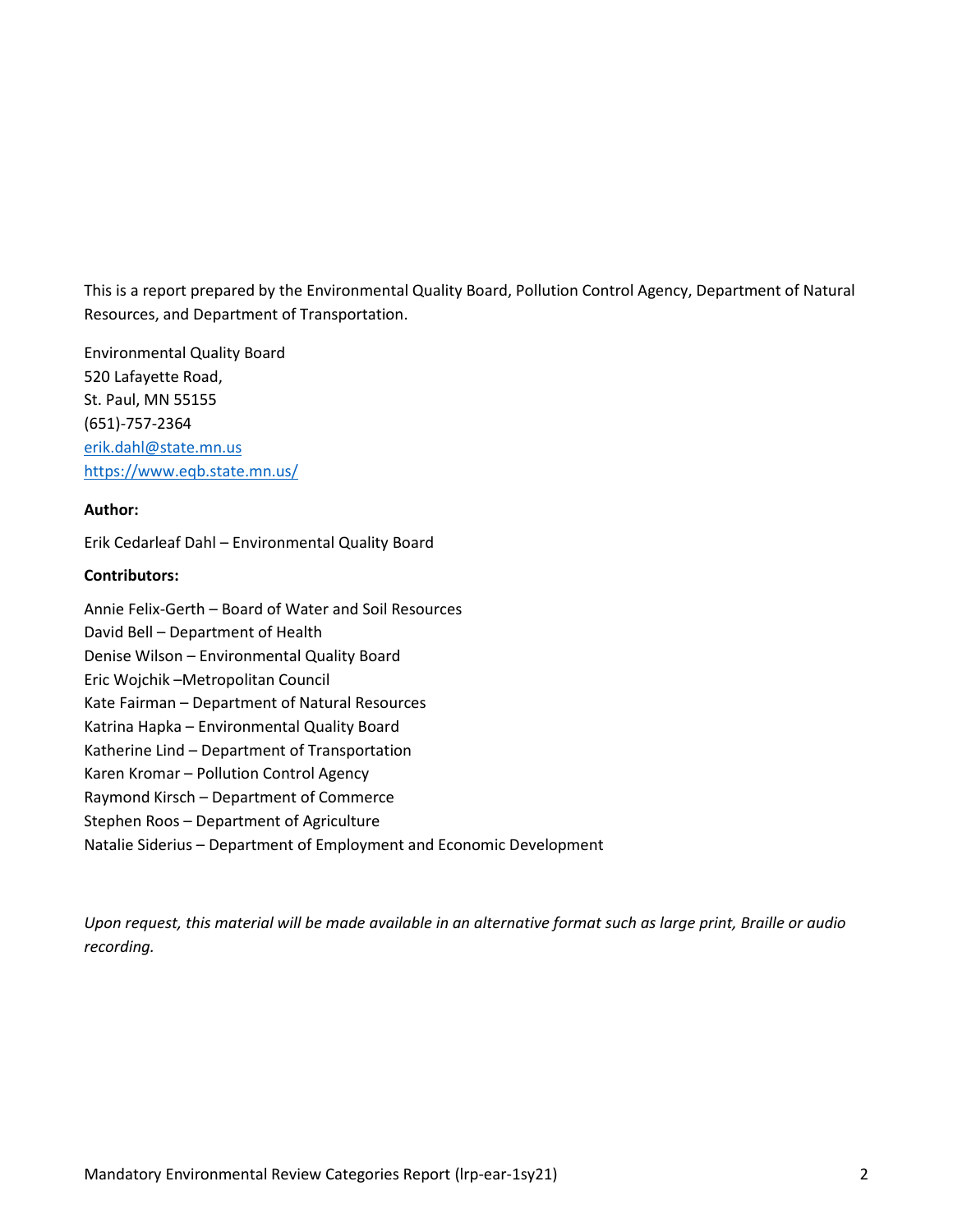#### **Table of Contents**

| Residential development in shoreland outside of the seven county Twin Cities metropolitan area 34 |
|---------------------------------------------------------------------------------------------------|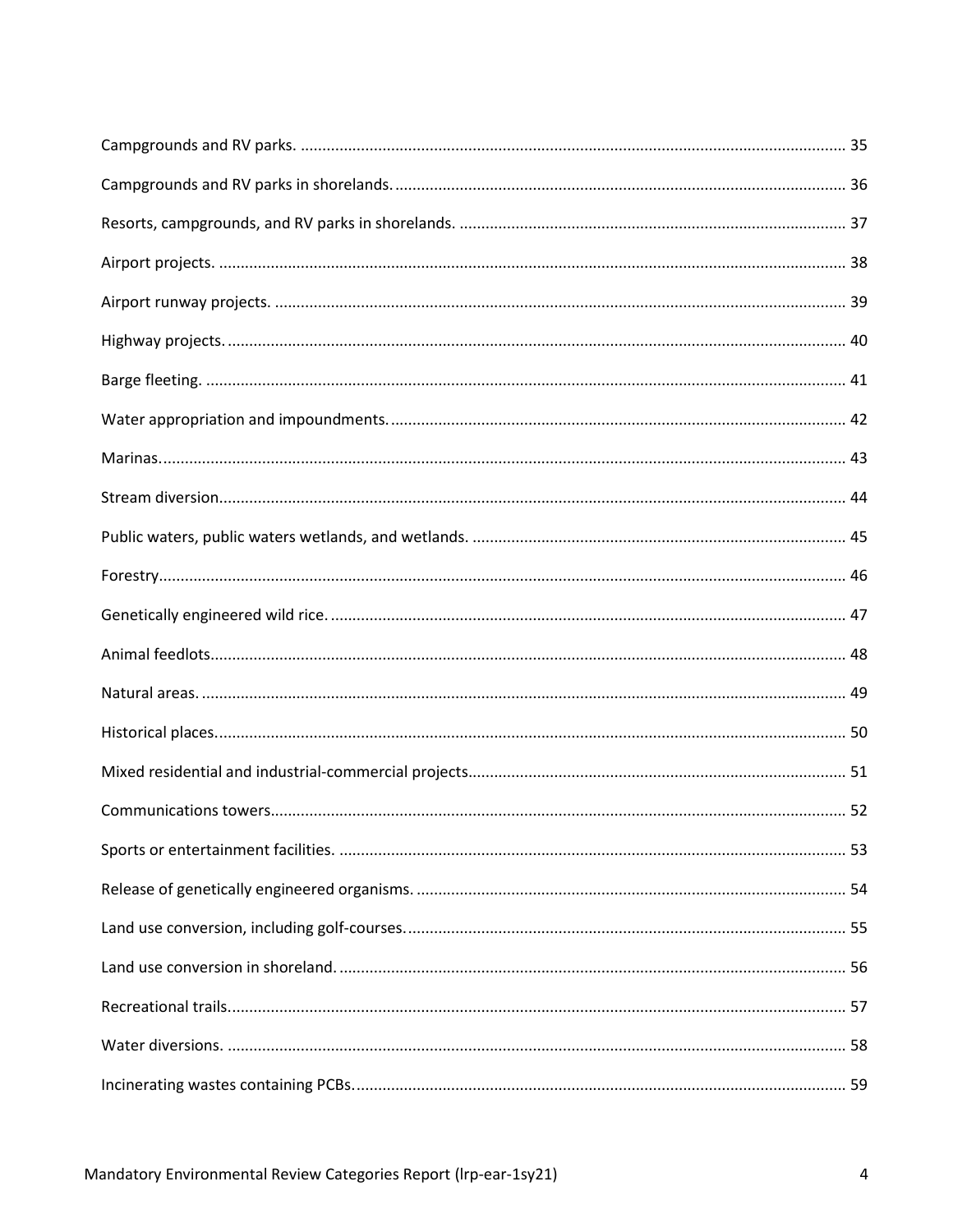# <span id="page-4-0"></span>**Legislative Charge**

This report fulfills the directive of the Minnesota Legislature's 2017 amendment of Minnesota Statutes Chapter 116D.04 Subd. 5b:

*By December 1, 2018, and every three years thereafter, the Environmental Quality Board, Pollution Control Agency, Department of Natural Resources, and Department of Transportation, after consultation with political subdivisions, shall submit to the governor and the chairs of the house of representatives and senate committees having jurisdiction over environment and natural resources a list of mandatory environmental assessment worksheet and mandatory environmental impact statement categories for which the agency or a political subdivision is designated as the responsible government unit, and for each worksheet or statement category, a document including:*

*(1) intended historical purposes of the category;*

*(2) whether projects that fall within the category are also subject to local, state, or federal permits; and*

*(3) an analysis of and recommendations for whether the mandatory category should be modified, eliminated, or unchanged based on its intended outcomes and relationship to existing permits or other federal, state, or local laws or ordinances.*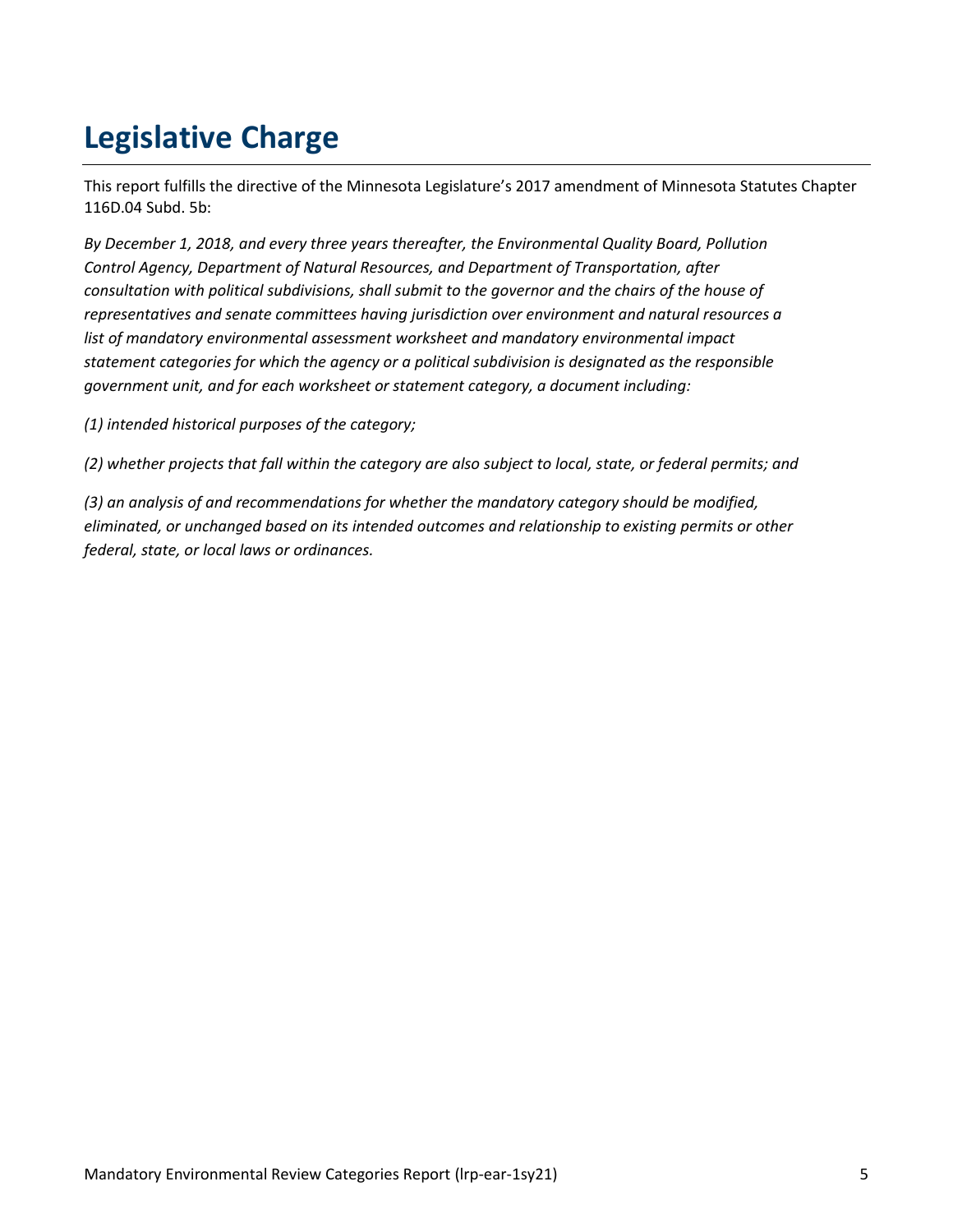# <span id="page-5-0"></span>**Abbreviations**

| AERA        | Air Emission Risk Analysis                            |
|-------------|-------------------------------------------------------|
| AUAR        | Alternative Urban Areawide Review                     |
| BWSR        | Board of Water and Soil Resources                     |
|             | <b>COMM Minnesota Department of Commerce</b>          |
| <b>CWA</b>  | Clean Water Act                                       |
| <b>DEED</b> | Department of Employment and Economic Development     |
| DOT.        | Minnesota Department of Transportation                |
| DNR.        | Minnesota Department of Natural Resources             |
| DPS         | Minnesota Department of Public Safety                 |
| EAW         | <b>Environmental Assessment Worksheet</b>             |
| <b>EIS</b>  | <b>Environmental Impact Statement</b>                 |
| EJ.         | <b>Environmental Justice</b>                          |
| ER          | <b>Environmental Review</b>                           |
| EQB         | <b>Environmental Quality Board</b>                    |
| FAA         | <b>Federal Aviation Administration</b>                |
| <b>GEO</b>  | <b>Genetically Engineered Organism</b>                |
| HAP.        | <b>Hazardous Air Pollutants</b>                       |
| LGU         | <b>Local Government Unit</b>                          |
| MAC         | <b>Metropolitan Airport Commission</b>                |
| <b>MDA</b>  | Minnesota Department of Agriculture                   |
| <b>METC</b> | <b>Metropolitan Council</b>                           |
| MDH         | Minnesota Department of Health                        |
| МR          | Minnesota Rules                                       |
| MS          | Minnesota Statute                                     |
| MEPA        | Minnesota Environmental Protection Act                |
| MPCA        | <b>Minnesota Pollution Control Agency</b>             |
|             | NAAQS National Ambient Air Quality Standards          |
| <b>NEPA</b> | <b>National Environmental Protection Act</b>          |
|             | NPDES National Pollutant Discharge Elimination System |

PM Particulate Matter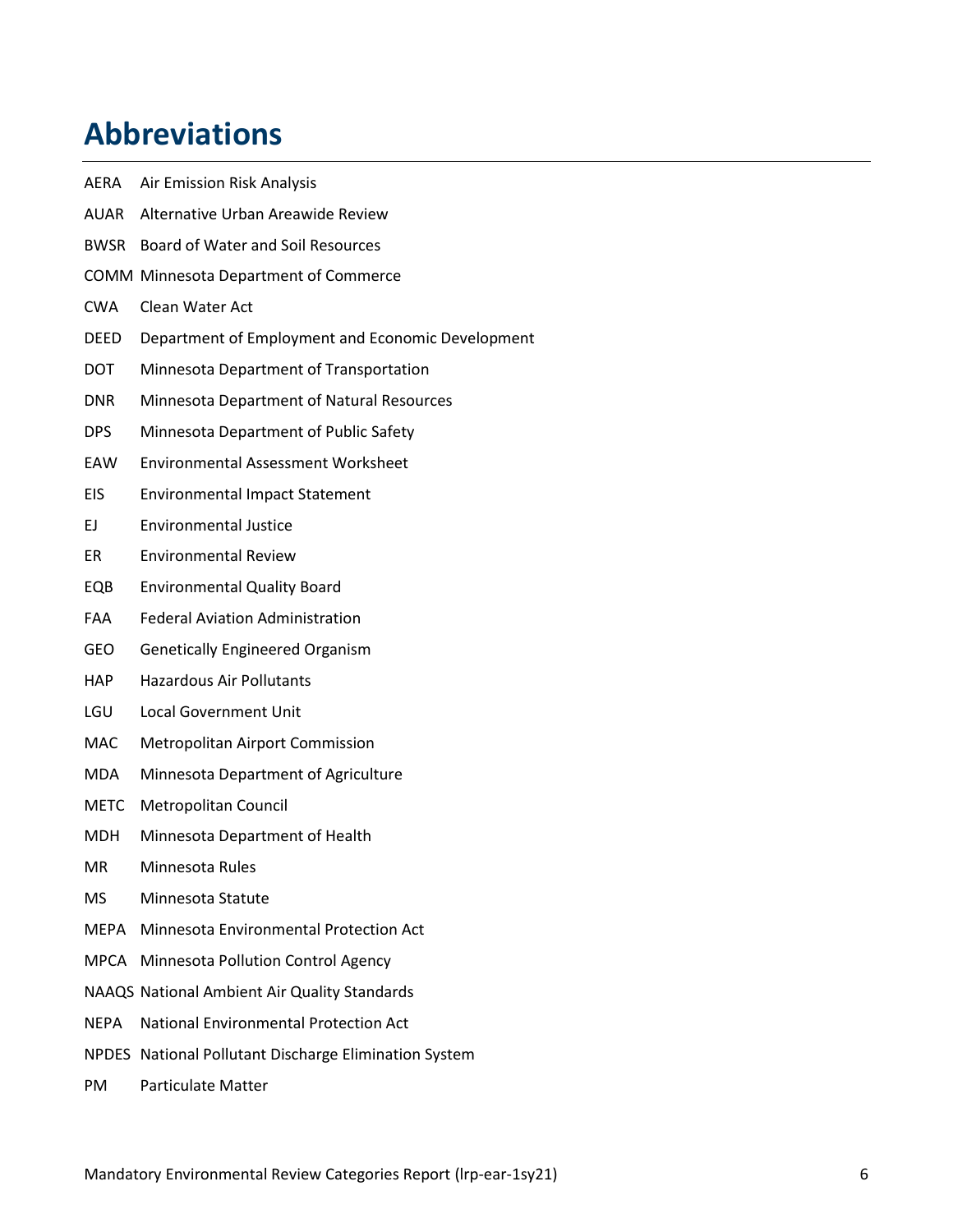- PUC Public Utilities Commission
- RGU Responsible Government Unit
- SDS Safety Data Sheet
- SHPO State Historic Preservation Office
- SONAR Statement of Need and Reasonableness
- TPY Tons per Year
- USACE US Army Corps of Engineers
- USDA US Department of Agriculture
- WECS Wind Energy Conversion System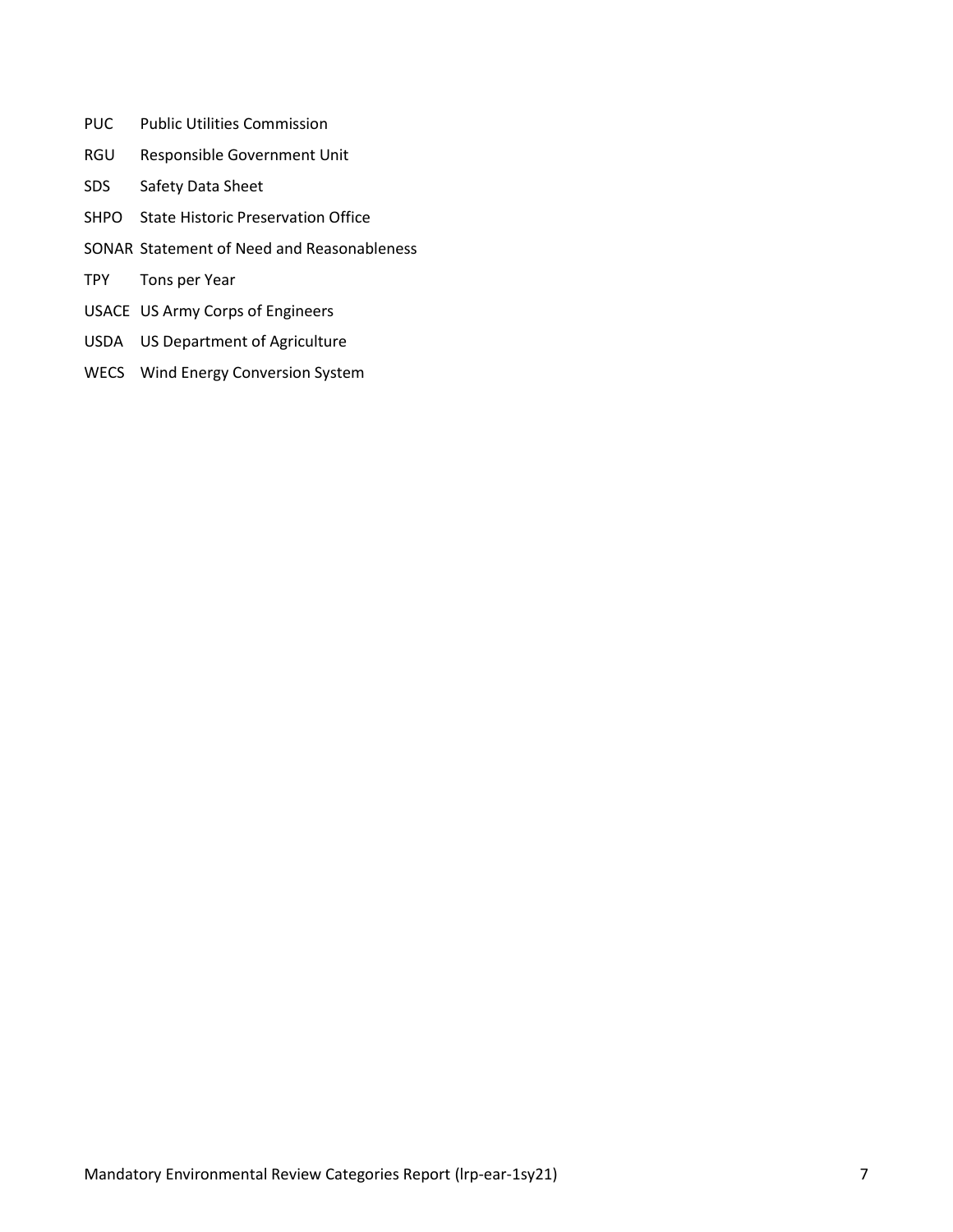# <span id="page-7-0"></span>**Executive Summary**

The Environmental Quality Board (EQB) is responsible for monitoring the effectiveness of the state Environmental Review Program, taking measures to improve its effectiveness, and providing assistance to all parties involved. Over the last 10 years, EQB staff have been consistently collecting data to better understand trends and identify areas for program improvement. From 2018 to 2020, the EQB used the *EQB Monitor* submission form to collect program data from Responsible Governmental Units (RGUs).

This report was prepared in compliance with requirements in [Minnesota Statute Chapter 116D.04 Subd. 5b,](https://www.revisor.mn.gov/statutes/cite/116D.04#stat.116D.04.5b) and contains analyses for each of the mandatory Environmental Assessment Worksheet (EAW) categories [\(Minnesota Rules \(MR\)](https://www.revisor.mn.gov/rules/4410.4300/) 4410.4300) and the mandatory Environmental Impact Statement (EIS) categories [\(MR](https://www.revisor.mn.gov/rules/4410.4400/)  [4410.4400\)](https://www.revisor.mn.gov/rules/4410.4400/).

#### **Summary of Mandatory Category EAW and EIS Issues Identified**

|                                                     |                                                     | <b>Issues</b>  |
|-----------------------------------------------------|-----------------------------------------------------|----------------|
| <b>EAW Mandatory Categories (MR 4410.4300)</b>      | EIS Mandatory Categories (MR 4410.4400)             | Identified     |
| Nuclear fuels and nuclear waste (Subp. 2)           | Nuclear fuels and nuclear waste (Subp. 2)           | No             |
| Electric generating facilities (Subp. 3)            | Electric generating facilities (Subp. 3)            | Yes            |
| Petroleum refineries (Subp. 4)                      | Petroleum refineries (Subp. 4)                      | <b>No</b>      |
| Fuel conversion facilities (Subp. 5)                | Fuel conversion facilities (Subp. 5)                | <b>No</b>      |
| Transmission lines (Subp. 6)                        | Transmission lines (Subp. 6.)                       | Yes            |
| Pipelines (Subp. 7)                                 | Pipelines (Subp. 24)                                | Yes            |
| Transfer facilities (Subp. 8)                       |                                                     | N <sub>o</sub> |
| Underground storage (Subp. 9)                       | Underground storage (Subp. 7)                       | <b>No</b>      |
| Storage facilities (Subp. 10)                       |                                                     | No             |
| Metallic mineral mining and processing (Subp. 11)   | Metallic mineral mining and processing (Subp. 8)    | <b>No</b>      |
| Nonmetallic mineral mining (Subp. 12)               | Nonmetallic mineral mining (Subp. 9)                | No             |
| Paper and pulp processing mills (Subp. 13)          | Paper and pulp processing mills (Subp. 10)          | No             |
| Industrial, commercial and institutional facilities | Industrial, commercial and institutional facilities |                |
| (Subp. 14)                                          | (Suby. 11)                                          | Yes            |
| Air Pollution (Subp. 15)                            |                                                     | <u>Yes</u>     |
| Hazardous waste (Subp. 16)                          | Hazardous waste (Subp. 12)                          | <b>No</b>      |
| Solid waste (Subp. 17)                              | Solid waste (Subp. 13)                              | <b>No</b>      |
| Wastewater (Subp. 18)                               |                                                     | Yes            |
| Residential development (Subp. 19)                  | Residential development (Subp. 14)                  | <u>Yes</u>     |
| Residential development in shoreland outside of     | Residential development in shoreland outside of     |                |
| the seven-county Twin Cities metropolitan area      | the seven-county Twin Cities metropolitan area      |                |
| (Subp. 19a)                                         | (Subp. 14a)                                         | Yes            |

#### **Table 1: Summary of Mandatory Category EAW and EIS Issues Identified**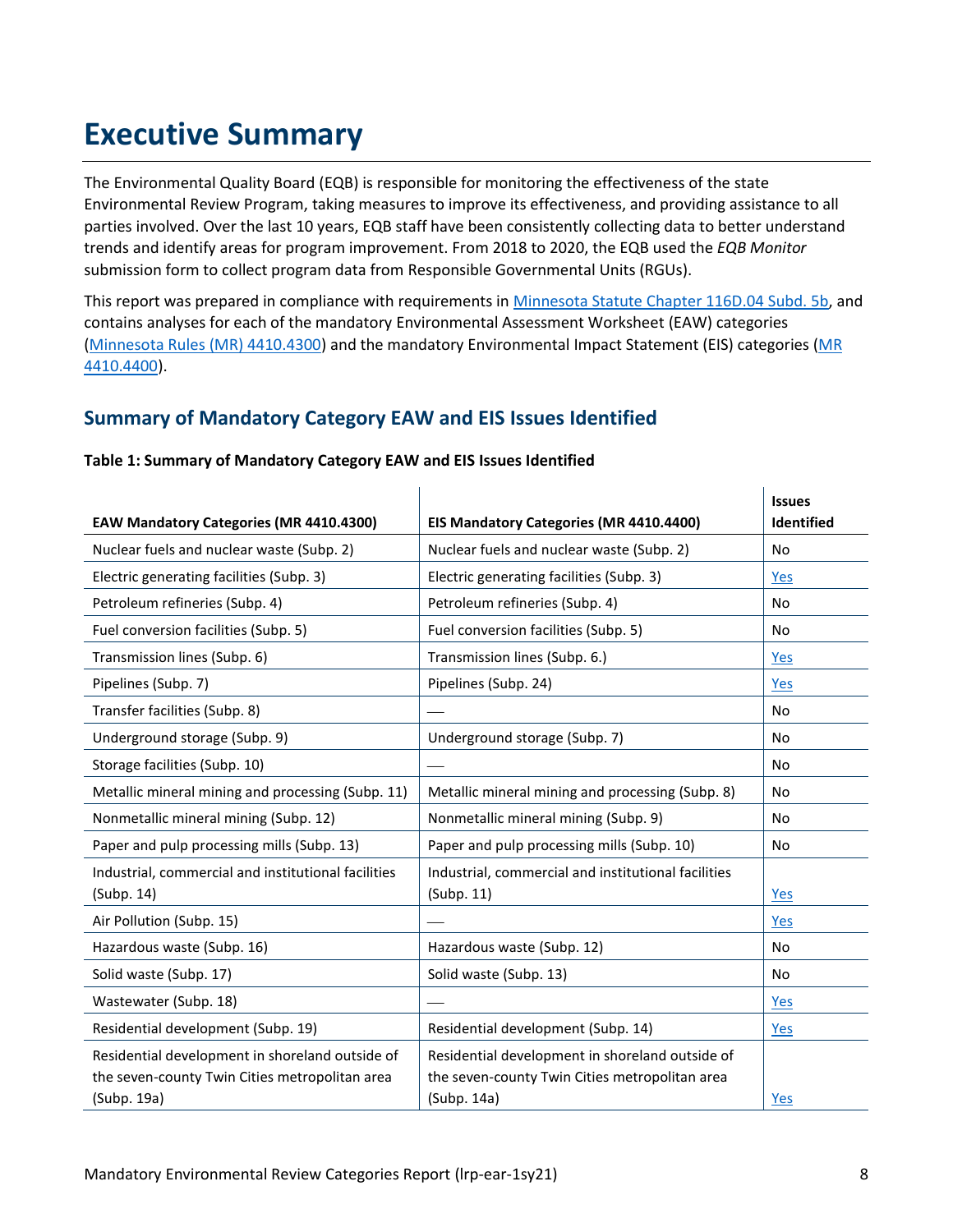| <b>EAW Mandatory Categories (MR 4410.4300)</b>                     | EIS Mandatory Categories (MR 4410.4400)                            | <b>Issues</b><br><b>Identified</b> |
|--------------------------------------------------------------------|--------------------------------------------------------------------|------------------------------------|
| Campgrounds and RV parks (Subp. 20)                                |                                                                    | No                                 |
| Resorts, campgrounds, and RV parks in shorelands<br>(Subp. 20a)    | Resorts, campgrounds, and RV parks in shorelands<br>(Subp. 26)     | <u>Yes</u>                         |
| Airport projects (Subp. 21)                                        |                                                                    | No                                 |
|                                                                    | Airport runway projects (Subp. 15)                                 | No                                 |
| Highway projects (Subp. 22)                                        | Highway projects (Subp. 16)                                        | No                                 |
| Barge fleeting (Subp. 23)                                          | Barge fleeting (Subp. 17)                                          | No                                 |
| Water appropriation and impoundments (Subp.<br>24)                 | Water appropriation and impoundments (Subp.18)                     | Yes                                |
| Marinas (Subp. 25)                                                 | Marinas (Subp. 19)                                                 | <b>No</b>                          |
| Stream diversion (Subp. 26)                                        |                                                                    | Yes                                |
| Public waters, public waters wetlands, and<br>wetlands (Subp. 27.) | Public waters, public waters wetlands, and<br>wetlands (Subp. 20)  | Yes                                |
| Forestry (Subp. 28)                                                |                                                                    | Yes                                |
|                                                                    | Genetically engineered wild rice (Subp. 28)                        | No                                 |
| Animal feedlots (Subp. 29)                                         |                                                                    | Yes                                |
| Natural areas (Subp. 30.)                                          |                                                                    | No                                 |
| Historical places (Subp. 31)                                       |                                                                    | <u>Yes</u>                         |
| Mixed residential and industrial-commercial<br>projects (Subp. 32) | Mixed residential and industrial-commercial<br>projects (Subp. 21) | <u>Yes</u>                         |
| Communications towners (Subp. 33)                                  |                                                                    | No                                 |
| Sports or entertainment facilities (Subp. 34)                      | Sports or entertainment facilities (Subp. 22)                      | No                                 |
| Release of genetically engineered organisms<br>(Subp. 35)          |                                                                    | <u>Yes</u>                         |
| Land use conversion, including golf courses (Subp.<br>36)          |                                                                    | No                                 |
| Land conversions in shoreland (Subp. 36a)                          | Land conversions in shoreland (Subp. 27)                           | No                                 |
| Recreational trails (Subp. 37)                                     |                                                                    | Yes                                |
|                                                                    | Water diversions (Subp. 23)                                        | No                                 |
|                                                                    | Incinerating wastes containing PCBs (Subp. 25)                     | No                                 |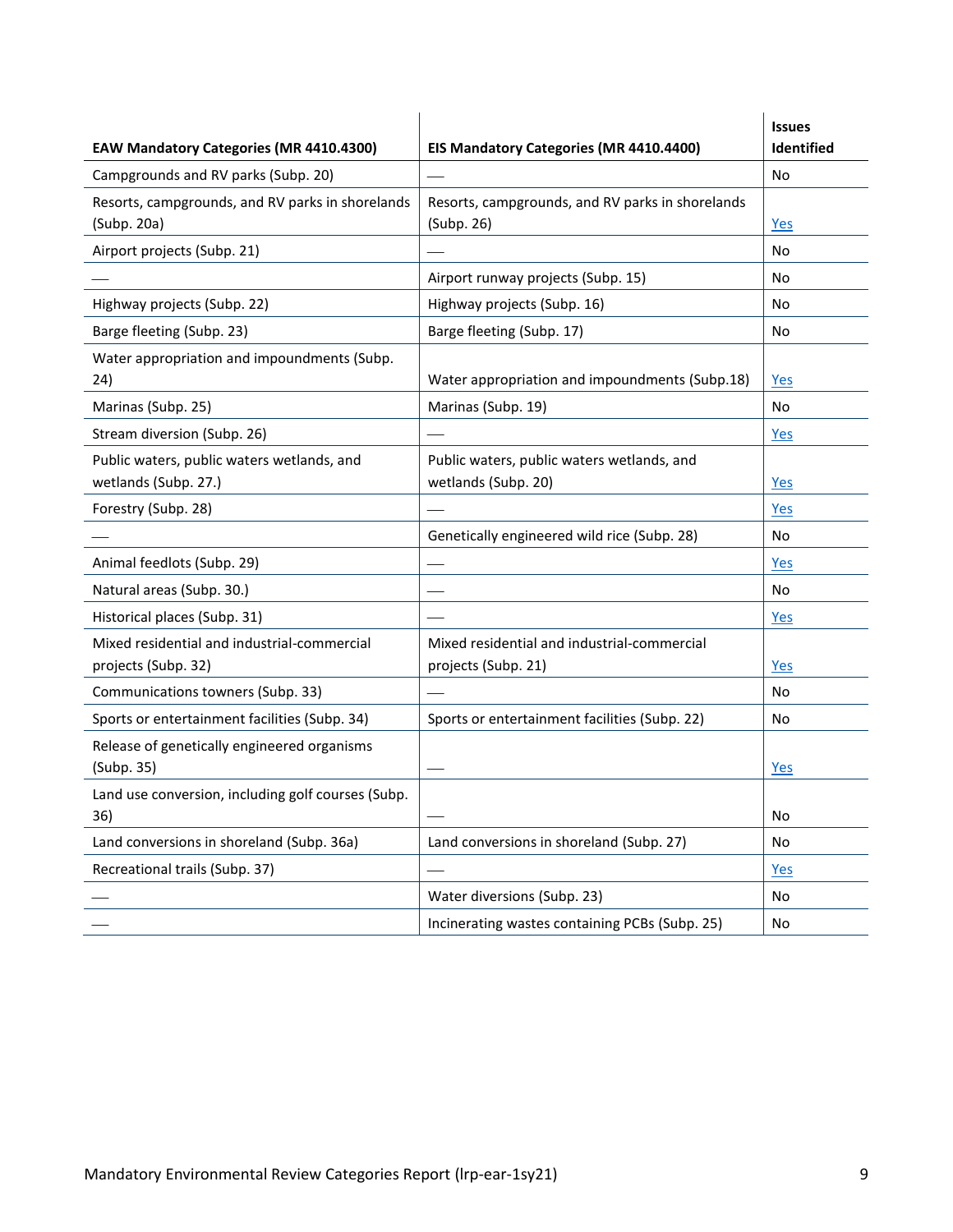# <span id="page-9-0"></span>**Background**

The Minnesota Environmental Policy Act (MEPA)[, Minnesota Statute](https://www.revisor.mn.gov/statutes/cite/116D.04) 116D, created a formal process for investigating public or private projects that have the potential to significantly impact the environment. [Minnesota Statute 116C.03](https://www.revisor.mn.gov/statutes/cite/116C.03) created the Environmental Quality Board (EQB) and §116D gave the EQB the authority to implement the requirements of MEPA*.*

To fulfill their duties, the EQB issues rules that implement the state Environmental Review Program[. MR](https://www.revisor.mn.gov/rules/4410.0300/)  [4410.0300](https://www.revisor.mn.gov/rules/4410.0300/) describes the authority, scope, purpose and objectives of these environmental review (ER) rules:

#### *4410.0300 AUTHORITY, SCOPE, PURPOSE, AND OBJECTIVES.*

*Subpart 1. Authority. Parts 4410.0200 to 4410.6500 are issued under authority granted in Minnesota Statutes, chapter 116D, to implement the environmental review procedures established by the Minnesota Environmental Policy Act.*

*Subp. 2. Scope. Parts 4410.0200 to 4410.6500 apply to all governmental actions. They shall apply to projects for which environmental review has not been initiated prior to September 28, 1982. For any project for which environmental review has been initiated by submission of a citizens petition, environmental assessment worksheet, environmental impact statement preparation notice, or environmental impact statement to the EQB prior to September 28, 1982, all governmental decisions that may be required for that project shall be acted upon in accord with prior rules.*

*Subp. 3. Purpose. The Minnesota Environmental Policy Act recognizes that the restoration and maintenance of environmental quality is critically important to our welfare. The act also recognizes that human activity has a profound and often adverse impact on the environment.*

*A first step in achieving a more harmonious relationship between human activity and the environment is understanding the impact which a proposed project will have on the environment. The purpose of parts 4410.0200 to 4410.6500 is to aid in providing that understanding through the preparation and public review of environmental documents.*

*Environmental documents shall contain information that addresses the significant environmental issues of a proposed action. This information shall be available to governmental units and citizens early in the decision making process.*

*Environmental documents shall not be used to justify a decision, nor shall indications of adverse environmental effects necessarily require that a project be disapproved. Environmental documents shall be used as guides in issuing, amending, and denying permits and carrying out other responsibilities of governmental units to avoid or minimize adverse environmental effects and to restore and enhance environmental quality.*

*Subp. 4. Objectives. The process created by parts 4410.0200 to 4410.6500 is designed to:*

*A. provide usable information to the project proposer, governmental decision makers and the public concerning the primary environmental effects of a proposed project;*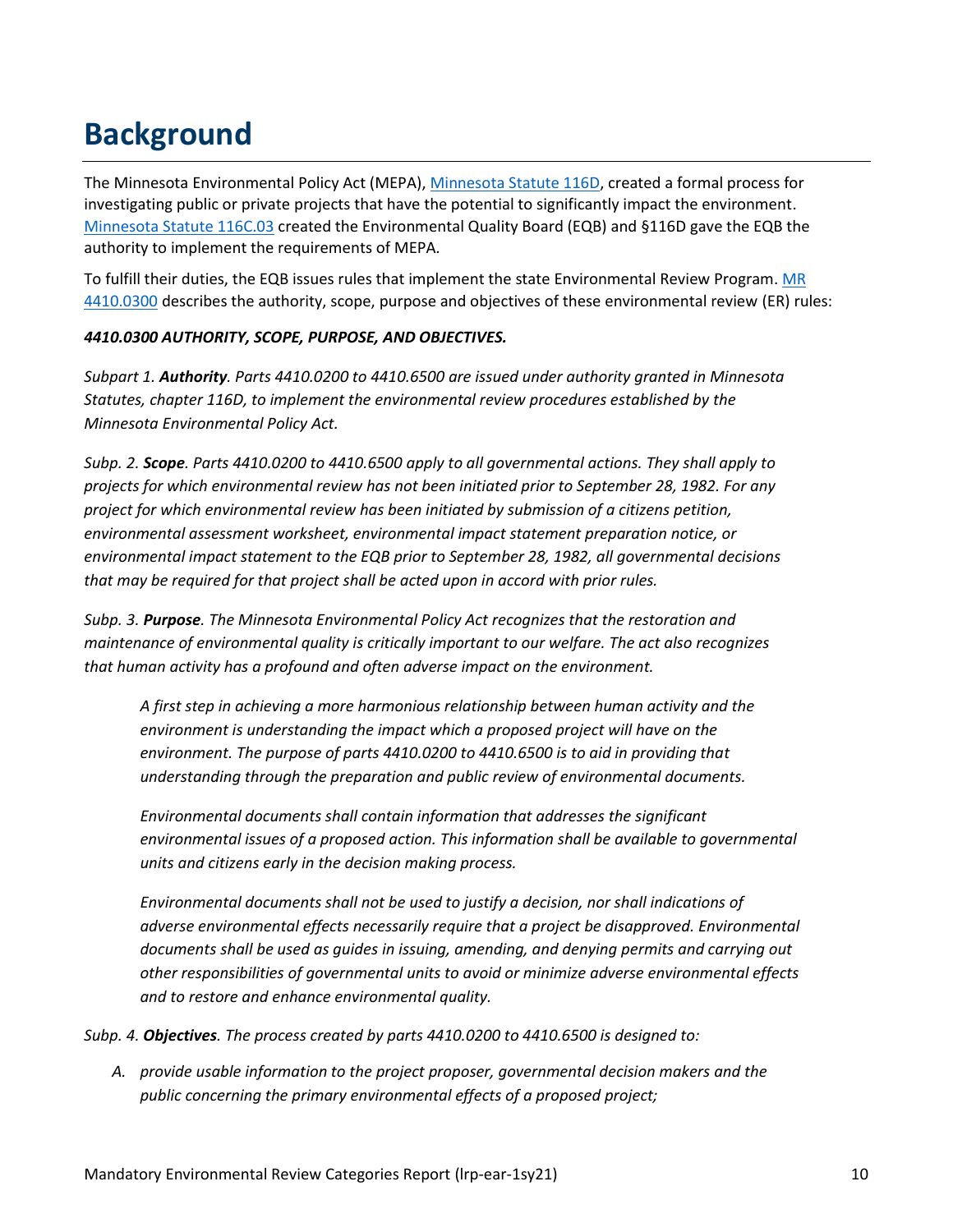- *B. provide the public with systematic access to decision makers, which will help to maintain public awareness of environmental concerns and encourage accountability in public and private decision making;*
- *C. delegate authority and responsibility for environmental review to the governmental unit most closely involved in the project;*
- *D. reduce delay and uncertainty in the environmental review process; and*
- *E. eliminate duplication.*

Minnesota Rules chapter 4410 [\(MR 4410\)](https://www.revisor.mn.gov/rules/4410/) implements the objectives of MEPA by requiring categories of project types to undergo a systematic process that works in conjunction with permits and other approvals. These categories are referred to as mandatory Environmental Assessment Worksheet (EAW) categories [\(MR](https://www.revisor.mn.gov/rules/4410.4300/)  [4410.4300\)](https://www.revisor.mn.gov/rules/4410.4300/) and mandatory Environmental Impact Statement (EIS) categories [\(MR 4410.4400\)](https://www.revisor.mn.gov/rules/4410.4400/). Each mandatory EAW and EIS category has an applicable threshold for determining when review is required and assigns a responsible governmental unit (RGU) to prepare and approve the review documents. Information provided through the Minnesota environmental review process is intended to ensure that the potential environmental effects of a proposed project will be assessed and disclosed, prior to the approval of any Minnesota governmental action.

Minnesota's environmental review processes (in MR 4410) include Citizen Petition, EAW, EIS, and Alternative Urban Areawide Review (AUAR).

- The Citizen Petition process provides the opportunity for a community to request the preparation of an EAW for a project by filing a petition that contains the signatures and mailing addresses of at least 100 individuals who reside or own property in the state.
- An EAW provides a brief analysis and overview of the potential environmental impacts of a specific project, and to help the RGU determine if an EIS is necessary.
- An EIS is a more detailed analysis of the key environmental, social, and economic issues that are likely to result from the project. The first step in the EIS process is to identify only those potentially significant issues relevant to the proposed project in order to reduce the bulk and time table for preparation of an EIS.
- An AUAR is a planning tool that local governments can use to understand how different development scenarios will affect the environment of their community. It is a way of performing an environmental analysis in advance, before major development occurs in an area. It also is a way to use the information from the analysis to guide local planning and zoning decisions.

The ER process does not approve or deny approval of a project. ER provides a basis of information for preparing permits and other decisions. Permits and ER processes are different tools and serve different functions. An important distinction between ER (not an approval) and permits or other types of approvals, is that ER provides a holistic, ecological view of potential environmental effects in a single document for consideration by the public and decision-makers. A proposed project may have multiple permits and approvals, and an individual permit focuses on regulatory compliance with one type of impact such as air emissions, or water.

Other permits, approvals or ordinances do not typically capture the same information or broad range of possible environmental impacts as the ER process in one consolidated public document. Some other benefits of ER include:

- Considers cumulative environmental impacts
- Considers phased and connected actions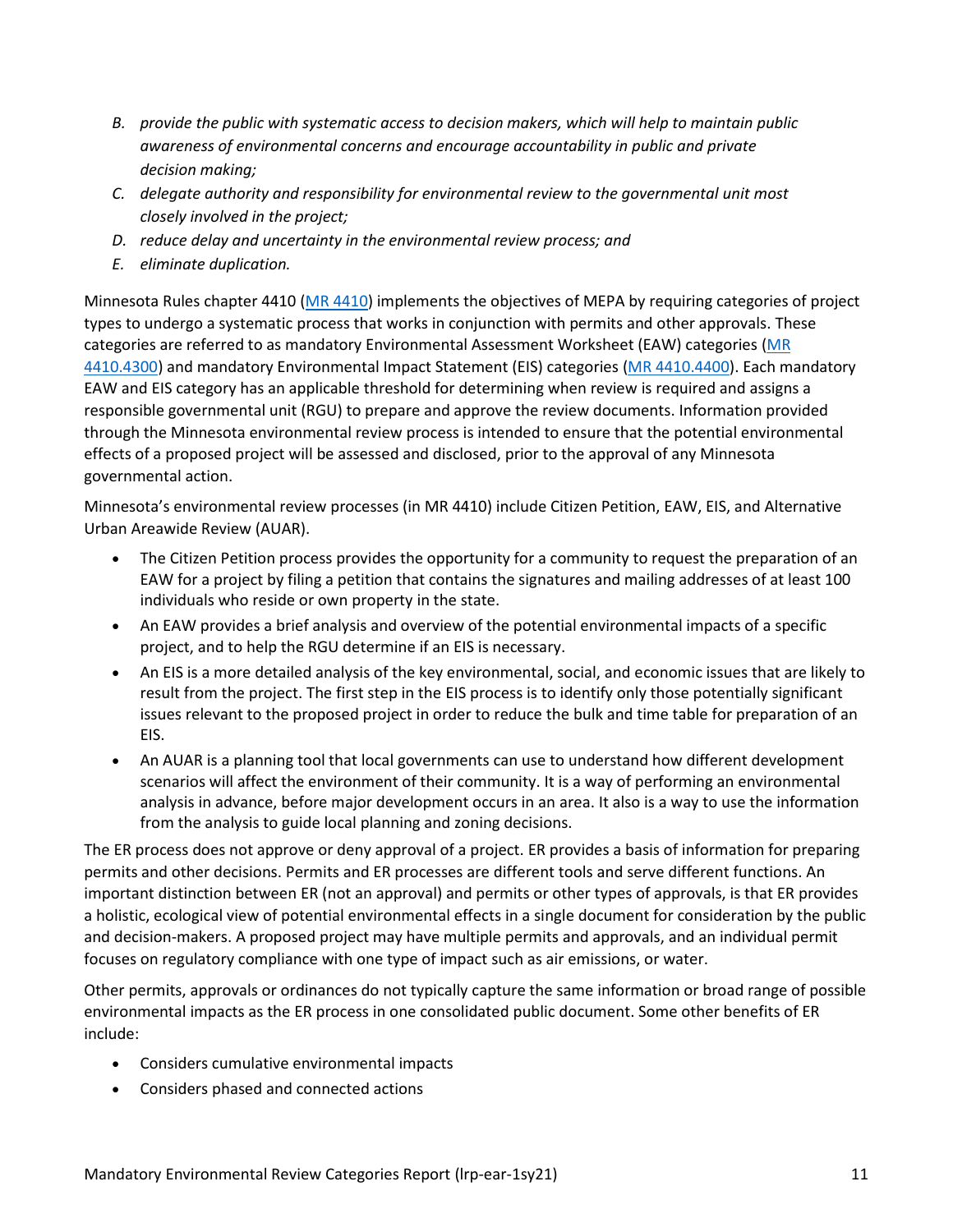- Public-oriented by providing the public with relevant technical environmental information, to help them more fully participate in local decisions before projects can be approved.
- Helps project proposers gather information, consider opportunities to improve projects, connect with stakeholders and other project and process benefits early in their design process
- Identifies regulatory and community concerns, before project designs are final

#### **Mandatory Categories**

Mandatory categories are categories of project types for which ER is mandatory. These categories are referred to as mandatory Environmental Assessment Worksheet (EAW) categories and mandatory Environmental Impact Statement (EIS) categories. Each mandatory EAW and EIS category has an applicable threshold for determining when ER is required and assigns a responsible governmental unit (RGU) to prepare and approve the review documents. Information provided through the Minnesota ER process is intended to ensure that the potential environmental effects of a proposed project will be assessed and disclosed, prior to the approval of any Minnesota governmental action.

#### **Environmental Review Roles**

The Environmental Review Program involves the Environmental Quality Board, local/state/tribal governments, the project proposer, and Minnesota residents. Each play a unique role in throughout the process.

| <b>Role</b>                                       | <b>Activities</b>                                                                      |  |
|---------------------------------------------------|----------------------------------------------------------------------------------------|--|
|                                                   | Oversight of the rules<br>$\bullet$                                                    |  |
| <b>Environmental Quality Board</b>                | Technical assistance<br>$\bullet$                                                      |  |
|                                                   | Creates guidance                                                                       |  |
|                                                   | Data & continuous improvement<br>$\bullet$                                             |  |
|                                                   | Implements rules<br>٠                                                                  |  |
| Responsible Governmental Unit (RGU)               | Prepares environmental documents<br>٠                                                  |  |
|                                                   | Decision maker<br>$\bullet$                                                            |  |
| Provides project details<br>Project proposer<br>٠ |                                                                                        |  |
| Public                                            | Provides local knowledge & participates in decision-making<br><b>Citizen Petitions</b> |  |

**Table 1: Environmental Review roles**

**Environmental Quality Board (EQB) -** EQB's role in environmental review is focused on program consistency and assisting governmental units and interested persons with understanding and implementing environmental review rules, as well as program continuous improvement. EQB staff also publish environmental review-related notices in the *EQB Monitor* weekly publication. The EQB delegates the authority to other state and local governments (Responsible Governmental Unit or RGU) to apply the rules to individual projects. RGUs are assigned responsibility for verifying the accuracy of environmental documents and complying with environmental review processes.

**Responsible Government Unit (RGU) -** In the environmental review process, an RGU is the governmental organization that must oversee the preparation and analysis of environmental review documents. The RGU can be any state agency or any local (county, city, township) or special purpose unit (watershed district, SWCD, etc.)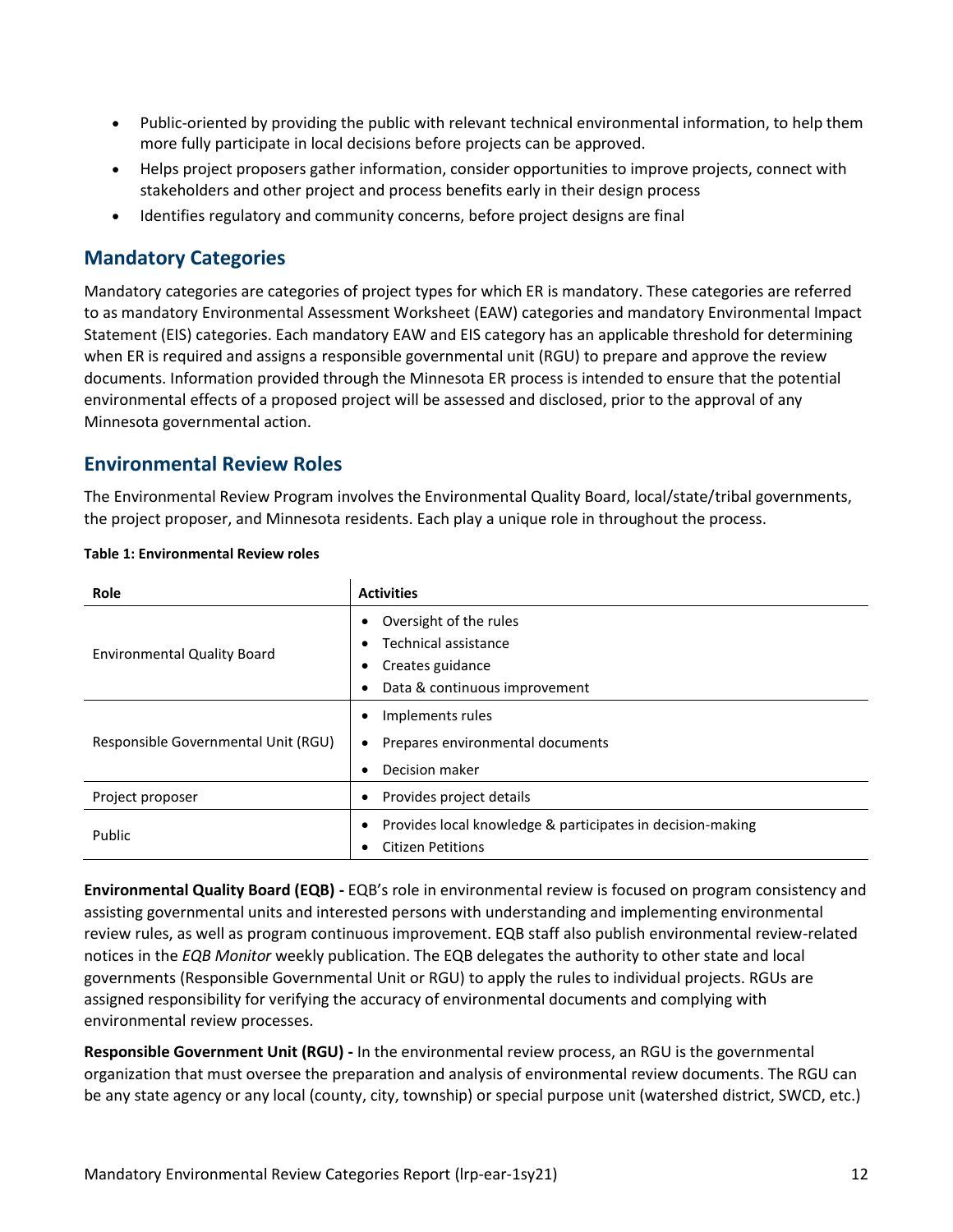of government in the state. The RGU is the governmental unit determined to have the greatest authority to approve or disapprove a project.

#### **History of the Mandatory Category Report**

The first Mandatory Categories Legislative Assessment Report (2013 MC Report) was required by a 2012 legislative directive (Laws of Minnesota for 2012, Chapter 150, Article 2, Section 3). The 2013 and 2018 MC Report evaluated each of the mandatory EAW and EIS categories and developed recommendations for whether the mandatory category should be modified, eliminated, or unchanged based on its intended outcomes and relationship to existing permits or other federal, state, or local laws or ordinances. The Mandatory Categories Legislative Assessment Report was completed in 2013, 2018, and now in 2021.

#### **2021 Mandatory Category Report Engagement Process**

Environmental Quality Board staff developed an outreach and engagement process to consult with Pollution Control Agency (MPCA), Department of Natural Resources (DNR), Department of Transportation (DOT), Department of Health (MDH), Department of Agriculture (MDA), Department of Commerce (COMM), Department of Employment and Economic Development (DEED), Board of Water and Soil Resources (BWSR) and Metropolitan Council (METC).

To comply with the legislative directive to "consult with political subdivisions," on the mandatory ER categories, EQB staff consulted with Local Government Units (LGUs), project proposers, and consultants that provided email contact information in the *EQB Monitor* submission forms from 2016 to 2019 through an online survey, direct emails, and phone interviews. Additional governmental organizations contacted included the League of Minnesota Cities, the Association of Minnesota Counties, the Minnesota Association of Townships, the Minnesota Inter-County Association, the Minnesota Association of Small Cities, the Minnesota Association of Soil and Water Conservation Districts, and the Minnesota Association of Watershed Districts. To assess local governments' perspectives, EQB staff considered survey responses in their analyses of the mandatory EAW and EIS categories for which local governmental units are designated as the RGU. EQB staff also conducted outreach to a list of businesses and business organizations provided by DEED.

EQB staff reached out directly to members of the public who provided an email address on signed petition forms from January 2016 to May 2021 via email, and other interested members of the public via the *EQB Monitor* and a survey on the EQB's [2021 Mandatory Category Report webpage.](https://www.eqb.state.mn.us/content/2021-mandatory-category-report) All public comments were reviewed by the Interagency Team and incorporated into issues identified within the report where appropriate.

Issues identified reflect a cross-section of perspectives and experiences from RGUs and do not necessarily indicate consensus among RGUs, or that all RGUs feel the topic is appropriate to pursue.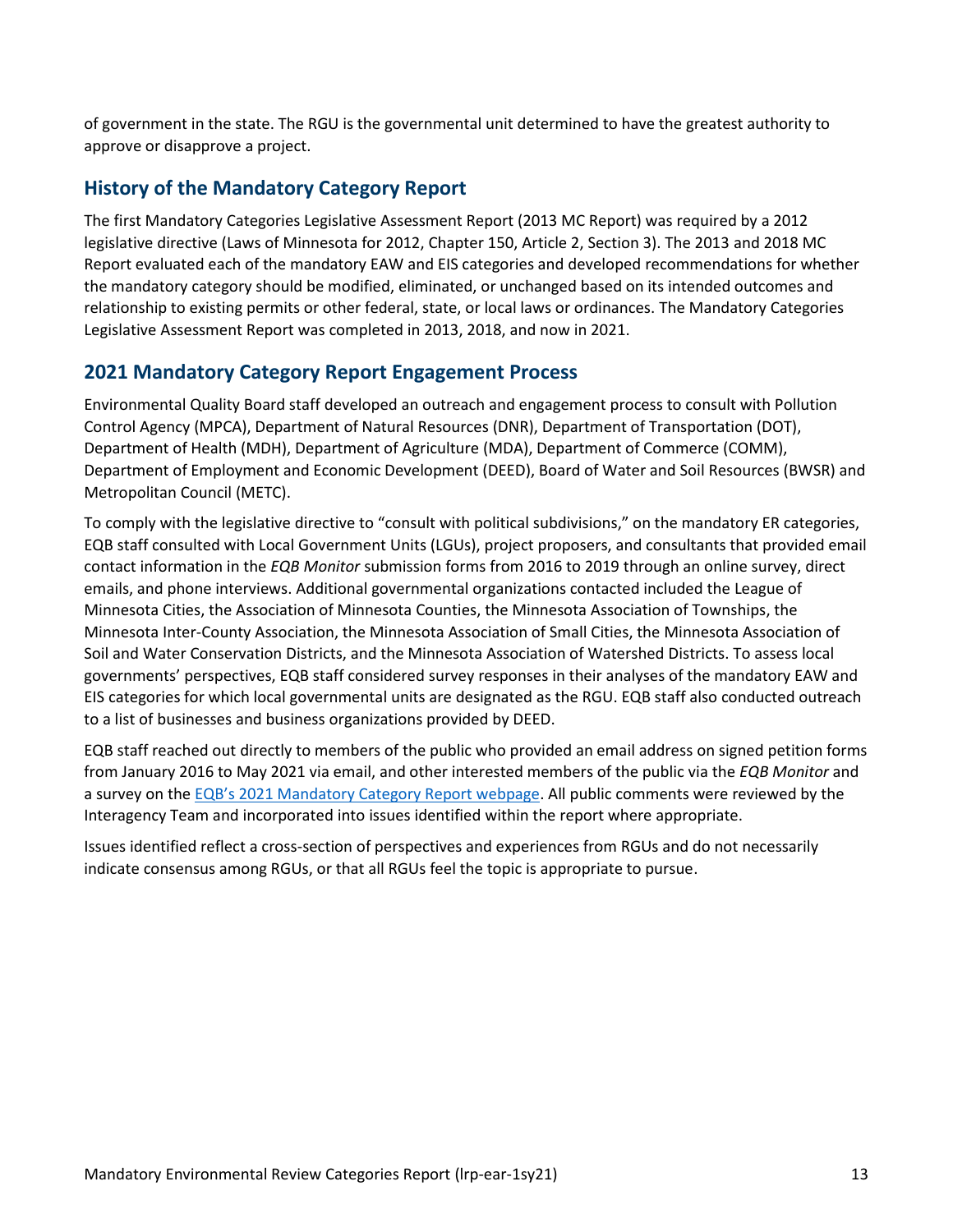#### **2021 Analysis of the Mandatory EAW and EIS Categories**

The EQB is responsible for monitoring the effectiveness of the state Environmental Review Program, taking measures to improve its effectiveness, and providing assistance to all parties involved. Over the last 10 years, EQB staff have been consistently collecting data to better understand trends and identify areas for program improvement. From 2018 to 2020, the EQB used the *EQB Monitor* submission form to collect program data from RGUs. The *EQB Monitor* is a weekly publication for notices required by MR 4410. The submission form is available on the EQB website and is used by RGUs, consultants, and governmental staff to provide content for the *EQB Monitor*. These submissions account for most project specific data. The results of the data collection are an important first step in understanding environmental review processes being completed around the state.



**Figure 1. On average, local government units conducted 73% of all mandatory environmental review completed from 2018-2020.**

**Figure 2. Approximately 76% of environmental review completed in 2018-2020 was for EAWs and EISs.**

An interagency team of EQB member agency Responsible Government Units (RGU) and EQB staff conducted an assessment of each mandatory category (see Table 1 and Mandatory Category Analysis and Issues Identified section). The assessment include a review of the intended historical purpose for every mandatory category using the team's best professional judgement and professional experience to determine if the category was still meeting the intended purpose. The team utilized best professional judgement to sort through draft suggestions and ideas provided by members of the public and local government units to construct the issues identified.

For the Mandatory Category Report, the Department of Transportation, Department of Natural Resources, Department of Agriculture, Department of Commerce, Department of Health, and the Pollution Control Agency performed analyses for the categories for which they are the designated RGU.

The EQB conducted the analyses for mandatory EAW and EIS categories where it is the designated RGU and the mandatory EAW and EIS categories when a local unit of government is the designated RGU.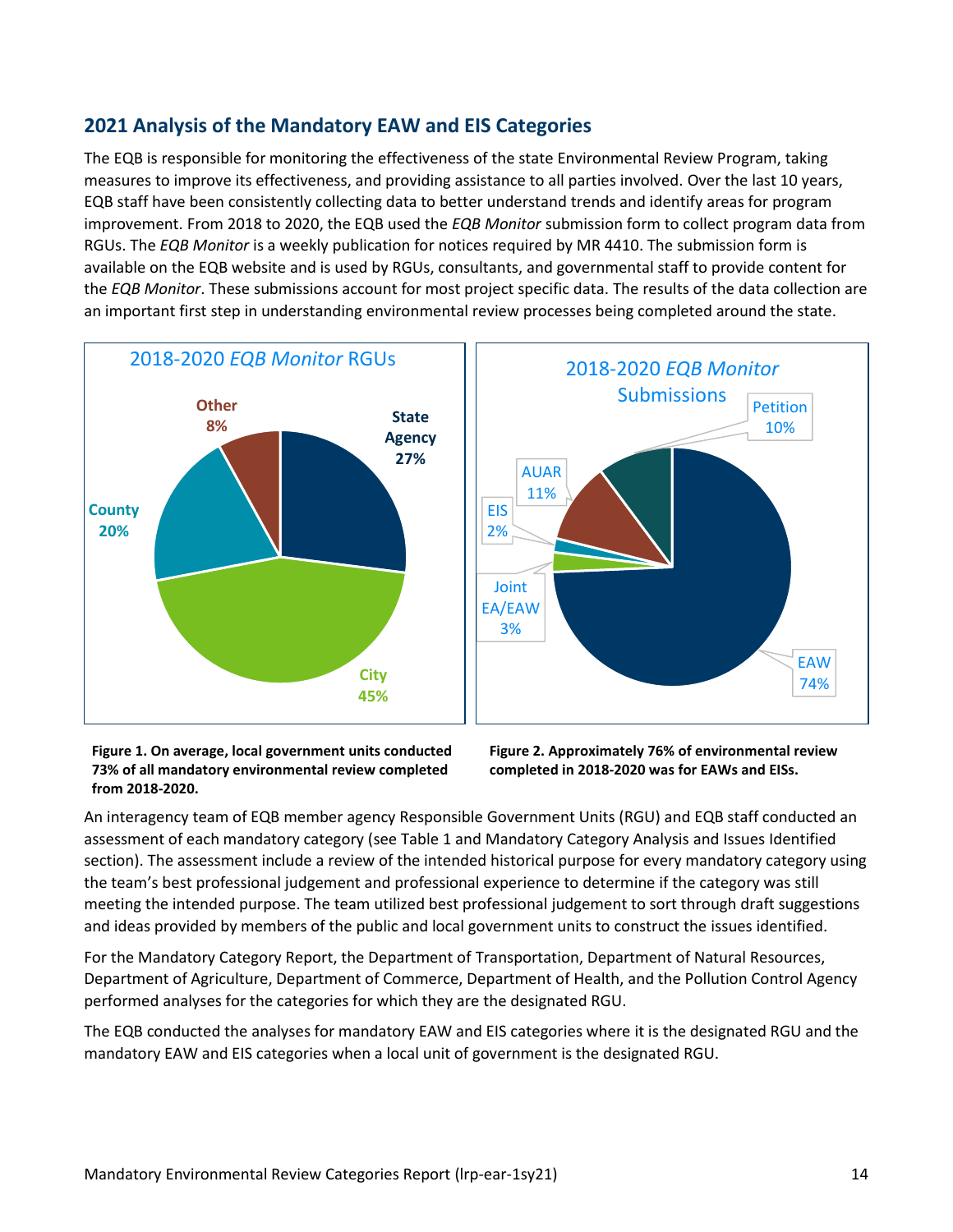Minnesota Rules Chapter 4410 designates the EQB as the RGU for the categories for nuclear waste facilities, power generating facilities, small electrical transmission lines, and certain sizes of pipelines. However, the implementation of these categories was altered significantly in 2005 by the statutory transfer of siting and routing authority to the Public Utilities Commission (Commission). In 1989, the EQB approved the pipeline routing rules process as an alternative environmental review process, per [MR 4410.3600.](https://www.revisor.mn.gov/rules/4410.3600/) The Department of Commerce (Commerce) conducts ER on behalf of the Commission for these energy projects. Accordingly, Commerce staff reviewed and analyzed these categories. Similarly, thus far, all releases of genetically engineered organisms have been agriculturally related, the Department of Agriculture provided the analyses for those categories.

To examine a mandatory category's intended historical purpose, these analyses reviewed rule amendment Statement of Need and Reasonableness (SONAR)s prepared i[n 1982, 1986, 1988, 1997, 2003, 2004, 2005,](https://www.eqb.state.mn.us/EnvRevRegulations) 2006, [2007 and 2019](https://www.eqb.state.mn.us/EnvRevRegulations) (link to SONARs). Links to each of these SONARs are included in the Category by Category Analysis section below.

[Minnesota Statute Chapter 116D.04 Subd. 5b.](https://www.revisor.mn.gov/statutes/cite/116D.04#stat.116D.04.5b) requires this report include information on "whether projects that fall within the category are also subject to local, state, or federal permits" and to make "recommendations for whether the mandatory category should be modified, eliminated, or unchanged based on its intended outcomes and relationship to existing permits or other federal, state, or local laws or ordinances." State and local units of government have different permit and approval processes, and the permits and approvals required will vary based on the details of an individual project. Local, state and federal permits are detailed for each mandatory category in the Mandatory Category Analysis and Issues Identified section below.

The mandatory categories below provide detailed issues identified, where applicable, that comply with the legislative directive. However, it is not possible to create a definitive list of all applicable permits, approvals, ordinances, and/or laws that could potentially apply to a project subject to a mandatory category. Relevant examples of these approval processes are listed below, with the caveat that it will depend on the specific project and location for that project type. The information provided includes examples of the types of permits and reviews that might be applicable to a given category of projects. In practice, the permits and approvals required will vary based on the details of a project and where it is located in the state.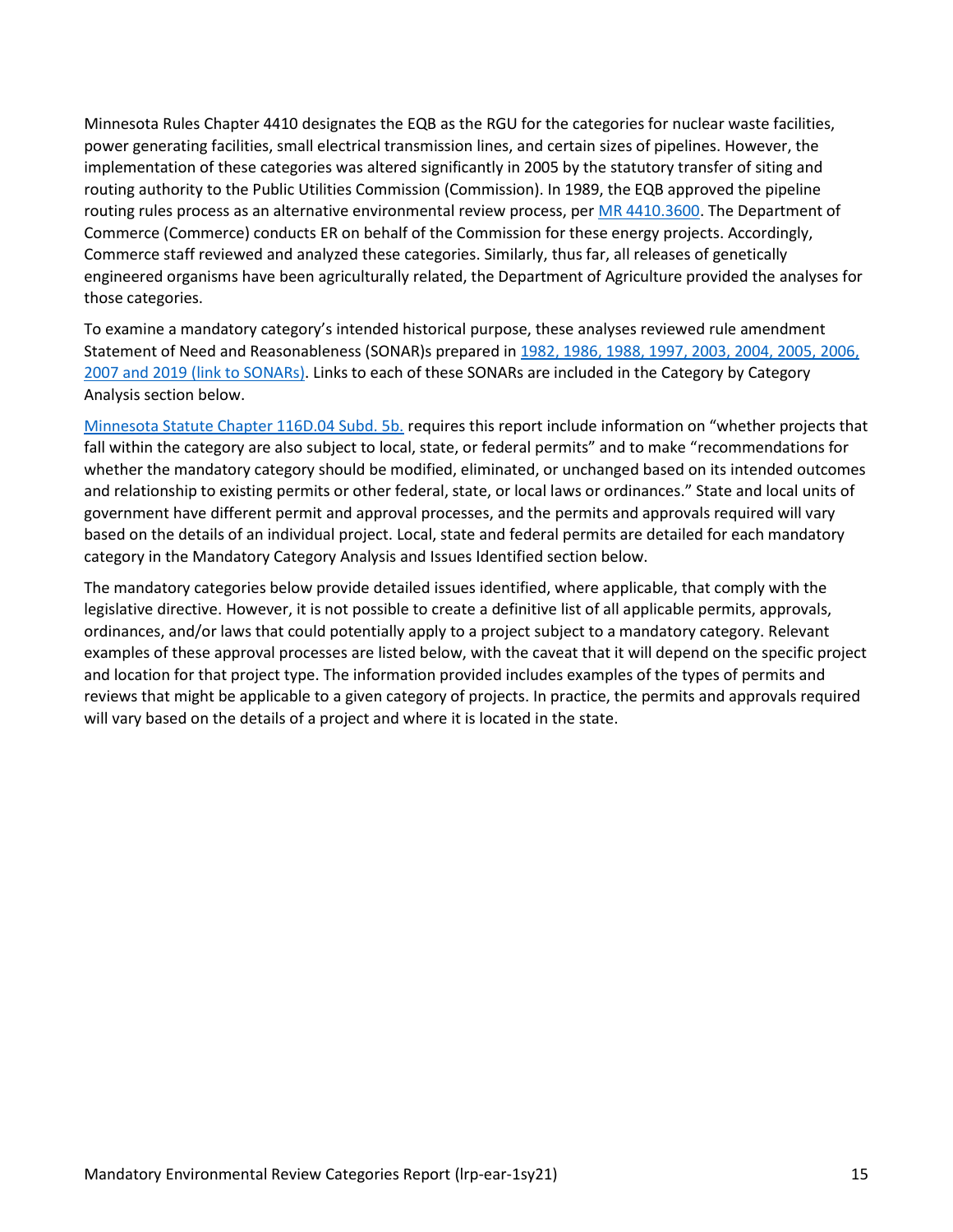# **Mandatory Category Analysis and Issues Identified**

#### **Nuclear fuels and Nuclear waste.**

<span id="page-15-1"></span><span id="page-15-0"></span>

|                                               | <b>EAW</b>                                                                                                                                                                                                                                                                                                                                   | <b>EIS</b>                                                                                                                                                                                                                                                                                                                                   |
|-----------------------------------------------|----------------------------------------------------------------------------------------------------------------------------------------------------------------------------------------------------------------------------------------------------------------------------------------------------------------------------------------------|----------------------------------------------------------------------------------------------------------------------------------------------------------------------------------------------------------------------------------------------------------------------------------------------------------------------------------------------|
| <b>Rule Language</b>                          | 4410.4300. Subp. 2                                                                                                                                                                                                                                                                                                                           | 4410.4400. Subp. 2                                                                                                                                                                                                                                                                                                                           |
| <b>Responsible Government Unit</b>            | EQB, MDH                                                                                                                                                                                                                                                                                                                                     | EQB, MDH                                                                                                                                                                                                                                                                                                                                     |
| Intended historical purpose                   | 1982 Statement of Need and Reasonableness (SONAR) page 112<br>and 2019 SONAR page 23.                                                                                                                                                                                                                                                        | 1982 Statement of Need and Reasonableness (SONAR) page 112                                                                                                                                                                                                                                                                                   |
| Potential local, state, or federal<br>permits | Fissionable materials: Minnesota Department of Heath<br>$\bullet$<br>pursuant to Minn. Stat. § 144.12. Minn. Stat. § 116C.72<br>requires legislative authorization of any radioactive waste<br>management facility.                                                                                                                          | Fissionable materials: Minnesota Department of Heath<br>pursuant to Minn. Stat. § 144.12. Minn. Stat. § 116C.72<br>requires legislative authorization of any radioactive waste<br>management facility.                                                                                                                                       |
|                                               | Processing facilities: Pollution Control Agency pursuant to<br>Minn. Stat. § 115.03 and Minn. Stat. § 116.07. Environmental<br>review documents prepared pursuant to these proposed rules<br>would be subject to cooperative state/federal procedures. The<br>U.S. Nuclear Regulatory Commission has jurisdiction over<br>nuclear materials. | Processing facilities: Pollution Control Agency pursuant to<br>Minn. Stat. § 115.03 and Minn. Stat. § 116.07. Environmental<br>review documents prepared pursuant to these proposed rules<br>would be subject to cooperative state/federal procedures. The<br>U.S. Nuclear Regulatory Commission has jurisdiction over<br>nuclear materials. |
| Number of projects -<br>2018/2019/2020        | 0/0/0                                                                                                                                                                                                                                                                                                                                        | 0/0/0                                                                                                                                                                                                                                                                                                                                        |
| <b>Issues Identified</b>                      | The project type, criteria, and threshold still relevant. No changes<br>are recommended.                                                                                                                                                                                                                                                     | The project type, criteria, and threshold still relevant. No changes<br>are recommended.                                                                                                                                                                                                                                                     |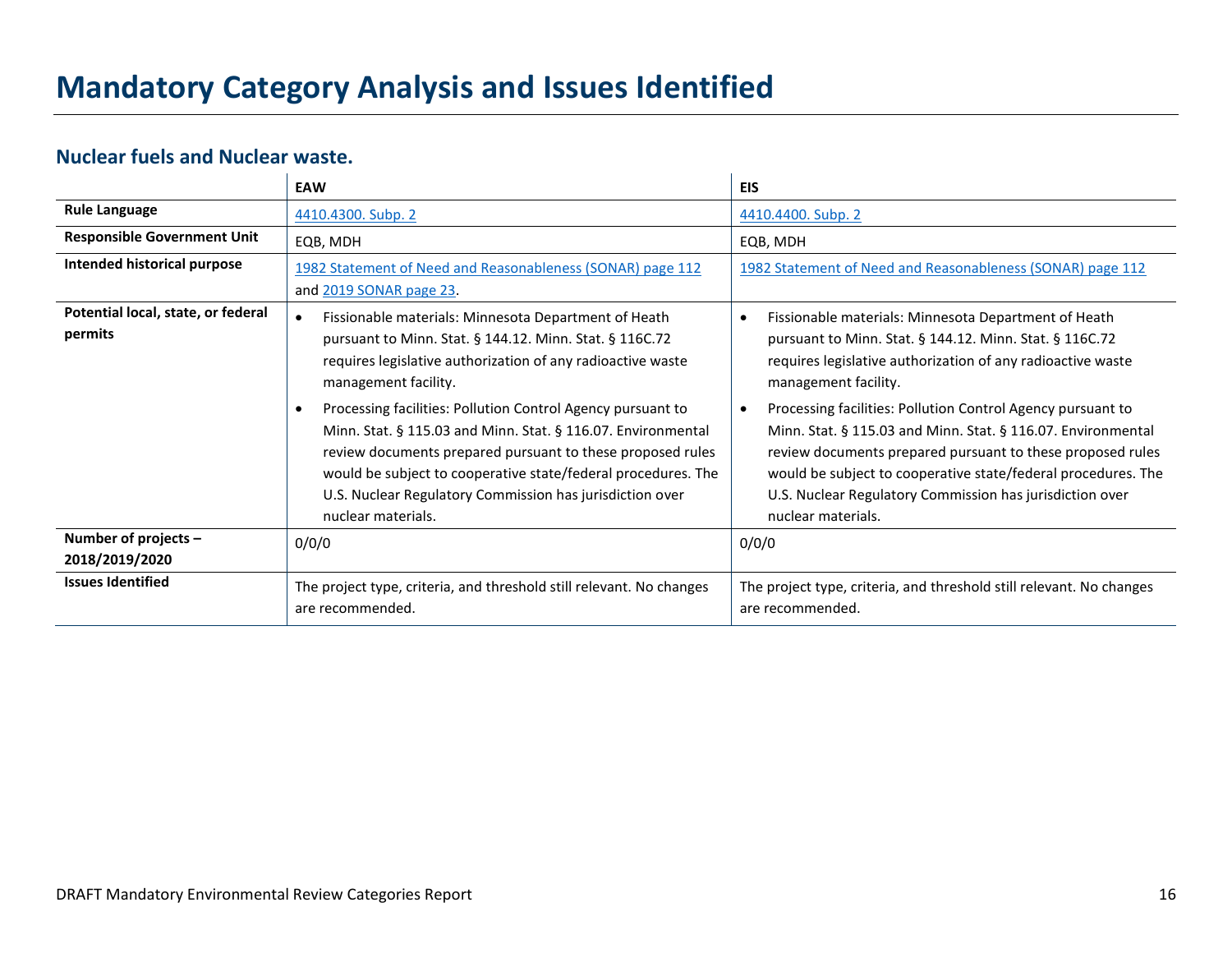# **Electric generating facilities.**

<span id="page-16-0"></span>

|                                               | <b>EAW</b>                                                                                                                                                                                                                                                                                                                                                                                                                                                                                                                                                                            | <b>EIS</b>                                                                                                                                                                                                                                                                                                                                                                                                                                                                                                                                                                            |
|-----------------------------------------------|---------------------------------------------------------------------------------------------------------------------------------------------------------------------------------------------------------------------------------------------------------------------------------------------------------------------------------------------------------------------------------------------------------------------------------------------------------------------------------------------------------------------------------------------------------------------------------------|---------------------------------------------------------------------------------------------------------------------------------------------------------------------------------------------------------------------------------------------------------------------------------------------------------------------------------------------------------------------------------------------------------------------------------------------------------------------------------------------------------------------------------------------------------------------------------------|
| <b>Rule Language</b>                          | 4410.4300. Subp. 3                                                                                                                                                                                                                                                                                                                                                                                                                                                                                                                                                                    | 4410.4400. Subp. 3                                                                                                                                                                                                                                                                                                                                                                                                                                                                                                                                                                    |
| <b>Responsible Government Unit</b>            | PCA, PUC, LGU                                                                                                                                                                                                                                                                                                                                                                                                                                                                                                                                                                         | <b>PUC</b>                                                                                                                                                                                                                                                                                                                                                                                                                                                                                                                                                                            |
| Intended historical purpose                   | 1982 SONAR page 115 and 2003 SONAR and 2019 SONAR page 24                                                                                                                                                                                                                                                                                                                                                                                                                                                                                                                             | 1982 SONAR page 115 and 2003 SONAR and 2019 SONAR page 24                                                                                                                                                                                                                                                                                                                                                                                                                                                                                                                             |
| Potential local, state, or federal<br>permits | Permitting is addressed through Minn. Statute 216E and Minn.<br>Rules 7849, 7850 for projects of 50 MW and larger.                                                                                                                                                                                                                                                                                                                                                                                                                                                                    | Permitting is addressed through Minn. Statute 216E and Minn.<br>Rules 7849, 7850 for projects of 50 MW and larger.                                                                                                                                                                                                                                                                                                                                                                                                                                                                    |
| Number of projects -<br>2018/2019/2020        | 0/1/0                                                                                                                                                                                                                                                                                                                                                                                                                                                                                                                                                                                 | 0/0/0                                                                                                                                                                                                                                                                                                                                                                                                                                                                                                                                                                                 |
| <b>Issues Identified</b>                      | For certain energy facilities, the Legislature has prescribed how<br>environmental review must be conducted. The 4410 rules currently<br>assist users looking for information regarding these facilities by<br>redirecting them to the appropriate statutes and rules. However<br>this redirection occurs within 4410.4300 and 4410.4400. Thus, a<br>user is redirected to the appropriate statutes and rules, and this<br>redirection occurs within a listing of projects that require an EAW<br>or EIS. This can, and has, caused confusion for project developers<br>and citizens. | For certain energy facilities, the Legislature has prescribed how<br>environmental review must be conducted. The 4410 rules currently<br>assist users looking for information regarding these facilities by<br>redirecting them to the appropriate statutes and rules. However<br>this redirection occurs within 4410.4300 and 4410.4400. Thus, a<br>user is redirected to the appropriate statutes and rules, and this<br>redirection occurs within a listing of projects that require an EAW<br>or EIS. This can, and has, caused confusion for project developers<br>and citizens. |
|                                               | Move to a proposed new 4410 section. A new 4410 section for<br>legislatively-mandated ER would keep 4410 as a touchstone for ER<br>without causing the confusion raised by the current informational<br>approach, which redirects users to the applicable rules while, at the<br>same time, indicating that an EAW is required. Also, PUC is RGU for<br>Wind Energy Conversion System (WECS) operation at 5 MW or<br>more (not 25). A clarity/grammar change, but also a change that<br>makes the rule consistent with statute (216F).                                                | Move to a proposed new 4410 section. A new 4410 section for<br>legislatively-mandated ER would keep 4410 as a touchstone for ER<br>without causing the confusion raised by the current informational<br>approach, which redirects users to the applicable rules while, at the<br>same time, indicating that an EAW is required. Also, PUC is RGU for<br>Wind Energy Conversion System (WECS) operation at 5 MW or<br>more (not 25). A clarity/grammar change, but also a change that<br>makes the rule consistent with statute (216F).                                                |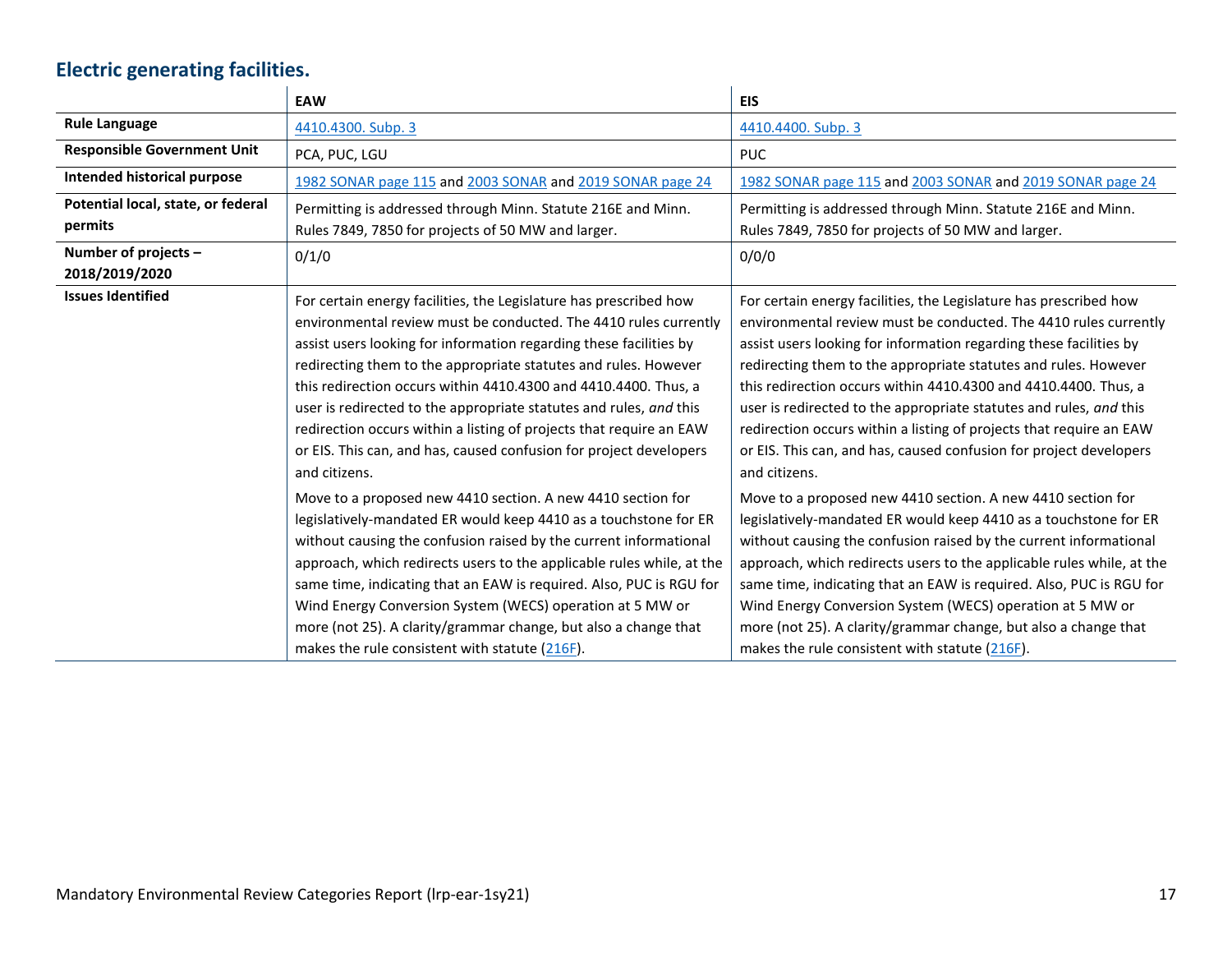#### **Petroleum refineries.**

<span id="page-17-0"></span>

|                                               | <b>EAW</b>                                                                                                                                                                                                                                                                                                                                                                                                 | <b>EIS</b>                                                                                                                                                                                                                                                                                                                                                                                       |
|-----------------------------------------------|------------------------------------------------------------------------------------------------------------------------------------------------------------------------------------------------------------------------------------------------------------------------------------------------------------------------------------------------------------------------------------------------------------|--------------------------------------------------------------------------------------------------------------------------------------------------------------------------------------------------------------------------------------------------------------------------------------------------------------------------------------------------------------------------------------------------|
| <b>Rule Language</b>                          | 4410.4300. Subp. 4                                                                                                                                                                                                                                                                                                                                                                                         | 4410.4400. Subp. 4                                                                                                                                                                                                                                                                                                                                                                               |
| <b>Responsible Government</b>                 | <b>PCA</b>                                                                                                                                                                                                                                                                                                                                                                                                 | <b>PCA</b>                                                                                                                                                                                                                                                                                                                                                                                       |
| Unit                                          |                                                                                                                                                                                                                                                                                                                                                                                                            |                                                                                                                                                                                                                                                                                                                                                                                                  |
| <b>Intended historical</b>                    | 1982 SONAR page 116                                                                                                                                                                                                                                                                                                                                                                                        | 1982 SONAR page 116                                                                                                                                                                                                                                                                                                                                                                              |
| purpose                                       |                                                                                                                                                                                                                                                                                                                                                                                                            |                                                                                                                                                                                                                                                                                                                                                                                                  |
| Potential local, state, or<br>federal permits | City: Conditional Use Permit; Permit for Discharge of Industrial<br>$\bullet$<br>Wastewater; Plan Review and Approval; Building Permit.                                                                                                                                                                                                                                                                    | City: Conditional Use Permit; Permit for Discharge of Industrial<br>$\bullet$<br>Wastewater; Plan Review and Approval; Building Permit.                                                                                                                                                                                                                                                          |
|                                               | County: Conditional Use Permit, Building Permit;<br>$\bullet$                                                                                                                                                                                                                                                                                                                                              | County: Conditional Use Permit, Building Permit;                                                                                                                                                                                                                                                                                                                                                 |
|                                               | State: Air Emissions Permit (MPCA); NPDES Wastewater Discharge<br>$\bullet$<br>(MPCA); NPDES General Construction Stormwater Permit (MPCA);<br>NPDES Industrial Stormwater Permit (MPCA); Above Ground Storage<br>Tank (MPCA); Highway Crossing Permit (MnDOT); Utility Permit to<br>work in the State Right-of-way (MnDOT); Fire Marshall (MnDOT);<br>Plan Review for Above Ground Storage Tanks (MnDOT). | State: Air Emissions Permit (MPCA); NPDES Wastewater<br>Discharge (MPCA); NPDES General Construction Stormwater<br>Permit (MPCA); NPDES Industrial Stormwater Permit (MPCA);<br>Above Ground Storage Tank (MPCA); Highway Crossing Permit<br>(MnDOT); Utility Permit to work in the State Right-of-way<br>(MnDOT); Fire Marshall (MnDOT); Plan Review for Above<br>Ground Storage Tanks (MnDOT). |
| Number of projects -<br>2018/2019/2020        | 0/0/0                                                                                                                                                                                                                                                                                                                                                                                                      | 0/0/0                                                                                                                                                                                                                                                                                                                                                                                            |
| <b>Issues Identified</b>                      | The project type, criteria, and threshold still relevant. No changes are<br>recommended.                                                                                                                                                                                                                                                                                                                   | The project type, criteria, and threshold still relevant. No changes<br>are recommended.                                                                                                                                                                                                                                                                                                         |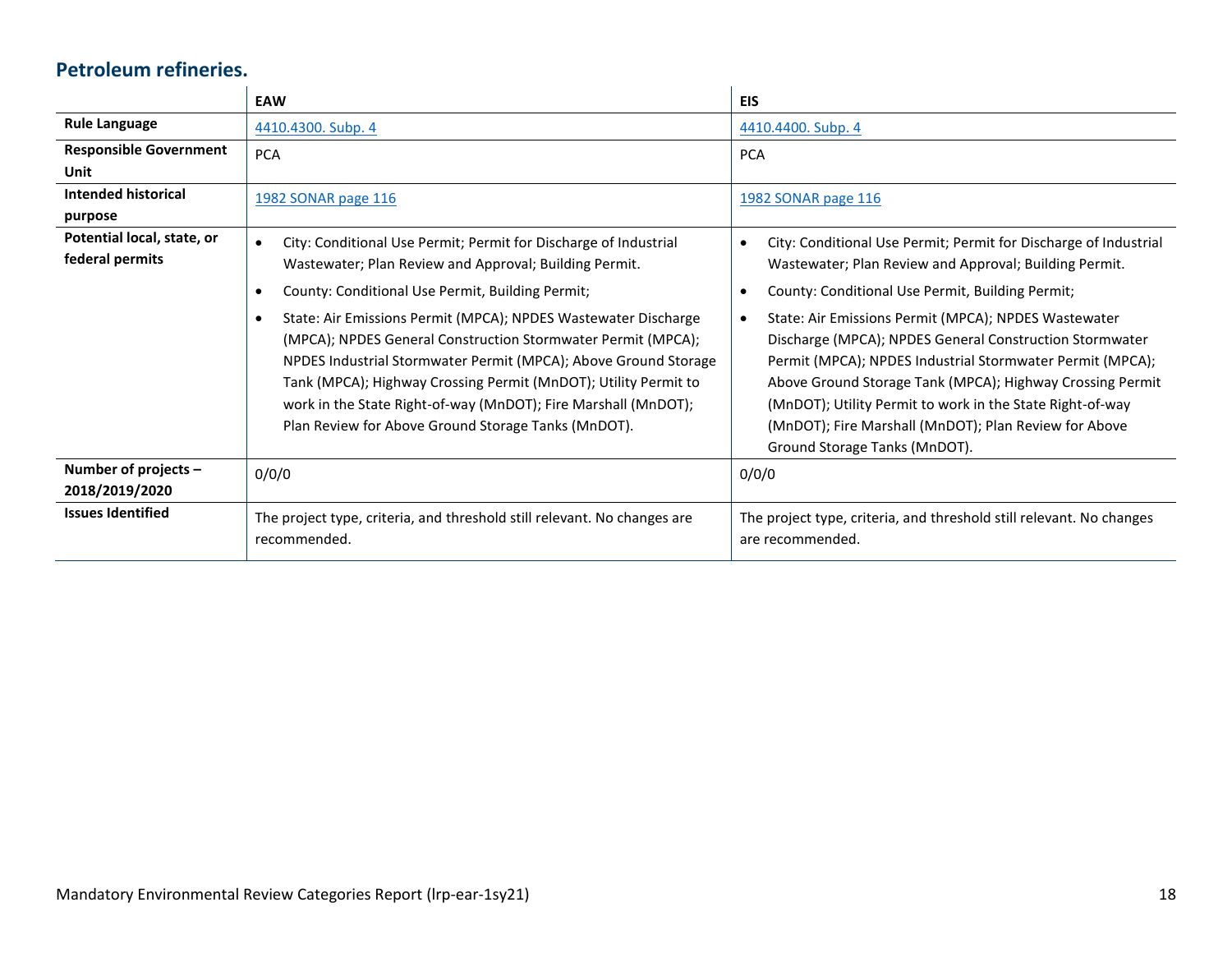### **Fuel conversion facilities.**

<span id="page-18-0"></span>

|                                                                                         | EAW                                                                                                                                                                                                                                                                                                                                                                                                                                                                                                                                                                                                                                                                                                                                                                                                                                                                                                                                                                                                                                                                                                                                                                                                                                                                                                                                                                                                                                                                          | <b>EIS</b>                                                                                                                                                                                                                                                                                                                                                                                                                                                                                                                                                                                                                                                                                                                                                                                                                                                                                                                                                                                                                                                                                                                                                                                                                                                                                                                                                                                                                                         |
|-----------------------------------------------------------------------------------------|------------------------------------------------------------------------------------------------------------------------------------------------------------------------------------------------------------------------------------------------------------------------------------------------------------------------------------------------------------------------------------------------------------------------------------------------------------------------------------------------------------------------------------------------------------------------------------------------------------------------------------------------------------------------------------------------------------------------------------------------------------------------------------------------------------------------------------------------------------------------------------------------------------------------------------------------------------------------------------------------------------------------------------------------------------------------------------------------------------------------------------------------------------------------------------------------------------------------------------------------------------------------------------------------------------------------------------------------------------------------------------------------------------------------------------------------------------------------------|----------------------------------------------------------------------------------------------------------------------------------------------------------------------------------------------------------------------------------------------------------------------------------------------------------------------------------------------------------------------------------------------------------------------------------------------------------------------------------------------------------------------------------------------------------------------------------------------------------------------------------------------------------------------------------------------------------------------------------------------------------------------------------------------------------------------------------------------------------------------------------------------------------------------------------------------------------------------------------------------------------------------------------------------------------------------------------------------------------------------------------------------------------------------------------------------------------------------------------------------------------------------------------------------------------------------------------------------------------------------------------------------------------------------------------------------------|
| <b>Rule Language</b>                                                                    | 4410.4300. Subp. 5                                                                                                                                                                                                                                                                                                                                                                                                                                                                                                                                                                                                                                                                                                                                                                                                                                                                                                                                                                                                                                                                                                                                                                                                                                                                                                                                                                                                                                                           | 4410.4400. Subp. 5                                                                                                                                                                                                                                                                                                                                                                                                                                                                                                                                                                                                                                                                                                                                                                                                                                                                                                                                                                                                                                                                                                                                                                                                                                                                                                                                                                                                                                 |
| Responsible<br><b>Government Unit</b><br><b>Intended historical</b>                     | <b>PCA</b>                                                                                                                                                                                                                                                                                                                                                                                                                                                                                                                                                                                                                                                                                                                                                                                                                                                                                                                                                                                                                                                                                                                                                                                                                                                                                                                                                                                                                                                                   | <b>PCA</b>                                                                                                                                                                                                                                                                                                                                                                                                                                                                                                                                                                                                                                                                                                                                                                                                                                                                                                                                                                                                                                                                                                                                                                                                                                                                                                                                                                                                                                         |
| purpose                                                                                 | 1982 SONAR page 117 and 2019 SONAR page 50                                                                                                                                                                                                                                                                                                                                                                                                                                                                                                                                                                                                                                                                                                                                                                                                                                                                                                                                                                                                                                                                                                                                                                                                                                                                                                                                                                                                                                   | 1982 SONAR page 117 and 2019 SONAR page 50                                                                                                                                                                                                                                                                                                                                                                                                                                                                                                                                                                                                                                                                                                                                                                                                                                                                                                                                                                                                                                                                                                                                                                                                                                                                                                                                                                                                         |
| Potential local, state,<br>or federal permits<br>Number of projects -<br>2018/2019/2020 | $\bullet$<br>City: Building Permit; Utilities Permit; Industrial Stormwater<br>Agreement; Conditional Use Permit.<br>County: Conditional Use Permit; Utilities Permit; On-site Septic<br>$\bullet$<br>Permit; Building Permit; Driveway Permit; Incinerator Permit; Permit<br>to dispose at the County Landfill; Ditch Use Authorization;<br>Watershed Districts; Watershed District Permit.<br>State: NPDES General Construction Stormwater Permit (MPCA);<br>$\bullet$<br>NPDES Industrial Stormwater Permit (MPCA); Air Emissions Permit<br>(MPCA); Section 401 Water Quality Certificate (MPCA); Water<br>Appropriation Permit (DNR); Work in Public Waters Permit (DNR);<br>Work in Public Lands Permit (DNR); Natural Heritage and Nongame<br>Database Review (DNR); Agricultural Liming License (MDA);<br>Construction Easements (MN Historical Society); Minnesota State<br>Historical Concurrences on Findings of Cultural Preservation Office<br>Resource Impacts; Mississippi National River and Recreation Area<br>Critical Area Site Plan Approval; Highway Crossing Permit (MnDOT);<br>Utility Permit to work in the State Right-of-way (MnDOT);<br>Dewatering Well Construction Permit (MDH); Monitoring Well<br>Construction Permit (MDH); Plumbing and Engineering Plumbing<br>Plan Review (MDH); Special Well Construction Area Approval (MDH);<br>Fire Marshal Plan Approval; Above Ground Flammable and<br>Combustible Liquids Review (MN DPS).<br>0/0/0 | City: Building Permit; Utilities Permit; Industrial Stormwater<br>$\bullet$<br>Agreement; Conditional Use Permit.<br>County: Conditional Use Permit; Utilities Permit; On-site Septic<br>Permit; Building Permit; Driveway Permit; Incinerator Permit; Permit<br>to dispose at the County Landfill; Ditch Use Authorization;<br>Watershed Districts; Watershed District Permit.<br>State: NPDES General Construction Stormwater Permit (MPCA);<br>NPDES Industrial Stormwater Permit (MPCA); Air Emissions Permit<br>(MPCA); Section 401 Water Quality Certificate (MPCA); Water<br>Appropriation Permit (DNR); Work in Public Waters Permit (DNR);<br>Work in Public Lands Permit (DNR); Natural Heritage and Nongame<br>Database Review (DNR); Agricultural Liming License (MDA);<br>Construction Easements (MN Historical Society); Minnesota State<br>Historical Concurrences on Findings of Cultural Preservation Office<br>Resource Impacts; Mississippi National River and Recreation Area<br>Critical Area Site Plan Approval; Highway Crossing Permit (MnDOT);<br>Utility Permit to work in the State Right-of-way (MnDOT);<br>Dewatering Well Construction Permit (MDH); Monitoring Well<br>Construction Permit (MDH); Plumbing and Engineering Plumbing<br>Plan Review (MDH); Special Well Construction Area Approval (MDH);<br>Fire Marshal Plan Approval; Above Ground Flammable and<br>Combustible Liquids Review (MN DPS).<br>0/0/0 |
| <b>Issues Identified</b>                                                                | The project type, criteria, and threshold still relevant. No changes are                                                                                                                                                                                                                                                                                                                                                                                                                                                                                                                                                                                                                                                                                                                                                                                                                                                                                                                                                                                                                                                                                                                                                                                                                                                                                                                                                                                                     | The project type, criteria, and threshold still relevant. No changes are                                                                                                                                                                                                                                                                                                                                                                                                                                                                                                                                                                                                                                                                                                                                                                                                                                                                                                                                                                                                                                                                                                                                                                                                                                                                                                                                                                           |
|                                                                                         | recommended.                                                                                                                                                                                                                                                                                                                                                                                                                                                                                                                                                                                                                                                                                                                                                                                                                                                                                                                                                                                                                                                                                                                                                                                                                                                                                                                                                                                                                                                                 | recommended.                                                                                                                                                                                                                                                                                                                                                                                                                                                                                                                                                                                                                                                                                                                                                                                                                                                                                                                                                                                                                                                                                                                                                                                                                                                                                                                                                                                                                                       |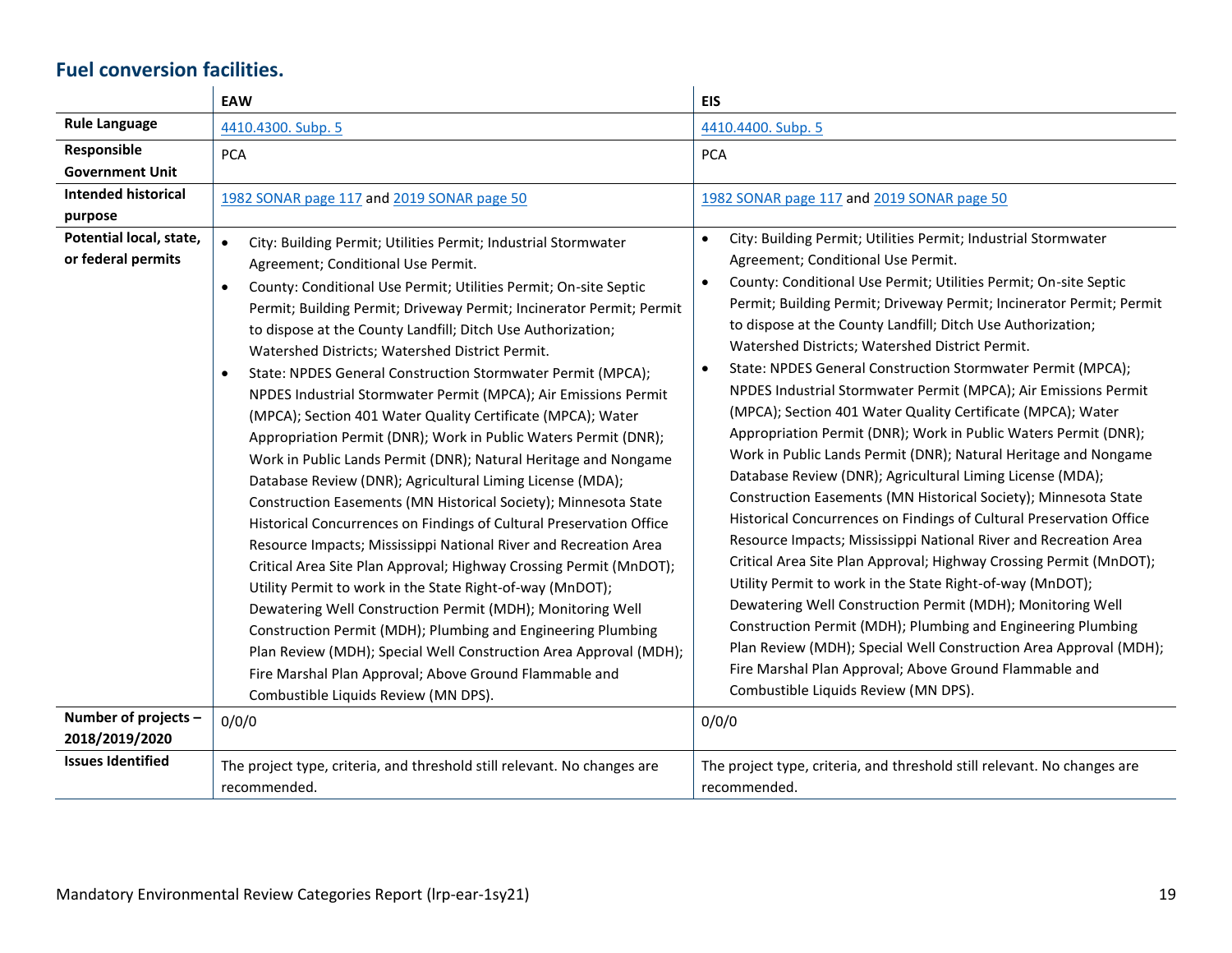#### **Transmission lines.**

<span id="page-19-0"></span>

|                                               | <b>EAW</b>                                                                                                                                                                                                                                                                                                                                                                                                                                                                                                                                                                            | <b>EIS</b>                                                                                                                                                                                                                                                                                                                                                                                                                                                                                                                                                                            |
|-----------------------------------------------|---------------------------------------------------------------------------------------------------------------------------------------------------------------------------------------------------------------------------------------------------------------------------------------------------------------------------------------------------------------------------------------------------------------------------------------------------------------------------------------------------------------------------------------------------------------------------------------|---------------------------------------------------------------------------------------------------------------------------------------------------------------------------------------------------------------------------------------------------------------------------------------------------------------------------------------------------------------------------------------------------------------------------------------------------------------------------------------------------------------------------------------------------------------------------------------|
| <b>Rule Language</b>                          | 4410.4300. Subp. 6                                                                                                                                                                                                                                                                                                                                                                                                                                                                                                                                                                    | 4410.4400. Subp. 6                                                                                                                                                                                                                                                                                                                                                                                                                                                                                                                                                                    |
| <b>Responsible Government Unit</b>            | <b>PUC</b>                                                                                                                                                                                                                                                                                                                                                                                                                                                                                                                                                                            | PUC.                                                                                                                                                                                                                                                                                                                                                                                                                                                                                                                                                                                  |
| Intended historical purpose                   | 1982 SONAR page 122 and 2019 SONAR page 26                                                                                                                                                                                                                                                                                                                                                                                                                                                                                                                                            | 1982 SONAR page 122 and 2019 SONAR page 26                                                                                                                                                                                                                                                                                                                                                                                                                                                                                                                                            |
| Potential local, state, or federal<br>permits | Permitting is addressed through Minn. Statute 216E and Minn.<br>Rules 7849, 7850 for projects of 50 MW and larger.                                                                                                                                                                                                                                                                                                                                                                                                                                                                    | Permitting is addressed through Minn. Statute 216E and Minn.<br>Rules 7849, 7850 for projects of 50 MW and larger.                                                                                                                                                                                                                                                                                                                                                                                                                                                                    |
| Number of projects -<br>2018/2019/2020        | 0/1/0                                                                                                                                                                                                                                                                                                                                                                                                                                                                                                                                                                                 | 0/1/0                                                                                                                                                                                                                                                                                                                                                                                                                                                                                                                                                                                 |
| <b>Issues Identified</b>                      | For certain energy facilities, the Legislature has prescribed how<br>environmental review must be conducted. The 4410 rules currently<br>assist users looking for information regarding these facilities by<br>redirecting them to the appropriate statutes and rules. However<br>this redirection occurs within 4410.4300 and 4410.4400. Thus, a<br>user is redirected to the appropriate statutes and rules, and this<br>redirection occurs within a listing of projects that require an EAW<br>or EIS. This can, and has, caused confusion for project developers<br>and citizens. | For certain energy facilities, the Legislature has prescribed how<br>environmental review must be conducted. The 4410 rules currently<br>assist users looking for information regarding these facilities by<br>redirecting them to the appropriate statutes and rules. However<br>this redirection occurs within 4410.4300 and 4410.4400. Thus, a<br>user is redirected to the appropriate statutes and rules, and this<br>redirection occurs within a listing of projects that require an EAW<br>or EIS. This can, and has, caused confusion for project developers<br>and citizens. |
|                                               | Move to a proposed new 4410 section. A new 4410 section for<br>legislatively-mandated ER would keep 4410 as a touchstone for ER<br>without causing the confusion raised by the current informational<br>approach, which redirects users to the applicable rules while, at the<br>same time, indicating that an EAW is required.                                                                                                                                                                                                                                                       | Move to a proposed new 4410 section. A new 4410 section for<br>legislatively-mandated ER would keep 4410 as a touchstone for ER<br>without causing the confusion raised by the current informational<br>approach, which redirects users to the applicable rules while, at the<br>same time, indicating that an EAW is required.                                                                                                                                                                                                                                                       |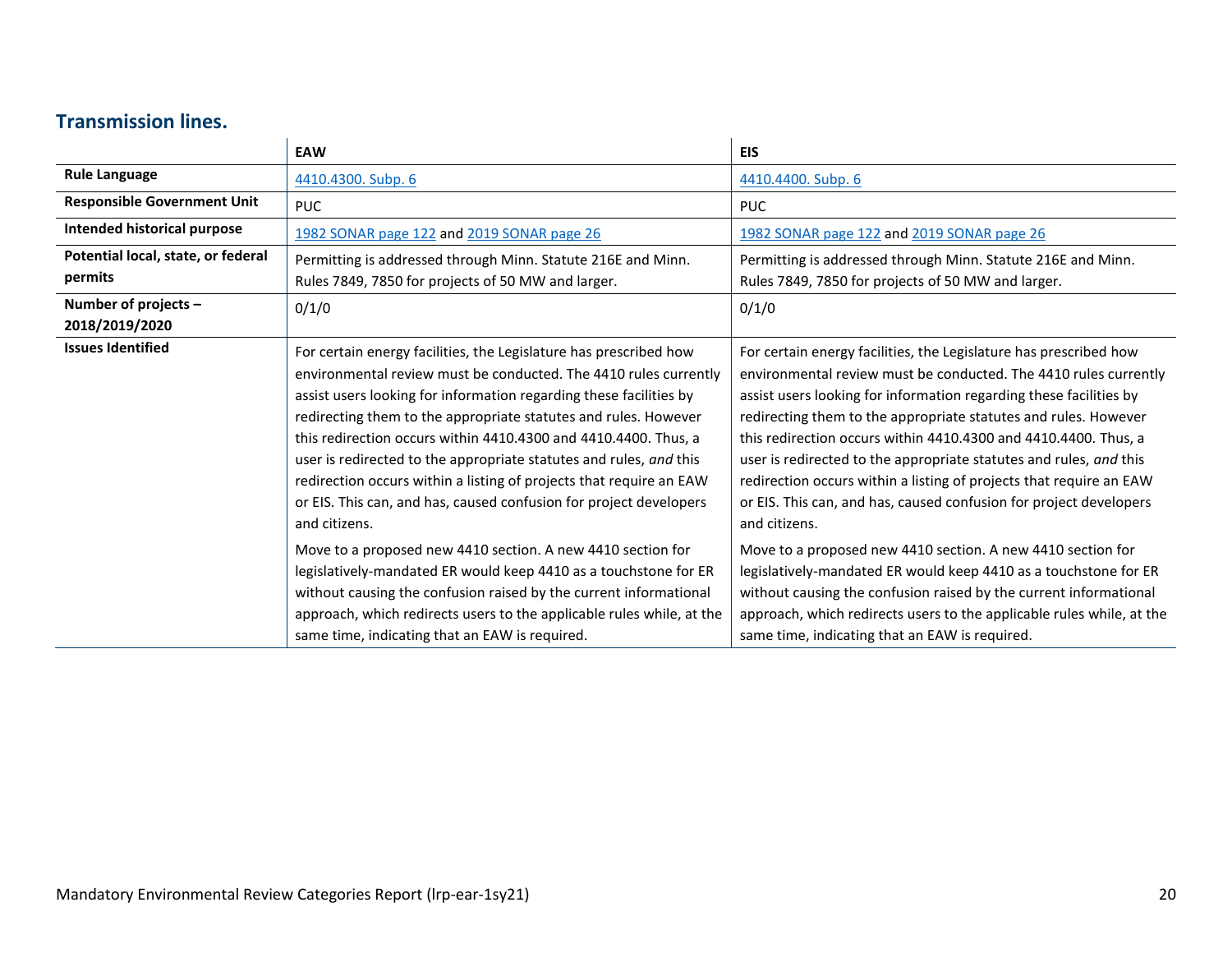# **Pipelines.**

<span id="page-20-0"></span>

|                                               | <b>EAW</b>                                                                                                                                                                                                                                                                                                                                                                                                                                                                                                                                                                                                                                                                                                                                                                                                                                                                                                               | <b>EIS</b>                                                                                                                                                                                                                                                                                                                                                                                                                                                                                                                                                                                                                                                                                                                                                                                                                                                                                                               |
|-----------------------------------------------|--------------------------------------------------------------------------------------------------------------------------------------------------------------------------------------------------------------------------------------------------------------------------------------------------------------------------------------------------------------------------------------------------------------------------------------------------------------------------------------------------------------------------------------------------------------------------------------------------------------------------------------------------------------------------------------------------------------------------------------------------------------------------------------------------------------------------------------------------------------------------------------------------------------------------|--------------------------------------------------------------------------------------------------------------------------------------------------------------------------------------------------------------------------------------------------------------------------------------------------------------------------------------------------------------------------------------------------------------------------------------------------------------------------------------------------------------------------------------------------------------------------------------------------------------------------------------------------------------------------------------------------------------------------------------------------------------------------------------------------------------------------------------------------------------------------------------------------------------------------|
| <b>Rule Language</b>                          | 4410.4300. Subp. 7                                                                                                                                                                                                                                                                                                                                                                                                                                                                                                                                                                                                                                                                                                                                                                                                                                                                                                       | 4410.4400. Subp. 24                                                                                                                                                                                                                                                                                                                                                                                                                                                                                                                                                                                                                                                                                                                                                                                                                                                                                                      |
| <b>Responsible Government Unit</b>            | EQB, LGU                                                                                                                                                                                                                                                                                                                                                                                                                                                                                                                                                                                                                                                                                                                                                                                                                                                                                                                 | EQB, LGU                                                                                                                                                                                                                                                                                                                                                                                                                                                                                                                                                                                                                                                                                                                                                                                                                                                                                                                 |
| Intended historical purpose                   | 1982 SONAR page 119 and 1988 SONAR page 37                                                                                                                                                                                                                                                                                                                                                                                                                                                                                                                                                                                                                                                                                                                                                                                                                                                                               | 1982 SONAR page 119 and 1988 SONAR page 37                                                                                                                                                                                                                                                                                                                                                                                                                                                                                                                                                                                                                                                                                                                                                                                                                                                                               |
| Potential local, state, or federal<br>permits | Permitting is addressed through Minnesota Statute 216G passed by<br>legislature and Minnesota Rules 7852 adopted by EQB since EAW<br>category created.                                                                                                                                                                                                                                                                                                                                                                                                                                                                                                                                                                                                                                                                                                                                                                   | Permitting is addressed through Minnesota Statute 216G passed by<br>legislature and <b>Minnesota Rules 7852</b> adopted by EQB since EAW<br>category created.                                                                                                                                                                                                                                                                                                                                                                                                                                                                                                                                                                                                                                                                                                                                                            |
| Number of projects $-$<br>2018/2019/2020      | 0/0/0                                                                                                                                                                                                                                                                                                                                                                                                                                                                                                                                                                                                                                                                                                                                                                                                                                                                                                                    | 0/1/1                                                                                                                                                                                                                                                                                                                                                                                                                                                                                                                                                                                                                                                                                                                                                                                                                                                                                                                    |
| <b>Issues Identified</b>                      | For certain energy facilities, the Legislature has prescribed how<br>environmental review must be conducted. The 4410 rules currently<br>assist users looking for information regarding these facilities by<br>redirecting them to the appropriate statutes and rules. However<br>this redirection occurs within 4410.4300 and 4410.4400. Thus, a<br>user is redirected to the appropriate statutes and rules, and this<br>redirection occurs within a listing of projects that require an EAW<br>or EIS. This can, and has, caused confusion for project developers<br>and citizens.<br>Move to a proposed new 4410 section. A new 4410 section for<br>legislatively-mandated ER would keep 4410 as a touchstone for ER<br>without causing the confusion raised by the current informational<br>approach, which redirects users to the applicable rules while, at the<br>same time, indicating that an EAW is required. | For certain energy facilities, the Legislature has prescribed how<br>environmental review must be conducted. The 4410 rules currently<br>assist users looking for information regarding these facilities by<br>redirecting them to the appropriate statutes and rules. However<br>this redirection occurs within 4410.4300 and 4410.4400. Thus, a<br>user is redirected to the appropriate statutes and rules, and this<br>redirection occurs within a listing of projects that require an EAW<br>or EIS. This can, and has, caused confusion for project developers<br>and citizens.<br>Move to a proposed new 4410 section. A new 4410 section for<br>legislatively-mandated ER would keep 4410 as a touchstone for ER<br>without causing the confusion raised by the current informational<br>approach, which redirects users to the applicable rules while, at the<br>same time, indicating that an EAW is required. |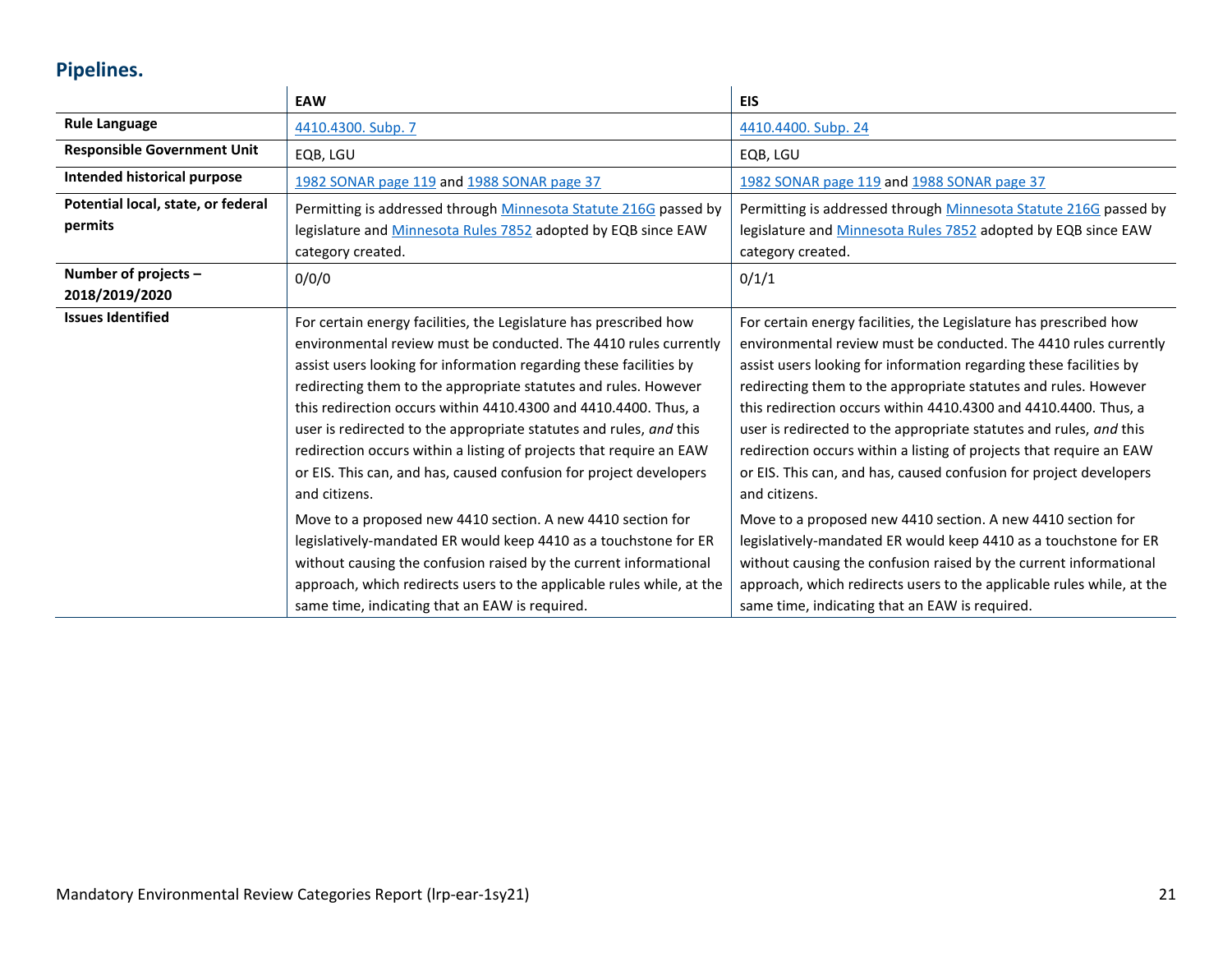### **Transfer facilities.**

<span id="page-21-0"></span>

|                                               | <b>EAW</b>                                                                                                                                                                                                                                                                                                                                                                                                                                                                       | <b>EIS</b> |
|-----------------------------------------------|----------------------------------------------------------------------------------------------------------------------------------------------------------------------------------------------------------------------------------------------------------------------------------------------------------------------------------------------------------------------------------------------------------------------------------------------------------------------------------|------------|
| <b>Rule Language</b>                          | 4410.4300. Subp. 8                                                                                                                                                                                                                                                                                                                                                                                                                                                               | N/A        |
| <b>Responsible Government Unit</b>            | <b>PCA</b>                                                                                                                                                                                                                                                                                                                                                                                                                                                                       | N/A        |
| Intended historical purpose                   | 1982 SONAR page 121 and 2019 SONAR page 28                                                                                                                                                                                                                                                                                                                                                                                                                                       | N/A        |
| Potential local, state, or federal<br>permits | City: Building Permit; Conditional Use Permit;<br>$\bullet$<br>County: Conditional Use Permits; Septic System Permit;<br>Watershed Districts; Watershed Permits;<br><b>State: NPDES General Construction Stormwater Permit</b><br>(MPCA); NPDES Industrial Stormwater Permit (MPCA); Above<br>Ground Storage Tank Permit (MPCA); Section 401 Water<br>Quality Certificate (MPCA); Access Permit (MnDOT); Minnesota<br>Natural Heritage Database Search (DNR); Cultural Resources | N/A        |
|                                               | Review (MN SHPO);<br>Federal: Army Corps of Engineers Section 404 Wetland Permit.                                                                                                                                                                                                                                                                                                                                                                                                |            |
| Number of projects -<br>2018/2019/2020        | 0/0/0                                                                                                                                                                                                                                                                                                                                                                                                                                                                            | N/A        |
| <b>Issues Identified</b>                      | The project type, criteria, and threshold still relevant. No changes<br>are recommended.                                                                                                                                                                                                                                                                                                                                                                                         | N/A        |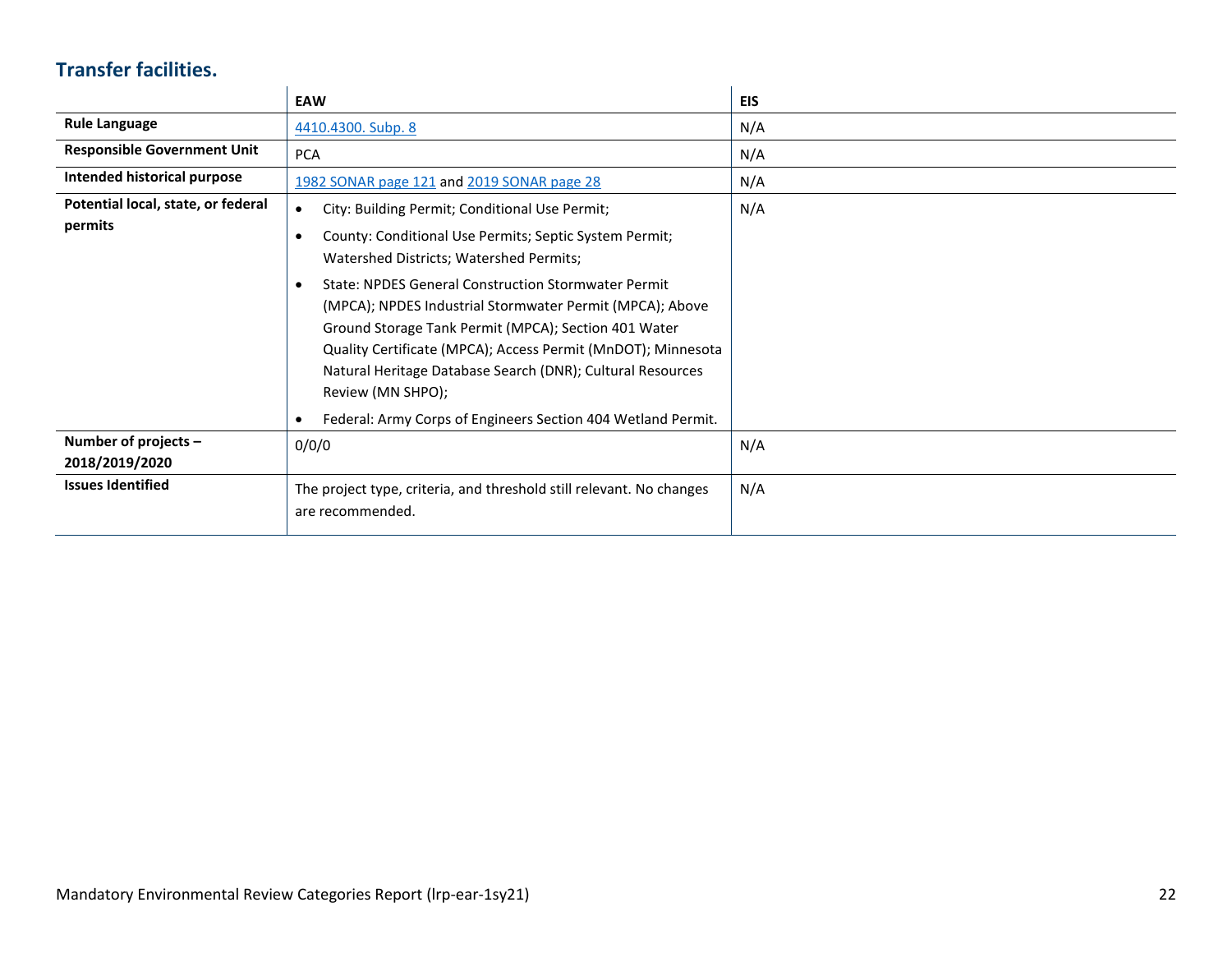# **Underground storage.**

<span id="page-22-0"></span>

|                                    | <b>EAW</b>                                                           | <b>EIS</b>                                                           |
|------------------------------------|----------------------------------------------------------------------|----------------------------------------------------------------------|
| <b>Rule Language</b>               | 4410.4300. Subp. 9                                                   | 4410.4400. Subp. 7                                                   |
| <b>Responsible Government Unit</b> | <b>DNR</b>                                                           | <b>DNR</b>                                                           |
| Intended historical purpose        | 1982 SONAR page 122                                                  | 1982 SONAR page 122                                                  |
| Potential local, state, or federal | State: Minn. Statutes, section 1031.681; Minn. Rules, part           | State: Minn. Statutes, section 1031.681; Minn. Rules, part           |
| permits                            | 6115.0130; Minn. Statutes, chapter 216B; Minn. Rules, Chapter        | 6115.0130; Minn. Statutes, chapter 216B; Minn. Rules, Chapter        |
|                                    | 7851.                                                                | 7851.                                                                |
| Number of projects -               | 0/0/0                                                                | 0/0/0                                                                |
| 2018/2019/2020                     |                                                                      |                                                                      |
| <b>Issues Identified</b>           | The project type, criteria, and threshold still relevant. No changes | The project type, criteria, and threshold still relevant. No changes |
|                                    | are recommended.                                                     | are recommended.                                                     |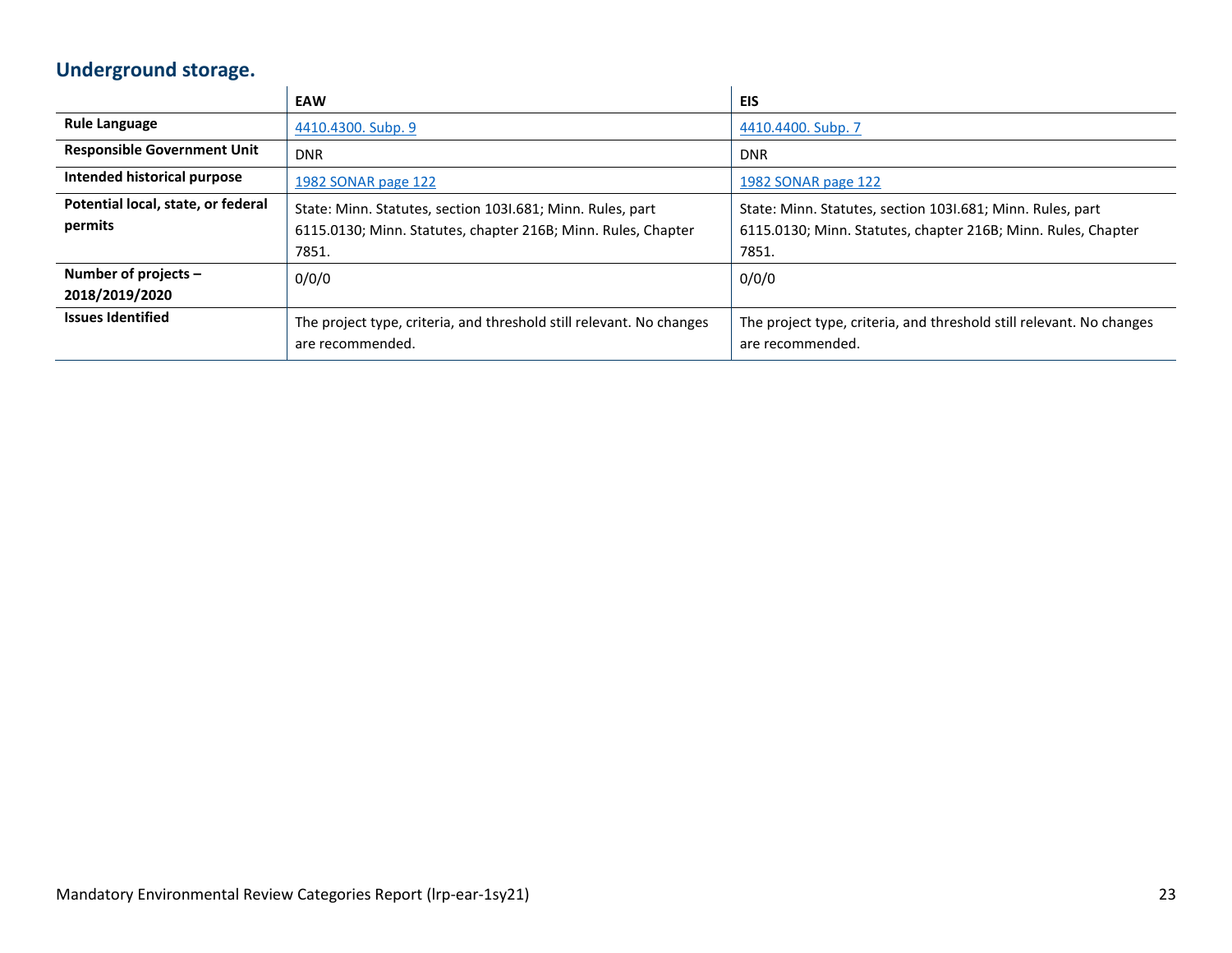# **Storage facilities.**

<span id="page-23-0"></span>

|                                        | <b>EAW</b>                                                                                                                                                                                                                                                                                                                              | <b>EIS</b> |
|----------------------------------------|-----------------------------------------------------------------------------------------------------------------------------------------------------------------------------------------------------------------------------------------------------------------------------------------------------------------------------------------|------------|
| <b>Rule Language</b>                   | 4410.4300. Subp. 10                                                                                                                                                                                                                                                                                                                     | N/A        |
| <b>Responsible Government Unit</b>     | PCA, PUC, MDA                                                                                                                                                                                                                                                                                                                           | N/A        |
| Intended historical purpose            | 1982 SONAR page 123, 1988 SONAR page 38 and 2019 SONAR page                                                                                                                                                                                                                                                                             | N/A        |
|                                        | 32                                                                                                                                                                                                                                                                                                                                      |            |
| Potential local, state, or federal     | City: Building Permit; Conditional Use Permit.<br>$\bullet$                                                                                                                                                                                                                                                                             | N/A        |
| permits                                | County: Conditional Use Permits; Septic System Permit;<br>$\bullet$<br>Watershed Districts; Watershed Permits.                                                                                                                                                                                                                          |            |
|                                        | State: NPDES General Construction Stormwater permit<br>$\bullet$<br>(MPCA); NPDES Industrial Stormwater Permit (MPCA); Above<br>Ground Storage Tank Permit (MPCA); Section 401 Water<br>Quality Certificate (MPCA); Access Permit (MnDOT); Minnesota<br>Natural Heritage Database Search (DNR); Cultural Resources<br>Review (MN SHPO). |            |
|                                        | Federal: Army Corps of Engineers Section 404 Wetland Permit.                                                                                                                                                                                                                                                                            |            |
| Number of projects -<br>2018/2019/2020 | 0/1/1                                                                                                                                                                                                                                                                                                                                   | N/A        |
| <b>Issues Identified</b>               | The project type, criteria, and threshold still relevant. No changes<br>are recommended.                                                                                                                                                                                                                                                | N/A        |
|                                        | No projects in this category subpart have been proposed since<br>MDA was designated as RGU; no basis for proposing changes. At<br>this point there are no new projects of this scale in the works that<br>we are aware of.                                                                                                              |            |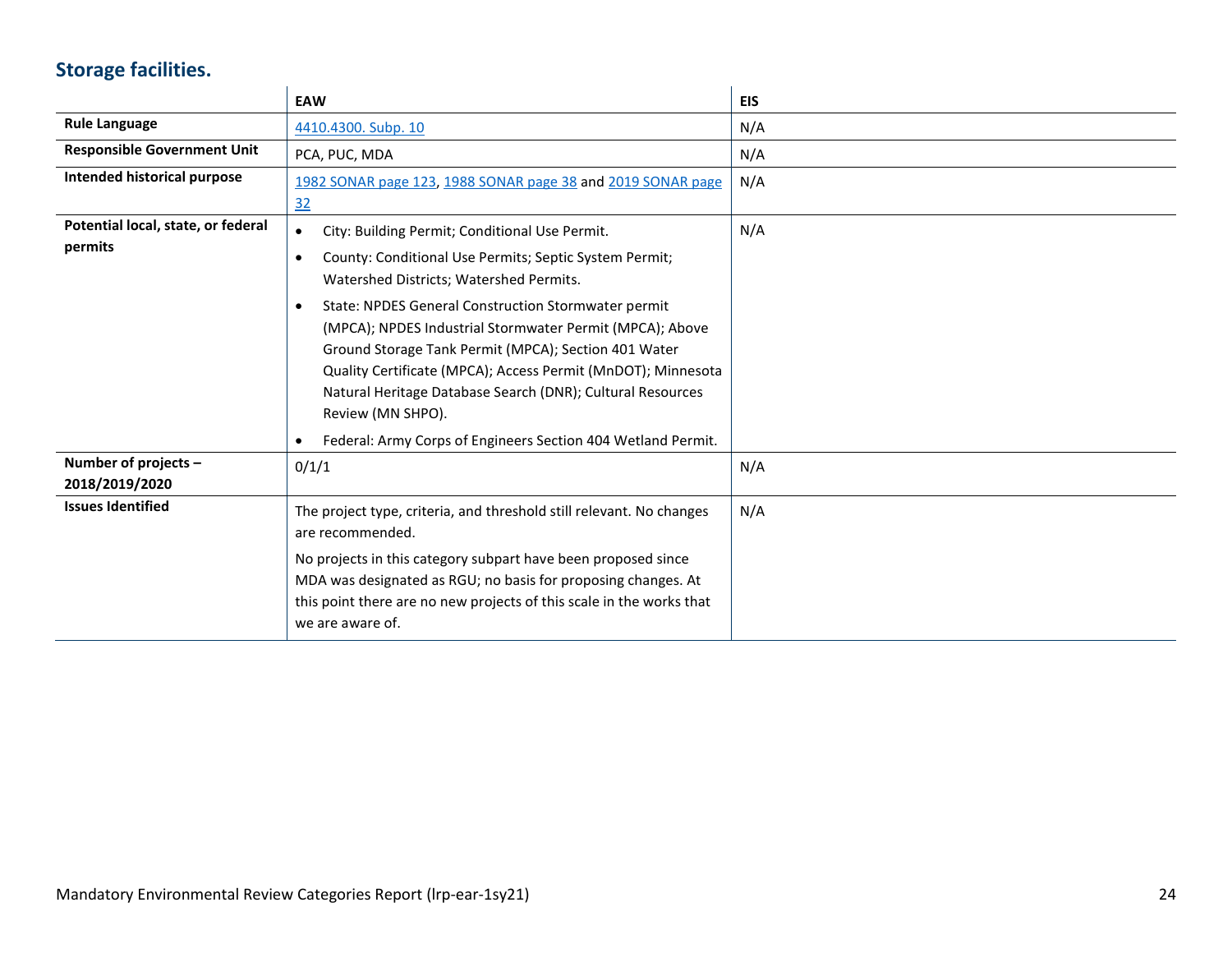# **Metallic mineral mining and processing.**

<span id="page-24-0"></span>

|                                                                       | <b>EAW</b>                                                                                                                                                                                                                                                                                                                                                                                                                                                                                                                                                                                                                                                                                                                                                                                                                                                                                                                     | <b>EIS</b>                                                                                                                                                                                                                                                                                                                                                                                                                                                                                                                                                                                                                                                                                                                                                                                                                                                                                                      |
|-----------------------------------------------------------------------|--------------------------------------------------------------------------------------------------------------------------------------------------------------------------------------------------------------------------------------------------------------------------------------------------------------------------------------------------------------------------------------------------------------------------------------------------------------------------------------------------------------------------------------------------------------------------------------------------------------------------------------------------------------------------------------------------------------------------------------------------------------------------------------------------------------------------------------------------------------------------------------------------------------------------------|-----------------------------------------------------------------------------------------------------------------------------------------------------------------------------------------------------------------------------------------------------------------------------------------------------------------------------------------------------------------------------------------------------------------------------------------------------------------------------------------------------------------------------------------------------------------------------------------------------------------------------------------------------------------------------------------------------------------------------------------------------------------------------------------------------------------------------------------------------------------------------------------------------------------|
| <b>Rule Language</b>                                                  | 4410.4300. Subp. 11                                                                                                                                                                                                                                                                                                                                                                                                                                                                                                                                                                                                                                                                                                                                                                                                                                                                                                            | 4410.4400. Subp. 8                                                                                                                                                                                                                                                                                                                                                                                                                                                                                                                                                                                                                                                                                                                                                                                                                                                                                              |
| <b>Responsible Government Unit</b>                                    | <b>DNR</b>                                                                                                                                                                                                                                                                                                                                                                                                                                                                                                                                                                                                                                                                                                                                                                                                                                                                                                                     | <b>DNR</b>                                                                                                                                                                                                                                                                                                                                                                                                                                                                                                                                                                                                                                                                                                                                                                                                                                                                                                      |
| Intended historical purpose                                           | 1982 SONAR page 125                                                                                                                                                                                                                                                                                                                                                                                                                                                                                                                                                                                                                                                                                                                                                                                                                                                                                                            | 1982 SONAR page 125                                                                                                                                                                                                                                                                                                                                                                                                                                                                                                                                                                                                                                                                                                                                                                                                                                                                                             |
| Potential local, state, or federal<br>permits<br>Number of projects - | Local: Commercial septic tank permit; Building permit; Permit<br>$\bullet$<br>for construction in shoreland area; Zoning variances.<br>State: Permit to mine; Water appropriation permit; Public<br>water work permit; Dam safety permit Burning permit; Listed<br>species takings permit; Part 70 operating permit; Title V air<br>permit modification; NPDES General Construction Stormwater<br>general permit; NPDES Industrial Stormwater permit; Section<br>401 Water Quality Certification; Waste tire storage permit;<br>Storage tank permit; Solid waste permit; Hazardous waste<br>generator and storage; Demolition debris disposal facility<br>permit; Radioactive material registration; Noncommunity<br>nontransient public water system; Government loan/grant;<br>High Voltage Transmission Line routing permit.<br>Federal: 404 permit; Permit for tower construction next to<br>٠<br>existing radar.<br>0/0/0 | Local: Commercial septic tank permit; Building permit; Permit<br>for construction in shoreland area; Zoning variances.<br>State: Permit to mine; Water appropriation permit; Public<br>$\bullet$<br>water work permit; Dam safety permit Burning permit; Listed<br>species takings permit; Part 70 operating permit; Title V air<br>permit modification; NPDES General Construction Stormwater<br>permit; NPDES Industrial Stormwater permit; Section 401<br>Water Quality Certificate; Waste tire storage permit; Storage<br>tank permit; Solid waste permit; Hazardous waste generator<br>and storage; Demolition debris disposal facility permit;<br>Radioactive material registration; Noncommunity nontransient<br>public water system; Government loan/grant; High Voltage<br>Transmission Line routing permit.<br>Federal: 404 permit; Permit for tower construction next to<br>existing radar.<br>0/0/0 |
| 2018/2019/2020                                                        |                                                                                                                                                                                                                                                                                                                                                                                                                                                                                                                                                                                                                                                                                                                                                                                                                                                                                                                                |                                                                                                                                                                                                                                                                                                                                                                                                                                                                                                                                                                                                                                                                                                                                                                                                                                                                                                                 |
| <b>Issues Identified</b>                                              | The project type, criteria, and threshold still relevant. No changes<br>are recommended.                                                                                                                                                                                                                                                                                                                                                                                                                                                                                                                                                                                                                                                                                                                                                                                                                                       | The project type, criteria, and threshold still relevant. No changes<br>are recommended.                                                                                                                                                                                                                                                                                                                                                                                                                                                                                                                                                                                                                                                                                                                                                                                                                        |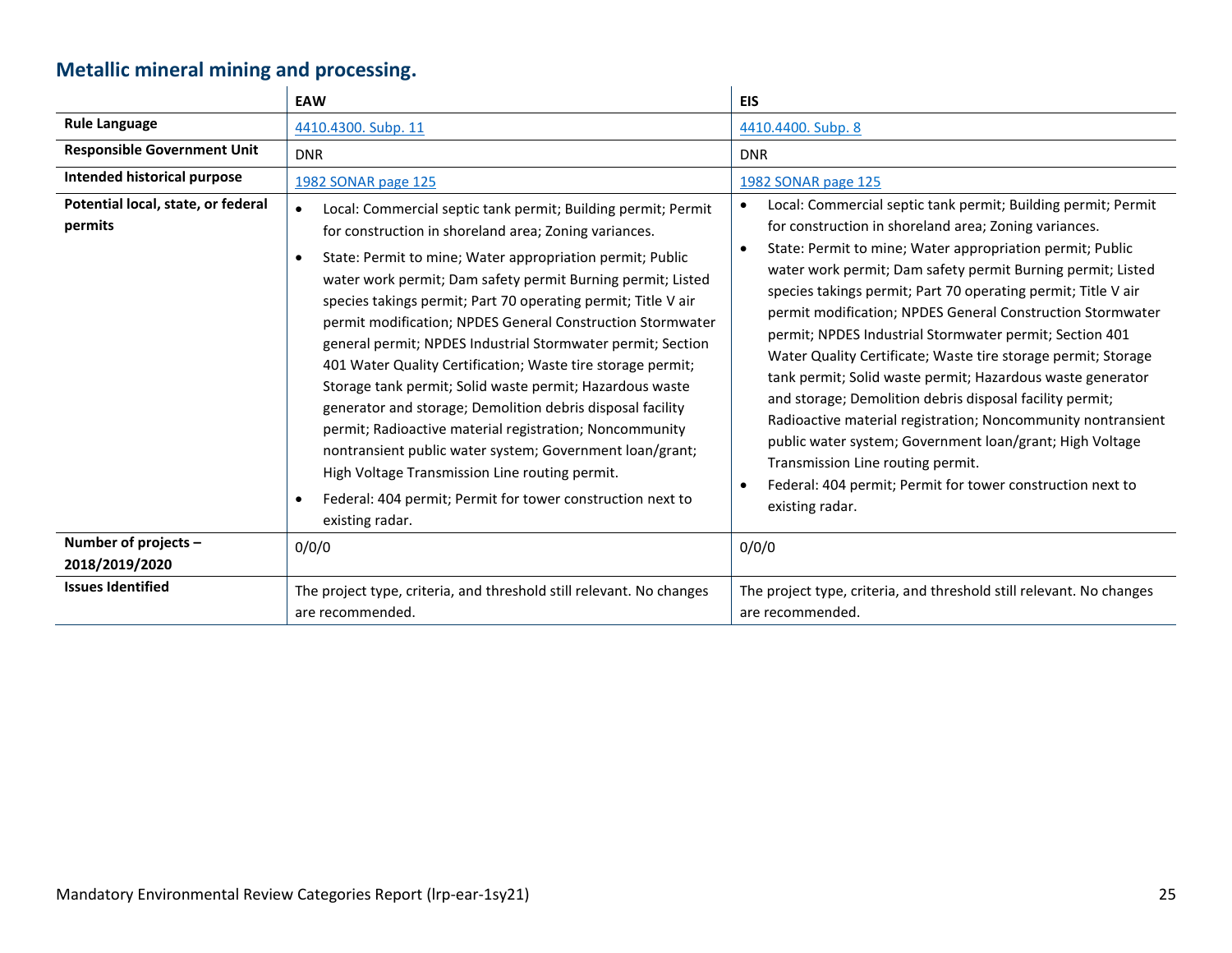# **Nonmetallic mineral mining.**

<span id="page-25-0"></span>

|                                               | <b>EAW</b>                                                                                                                                                                                                                                                                                                                                                                                                      | EIS.                                                                                                                                                                                                                                                                                                                                                                                                            |
|-----------------------------------------------|-----------------------------------------------------------------------------------------------------------------------------------------------------------------------------------------------------------------------------------------------------------------------------------------------------------------------------------------------------------------------------------------------------------------|-----------------------------------------------------------------------------------------------------------------------------------------------------------------------------------------------------------------------------------------------------------------------------------------------------------------------------------------------------------------------------------------------------------------|
| <b>Rule Language</b>                          | 4410.4300. Subp. 12                                                                                                                                                                                                                                                                                                                                                                                             | 4410.4400. Subp. 9                                                                                                                                                                                                                                                                                                                                                                                              |
| <b>Responsible Government Unit</b>            | <b>DNR</b>                                                                                                                                                                                                                                                                                                                                                                                                      | <b>DNR</b>                                                                                                                                                                                                                                                                                                                                                                                                      |
| Intended historical purpose                   | 1982 SONAR page 126 and 2007 SONAR pages 42 and 52                                                                                                                                                                                                                                                                                                                                                              | 1982 SONAR page 126 and 2007 SONAR pages 42 and 52                                                                                                                                                                                                                                                                                                                                                              |
| Potential local, state, or federal<br>permits | Local: Comprehensive plan amend if the community has a<br>plan; Rezoning if the community has zoning;<br>Subdivision/platting approval; Conditional Use Permit;<br>Interim Use Permit; Local mining permit; Site plan<br>approval; Grading/drainage/erosion control plan; Wetland<br>Conservation Act approval and/or mitigation plan; Road<br>access permit on local road; Building permits for<br>structures. | Local: Comprehensive plan amend if the community has a<br>plan; Rezoning if the community has zoning;<br>Subdivision/platting approval; Conditional Use Permit;<br>Interim Use Permit; Local mining permit; Site plan<br>approval; Grading/drainage/erosion control plan; Wetland<br>Conservation Act approval and/or mitigation plan; Road<br>access permit on local road; Building permits for<br>structures. |
|                                               | State: Water appropriation permit; Permit to mine<br>(Reclamation permit); Land lease; NPDES/SDS permit;<br>Clean Water Act 401 certification; Driveway permit (DOT)<br>if state highway.                                                                                                                                                                                                                       | State: Water appropriation permit; Permit to mine<br>(Reclamation permit); Land lease; NPDES/SDS permit;<br>Clean Water Act 401 certification; Driveway permit (DOT)<br>if state highway.                                                                                                                                                                                                                       |
|                                               | Federal: Clean Water Act 404 permit (wetlands).                                                                                                                                                                                                                                                                                                                                                                 | Federal: Clean Water Act 404 permit (wetlands).                                                                                                                                                                                                                                                                                                                                                                 |
| Number of projects -                          | 8/3/3                                                                                                                                                                                                                                                                                                                                                                                                           | 0/0/1                                                                                                                                                                                                                                                                                                                                                                                                           |
| 2018/2019/2020                                |                                                                                                                                                                                                                                                                                                                                                                                                                 |                                                                                                                                                                                                                                                                                                                                                                                                                 |
| <b>Issues Identified</b>                      | The project type, criteria, and threshold still relevant. No changes<br>are recommended.                                                                                                                                                                                                                                                                                                                        | The project type, criteria, and threshold still relevant. No changes<br>are recommended.                                                                                                                                                                                                                                                                                                                        |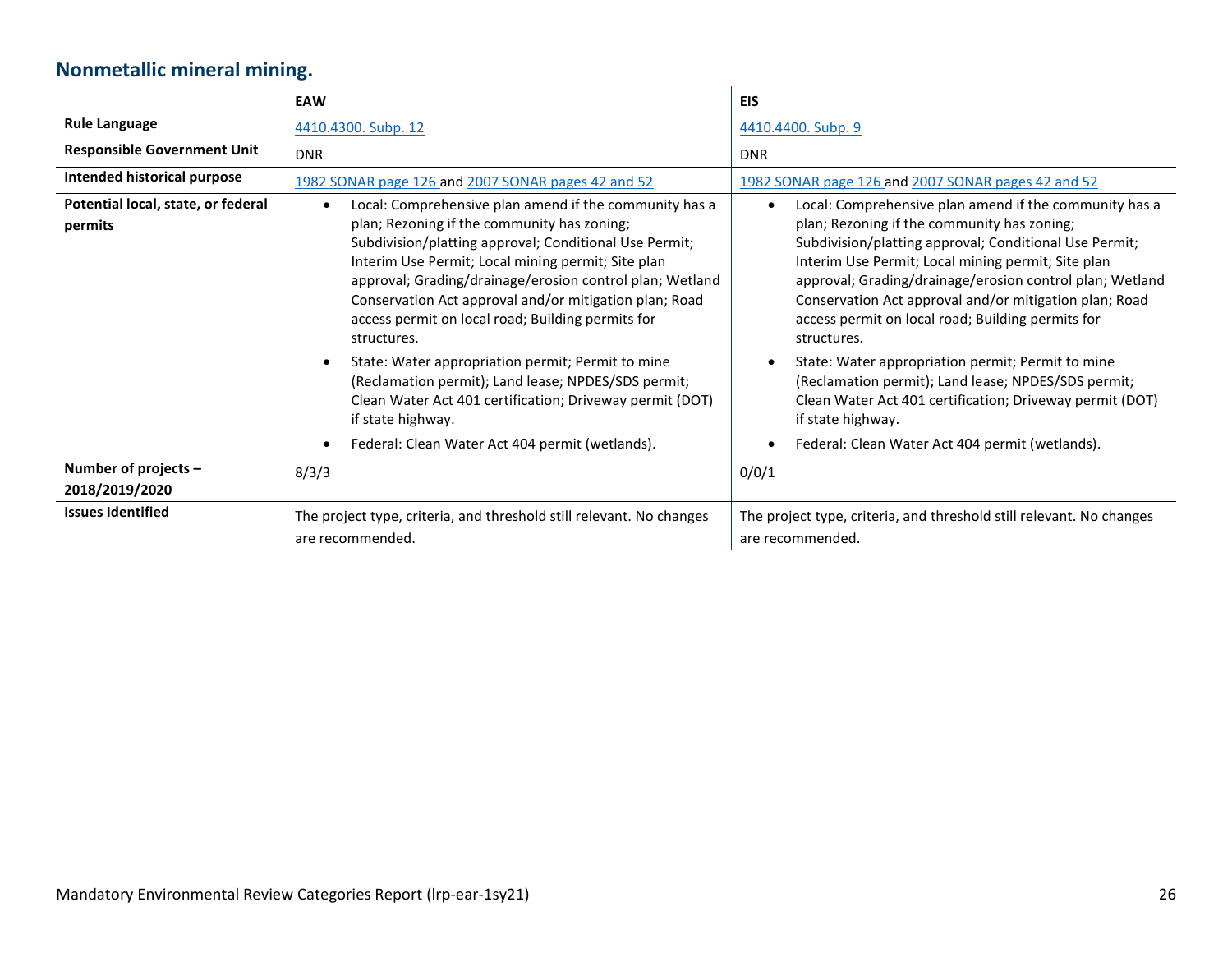# **Paper and pulp processing mills.**

<span id="page-26-0"></span>

|                                               | <b>EAW</b>                                                                                                                                                                                                                                                     | EIS                                                                                                                                                                                                                                                            |  |
|-----------------------------------------------|----------------------------------------------------------------------------------------------------------------------------------------------------------------------------------------------------------------------------------------------------------------|----------------------------------------------------------------------------------------------------------------------------------------------------------------------------------------------------------------------------------------------------------------|--|
| <b>Rule Language</b>                          | 4410.4300. Subp. 13                                                                                                                                                                                                                                            | 4410.4400. Subp. 10                                                                                                                                                                                                                                            |  |
| <b>Responsible Government Unit</b>            | <b>PCA</b>                                                                                                                                                                                                                                                     | <b>PCA</b>                                                                                                                                                                                                                                                     |  |
| Intended historical purpose                   | 1982 SONAR page 129                                                                                                                                                                                                                                            | 1982 SONAR page 129                                                                                                                                                                                                                                            |  |
| Potential local, state, or federal<br>permits | City: Building Permit; Utility Permit; Capacity Allocation<br>Agreement Wastewater Treatment Plant                                                                                                                                                             | City: Building Permit; Utility Permit; Capacity Allocation<br>Agreement Wastewater Treatment Plant                                                                                                                                                             |  |
|                                               | County: Conditional Use Permit; Building Permit                                                                                                                                                                                                                | County: Conditional Use Permit; Building Permit                                                                                                                                                                                                                |  |
|                                               | State: Air Emissions Permit; NPDES Discharge Permit;<br><b>NPDES General Construction Stormwater Permit; NPDES</b><br>Industrial Stormwater Permit; Above Ground Tank Permit;<br>Water Appropriation Permit; Highway Crossing Permit;<br><b>Utility Permit</b> | State: Air Emissions Permit; NPDES Discharge Permit;<br><b>NPDES General Construction Stormwater Permit; NPDES</b><br>Industrial Stormwater Permit; Above Ground Tank Permit;<br>Water Appropriation Permit; Highway Crossing Permit;<br><b>Utility Permit</b> |  |
| Number of projects $-$<br>2018/2019/2020      | 0/0/0                                                                                                                                                                                                                                                          | 0/0/0                                                                                                                                                                                                                                                          |  |
| <b>Issues Identified</b>                      | The project type, criteria, and threshold still relevant. No changes<br>are recommended.                                                                                                                                                                       | The project type, criteria, and threshold still relevant. No changes<br>are recommended.                                                                                                                                                                       |  |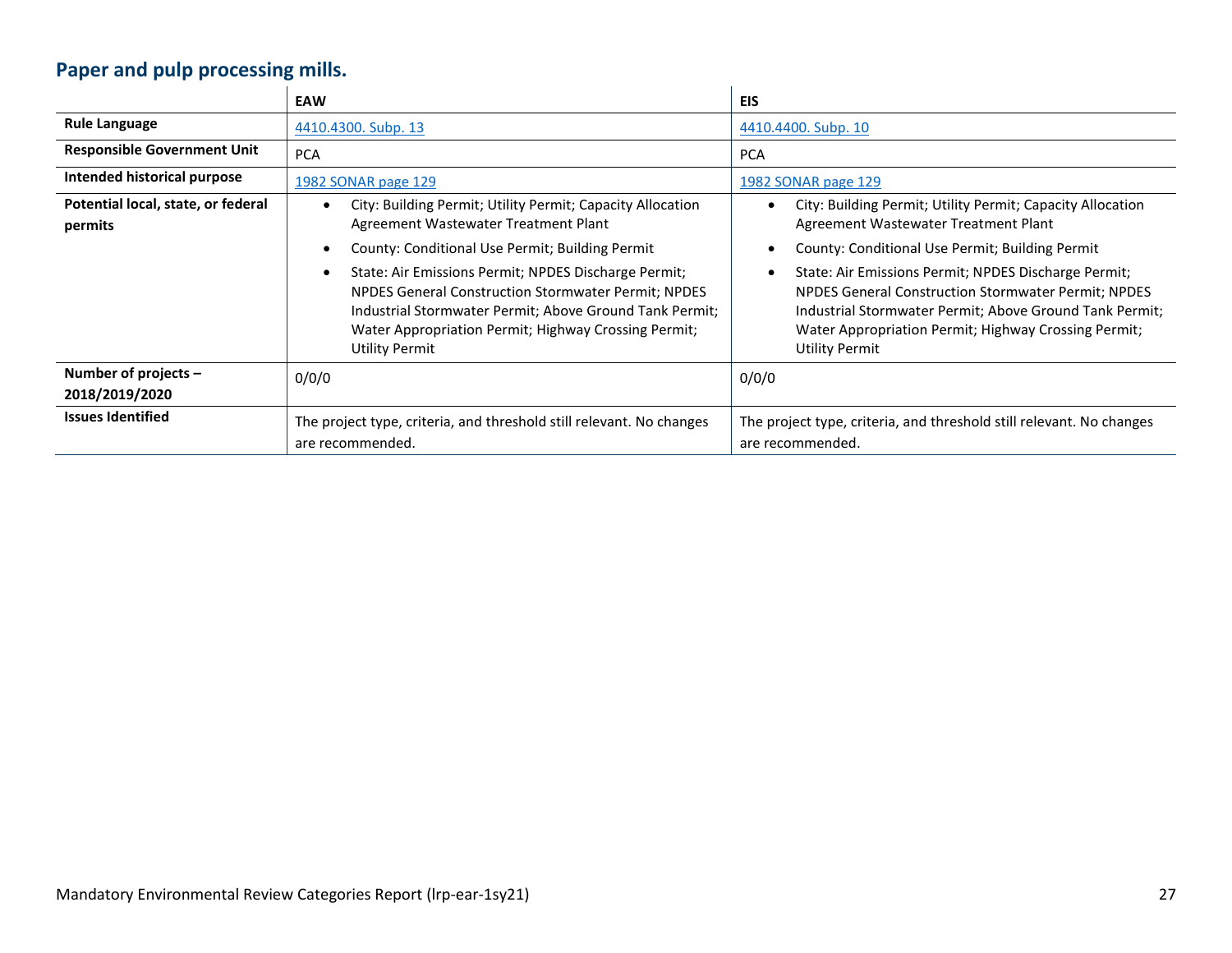# **Industrial, commercial, and institutional facilities.**

<span id="page-27-0"></span>

|                                               | <b>EAW</b>                                                                                                                                                                                                                                                                                                                                                                     | <b>EIS</b>                                                                                                                                                                                                                                                                                                                                                                     |
|-----------------------------------------------|--------------------------------------------------------------------------------------------------------------------------------------------------------------------------------------------------------------------------------------------------------------------------------------------------------------------------------------------------------------------------------|--------------------------------------------------------------------------------------------------------------------------------------------------------------------------------------------------------------------------------------------------------------------------------------------------------------------------------------------------------------------------------|
| <b>Rule Language</b>                          | 4410.4300. Subp. 14                                                                                                                                                                                                                                                                                                                                                            | 4410.4400. Subp. 11                                                                                                                                                                                                                                                                                                                                                            |
| <b>Responsible Government Unit</b>            | LGU                                                                                                                                                                                                                                                                                                                                                                            | LGU                                                                                                                                                                                                                                                                                                                                                                            |
| Intended historical purpose                   | 1982 SONAR page 130, 1986 SONAR pages 9 and 14, and 1988<br>SONAR page 39                                                                                                                                                                                                                                                                                                      | 1982 SONAR page 130, 1986 SONAR pages 9 and 14, and 1988<br>SONAR page 39                                                                                                                                                                                                                                                                                                      |
| Potential local, state, or federal<br>permits | Local: Comprehensive plan amend if the community has a<br>plan; Zoning permits; Subdivision/platting approval;<br>Conditional Use Permit; Site plan approval; Wetland<br>Conservation Act approval and/or wetlands mitigation<br>plan; Building permits for structures.<br>State: Driveway permit (MnDOT) if state highway.<br>Federal: Clean Water Act 404 permit (wetlands). | Local: Comprehensive plan amend if the community has a<br>plan; Zoning permits; Subdivision/platting approval;<br>Conditional Use Permit; Site plan approval; Wetland<br>Conservation Act approval and/or wetlands mitigation<br>plan; Building permits for structures.<br>State: Driveway permit (MnDOT) if state highway.<br>Federal: Clean Water Act 404 permit (wetlands). |
| Number of projects -<br>2018/2019/2020        | 6/0/3                                                                                                                                                                                                                                                                                                                                                                          | 0/0/0                                                                                                                                                                                                                                                                                                                                                                          |
| <b>Issues Identified</b>                      | The project type, criteria, and threshold still relevant. No changes<br>are recommended.                                                                                                                                                                                                                                                                                       | The project type, criteria, and threshold still relevant. No changes<br>are recommended.                                                                                                                                                                                                                                                                                       |

 $\mathbf{r}$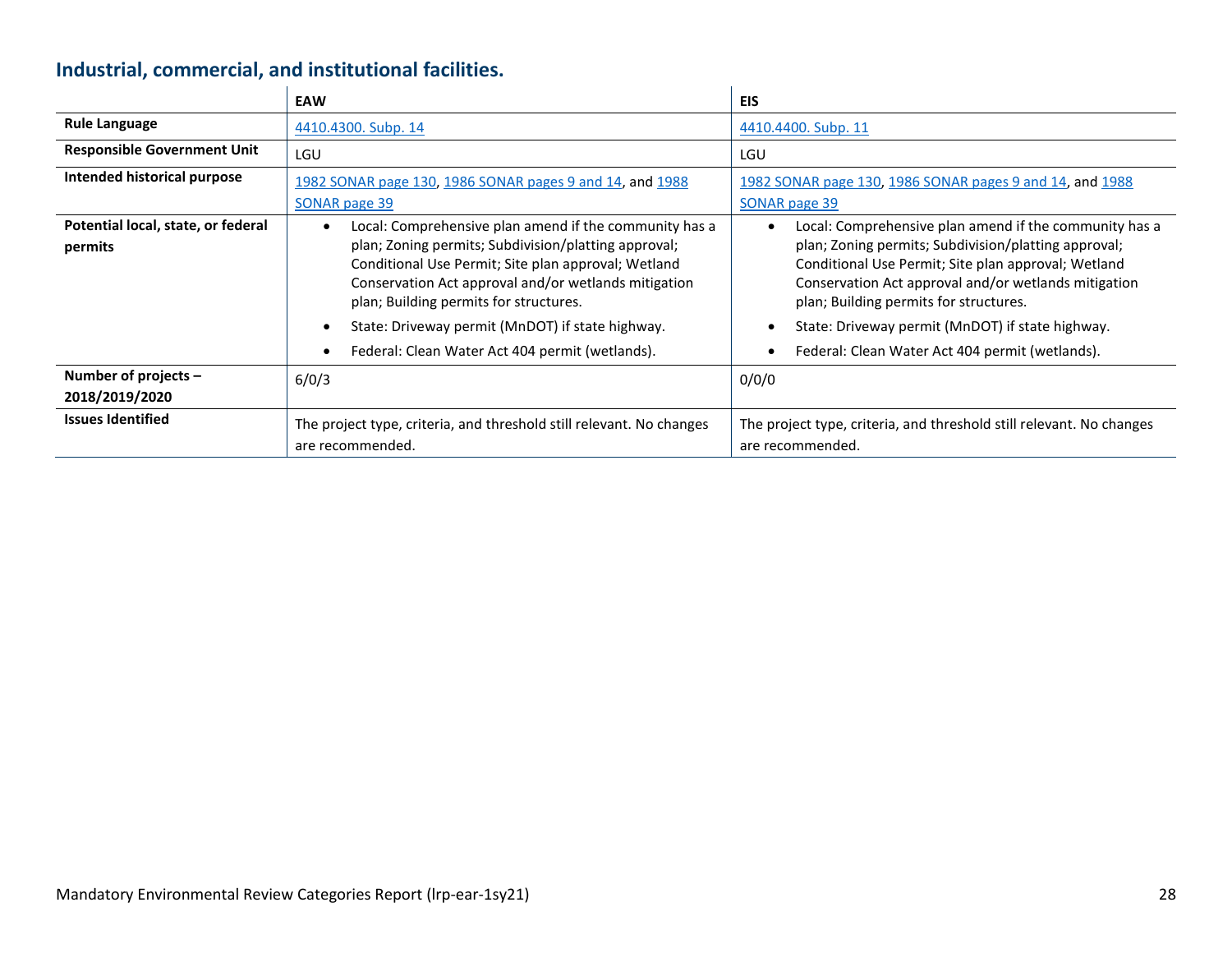# **Air pollution.**

<span id="page-28-0"></span>

|                                                  | EAW                                                                                                                                                                                                                                                                                                                                                                                                                                                                                                                                                                                                                                                                                                                                                                                                                                                                                                                                                                                                                                                                                                                                                                                                                                                                                                                                                                                                                                                              | <b>EIS</b> |
|--------------------------------------------------|------------------------------------------------------------------------------------------------------------------------------------------------------------------------------------------------------------------------------------------------------------------------------------------------------------------------------------------------------------------------------------------------------------------------------------------------------------------------------------------------------------------------------------------------------------------------------------------------------------------------------------------------------------------------------------------------------------------------------------------------------------------------------------------------------------------------------------------------------------------------------------------------------------------------------------------------------------------------------------------------------------------------------------------------------------------------------------------------------------------------------------------------------------------------------------------------------------------------------------------------------------------------------------------------------------------------------------------------------------------------------------------------------------------------------------------------------------------|------------|
| <b>Rule Language</b>                             | 4410.4300. Subp. 15                                                                                                                                                                                                                                                                                                                                                                                                                                                                                                                                                                                                                                                                                                                                                                                                                                                                                                                                                                                                                                                                                                                                                                                                                                                                                                                                                                                                                                              | N/A        |
| Responsible<br><b>Government Unit</b>            | <b>PCA</b>                                                                                                                                                                                                                                                                                                                                                                                                                                                                                                                                                                                                                                                                                                                                                                                                                                                                                                                                                                                                                                                                                                                                                                                                                                                                                                                                                                                                                                                       | N/A        |
| Intended<br>historical purpose                   | 1982 SONAR page 134, 1988 SONAR page 41, 2005 SONAR page 34, 2006 SONAR page 33 and 2019 SONAR page 34                                                                                                                                                                                                                                                                                                                                                                                                                                                                                                                                                                                                                                                                                                                                                                                                                                                                                                                                                                                                                                                                                                                                                                                                                                                                                                                                                           | N/A        |
| Potential local,<br>state, or federal<br>permits | City: Building Permit; Conditional Use Permit; Sanitary Sewer Hook-up; Wastewater Discharge Permit; Zoning Certificate; Utility Permit.<br>$\bullet$<br>County: Watershed District Permit; Conditional Use Permit.<br>$\bullet$<br>State: Air Emissions Permit (MPCA); NPDES General Construction Stormwater Permit (MPCA); NPDES Industrial Stormwater Permit<br>$\bullet$<br>(MPCA); NPDES Wastewater Discharge Permit (MPCA); Above Ground Tanks Permit (MPCA); Very Small Quantity Hazardous Generator<br>License (MPCA); Beneficial Use Approval for ash land application (MPCA); Concurrence on Findings of Cultural Resources Impacts (MN<br>SHPO); Water Appropriation Permit (DNR); Minnesota Natural Heritage Database Search (DNR); Fire Marshall Plan Review; Highway<br>Crossing Permit (MnDOT).<br>Federal: Threatened and Endangered Species Review (US FWS); Hazardous Waste Generators Identification Number (EPA).<br>$\bullet$                                                                                                                                                                                                                                                                                                                                                                                                                                                                                                                | N/A        |
| <b>Number of</b><br>projects-<br>2018/2019/2020  | 0/0/0                                                                                                                                                                                                                                                                                                                                                                                                                                                                                                                                                                                                                                                                                                                                                                                                                                                                                                                                                                                                                                                                                                                                                                                                                                                                                                                                                                                                                                                            | N/A        |
| <b>Issues Identified</b>                         | The threshold should be lowered to 100 TPY in order to meaningfully capture facilities that emit air pollution. A 100 TPY threshold would be<br>consistent with the major source threshold. In addition it is recommend adding a category for Hazardous Air Pollutants (HAPs) with a<br>threshold of 10 TPY per single HAP, and 25 TPY for a combination of HAPs.<br>In addition to consistency with air permitting rules, additional rationale for modifying the threshold that have developed since the 250 TPY<br>threshold was finalized in 2006:<br>The U.S. Environmental Protection Agency has revised/made more stringent multiple National Ambient Air Quality Standards<br>$\bullet$<br>(NAAQS) (lead, Particulate Matter (PM) <sub>2.5</sub> , NO <sub>2</sub> , SO <sub>2</sub> , and ozone).<br>When acting as RGU, the MPCA now considers air assessments, which include modeling and Air Emission Risk Analysis (AERAs), for<br>$\bullet$<br>projects identifying associated air emissions. Although some air permitting projects would go through modeling independently for<br>permitting reviews, they do not typically undergo an AERA, which captures information about air toxics and health risks. This extra<br>information helps inform the potential for significant environmental effects.<br>More is known about Environmental Justice (EJ) areas and increased likelihood for some communities to see increased exposure to multiple | N/A        |
|                                                  | pollutants/facilities and additional vulnerability to the effects of pollution.                                                                                                                                                                                                                                                                                                                                                                                                                                                                                                                                                                                                                                                                                                                                                                                                                                                                                                                                                                                                                                                                                                                                                                                                                                                                                                                                                                                  |            |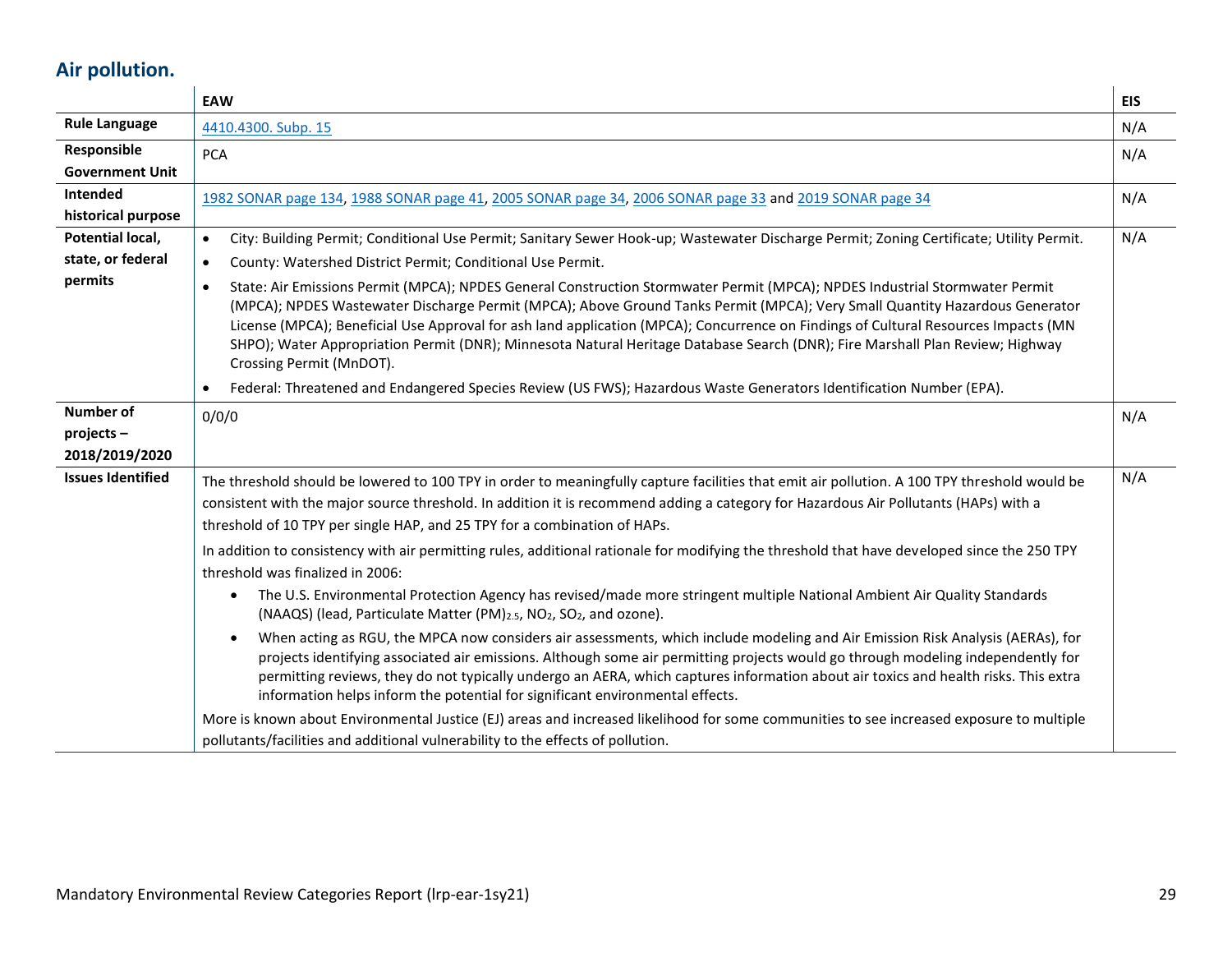#### **Hazardous waste.**

<span id="page-29-0"></span>

|                                               | EAW                                                                                                                                                                                                                                                                                                                                                                                                                                                                                                                                                                                                                                                                       | <b>EIS</b>                                                                                                                                                                                                                                                                                                                                                                                                                                                                                                                                                                                                                                                               |
|-----------------------------------------------|---------------------------------------------------------------------------------------------------------------------------------------------------------------------------------------------------------------------------------------------------------------------------------------------------------------------------------------------------------------------------------------------------------------------------------------------------------------------------------------------------------------------------------------------------------------------------------------------------------------------------------------------------------------------------|--------------------------------------------------------------------------------------------------------------------------------------------------------------------------------------------------------------------------------------------------------------------------------------------------------------------------------------------------------------------------------------------------------------------------------------------------------------------------------------------------------------------------------------------------------------------------------------------------------------------------------------------------------------------------|
| <b>Rule Language</b>                          | 4410.4300. Subp. 16                                                                                                                                                                                                                                                                                                                                                                                                                                                                                                                                                                                                                                                       | 4410.4400. Subp. 12                                                                                                                                                                                                                                                                                                                                                                                                                                                                                                                                                                                                                                                      |
| <b>Responsible Government Unit</b>            | <b>PCA</b>                                                                                                                                                                                                                                                                                                                                                                                                                                                                                                                                                                                                                                                                | <b>PCA</b>                                                                                                                                                                                                                                                                                                                                                                                                                                                                                                                                                                                                                                                               |
| Intended historical purpose                   | 1982 SONAR page 135 and 2019 SONAR page 36                                                                                                                                                                                                                                                                                                                                                                                                                                                                                                                                                                                                                                | 1982 SONAR page 136, 1988 SONAR page 59, and 2019 SONAR<br>page 53                                                                                                                                                                                                                                                                                                                                                                                                                                                                                                                                                                                                       |
| Potential local, state, or federal<br>permits | City: Building Permit; Conditional Use Permit; Zoning; Fire<br>Department Review.<br>County: Conditional Use Permit; Septic System Permit;<br>Watershed Districts; Watershed Permits.<br>State: NPDES General Construction Stormwater permit<br>(MPCA); NPDES Industrial Stormwater Permit (MPCA);<br>Above Ground Storage Tank Permit (MPCA); Section 401<br>Water Quality Certificate (MPCA); Air Emissions Permit<br>(MPCA); Access Permit (MnDOT); Minnesota Natural<br>Heritage Database Search (DNR); Work with in Waters of<br>the State Permit (DNR); Cultural Resources Review (MN)<br>SHPO).<br>Federal: Army Corps of Engineers Section 404 Wetland<br>Permit. | City: Building Permit; Conditional Use Permit; Zoning; Fire<br>Department Review.<br>County: Conditional Use Permit; Septic System Permit;<br>Watershed Districts; Watershed Permits.<br>State: NPDES General Construction Stormwater permit<br>(MPCA); NPDES Industrial Stormwater Permit (MPCA);<br>Above Ground Storage Tank Permit (MPCA); Section 401<br>Water Quality Certificate (MPCA); Air Emissions Permit<br>(MPCA); Access Permit (MnDOT); Minnesota Natural<br>Heritage Database Search (DNR); Work with in Waters of<br>the State Permit (DNR); Cultural Resources Review (MN<br>SHPO).<br>Federal: Army Corps of Engineers Section 404 Wetland<br>Permit. |
| Number of projects -<br>2018/2019/2020        | 0/0/0                                                                                                                                                                                                                                                                                                                                                                                                                                                                                                                                                                                                                                                                     | 0/0/0                                                                                                                                                                                                                                                                                                                                                                                                                                                                                                                                                                                                                                                                    |
| <b>Issues Identified</b>                      | The project type, criteria, and threshold still relevant. No changes<br>are recommended.                                                                                                                                                                                                                                                                                                                                                                                                                                                                                                                                                                                  | The project type, criteria, and threshold still relevant. No changes<br>are recommended.                                                                                                                                                                                                                                                                                                                                                                                                                                                                                                                                                                                 |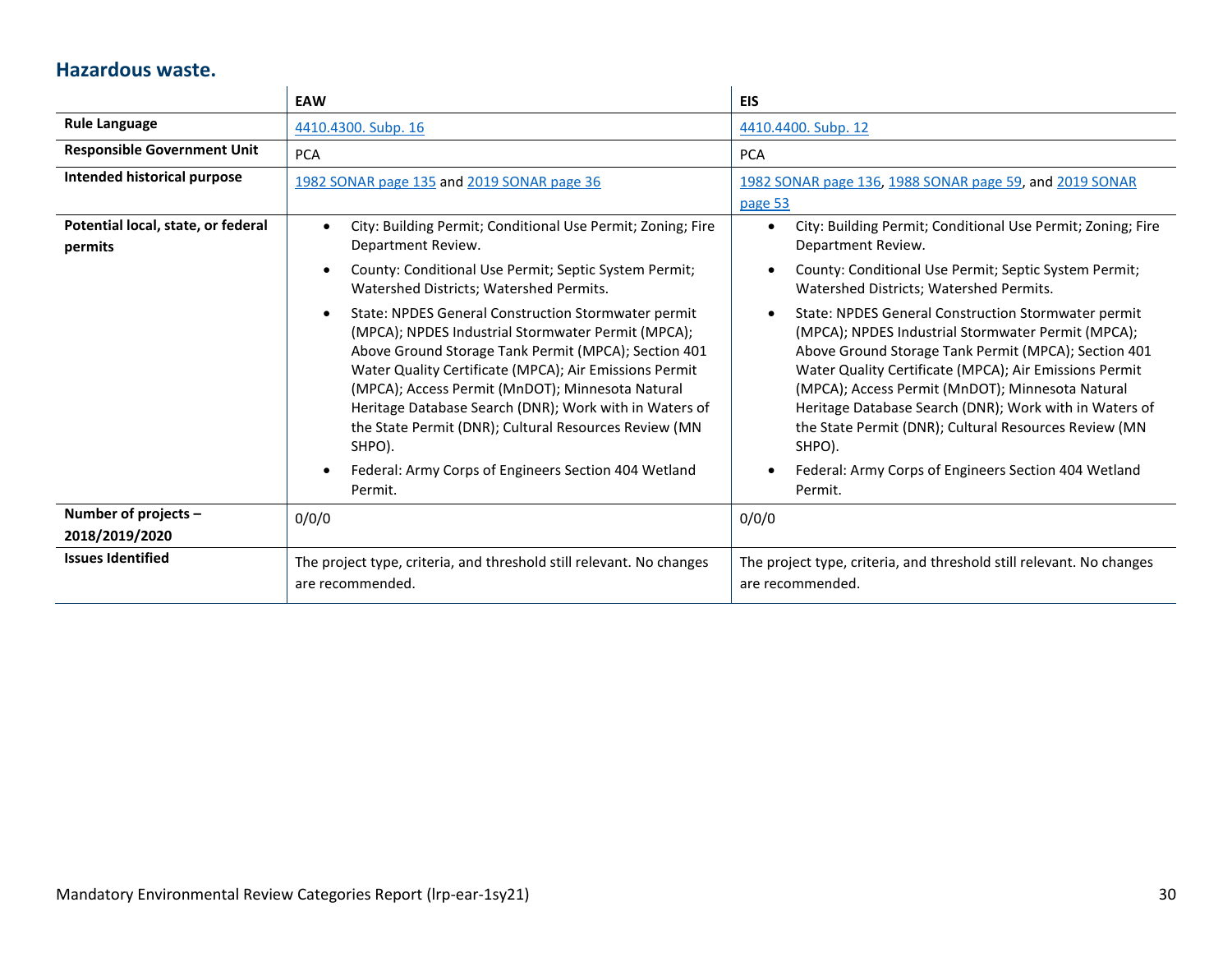#### **Solid waste.**

<span id="page-30-0"></span>

|                                               | EAW                                                                                                                                                                                                                                                                                                                                                                                                                                                                                                                                                                                                                                                            | <b>EIS</b>                                                                                                                                                                                                                                                                                                                                                                                                                                                                                                                                                                                                                                                                                                      |
|-----------------------------------------------|----------------------------------------------------------------------------------------------------------------------------------------------------------------------------------------------------------------------------------------------------------------------------------------------------------------------------------------------------------------------------------------------------------------------------------------------------------------------------------------------------------------------------------------------------------------------------------------------------------------------------------------------------------------|-----------------------------------------------------------------------------------------------------------------------------------------------------------------------------------------------------------------------------------------------------------------------------------------------------------------------------------------------------------------------------------------------------------------------------------------------------------------------------------------------------------------------------------------------------------------------------------------------------------------------------------------------------------------------------------------------------------------|
| <b>Rule Language</b>                          | 4410.4300. Subp. 17                                                                                                                                                                                                                                                                                                                                                                                                                                                                                                                                                                                                                                            | 4410.4400. Subp. 13                                                                                                                                                                                                                                                                                                                                                                                                                                                                                                                                                                                                                                                                                             |
| <b>Responsible Government Unit</b>            | <b>PCA</b>                                                                                                                                                                                                                                                                                                                                                                                                                                                                                                                                                                                                                                                     | <b>PCA</b>                                                                                                                                                                                                                                                                                                                                                                                                                                                                                                                                                                                                                                                                                                      |
| Intended historical purpose                   | 1982 SONAR page 139, and 2019 SONAR page 37                                                                                                                                                                                                                                                                                                                                                                                                                                                                                                                                                                                                                    | 1982 SONAR page 135, and 2019 SONAR page 36                                                                                                                                                                                                                                                                                                                                                                                                                                                                                                                                                                                                                                                                     |
| Potential local, state, or federal<br>permits | City: License to Operate Waste Transfer Facility; Building<br>$\bullet$<br>Permit; Utility Permit; Conditional Use Permit; Zoning<br>Amendment; Watershed Districts; Watershed Permit;<br>Compost Facilities.<br>County: Conditional Use Permit; Operating License; Septic<br>Permit; Very Small Quantity Generator Hazardous Waste<br>License.<br>State: Solid Waste Management Facility Permit (MPCA);<br>NPDES Industrial Stormwater Permit (MPCA); NPDES<br>General Construction Stormwater Permit (MPCA);<br>Metropolitan Area Policy Plan Review (MPCA); Solid Waste<br>Permit (MPCA); Very small Quantity Generators Hazardous<br>Waste License (MPCA). | City: Building Permit; Conditional Use Permit; Zoning; Fire<br>$\bullet$<br>Department Review.<br>County: Conditional Use Permit; Septic System Permit;<br>$\bullet$<br>Watershed Districts; Watershed Permits.<br>State: NPDES General Construction Stormwater permit<br>(MPCA); NPDES Industrial Stormwater Permit (MPCA);<br>Above Ground Storage Tank Permit (MPCA); Section 401<br>Water Quality Certificate (MPCA); Air Emissions Permit<br>(MPCA); Access Permit (MnDOT); Minnesota Natural<br>Heritage Database Search (DNR); Work with in Waters of<br>the State Permit (DNR); Cultural Resources Review (MN<br>SHPO).<br>Federal: Army Corps of Engineers Section 404 Wetland<br>$\bullet$<br>Permit. |
| Number of projects -<br>2018/2019/2020        | 2/2/1                                                                                                                                                                                                                                                                                                                                                                                                                                                                                                                                                                                                                                                          | 0/0/0                                                                                                                                                                                                                                                                                                                                                                                                                                                                                                                                                                                                                                                                                                           |
| <b>Issues Identified</b>                      | The project type, criteria, and threshold still relevant. No changes<br>are recommended.                                                                                                                                                                                                                                                                                                                                                                                                                                                                                                                                                                       | The project type, criteria, and threshold still relevant. No changes<br>are recommended.                                                                                                                                                                                                                                                                                                                                                                                                                                                                                                                                                                                                                        |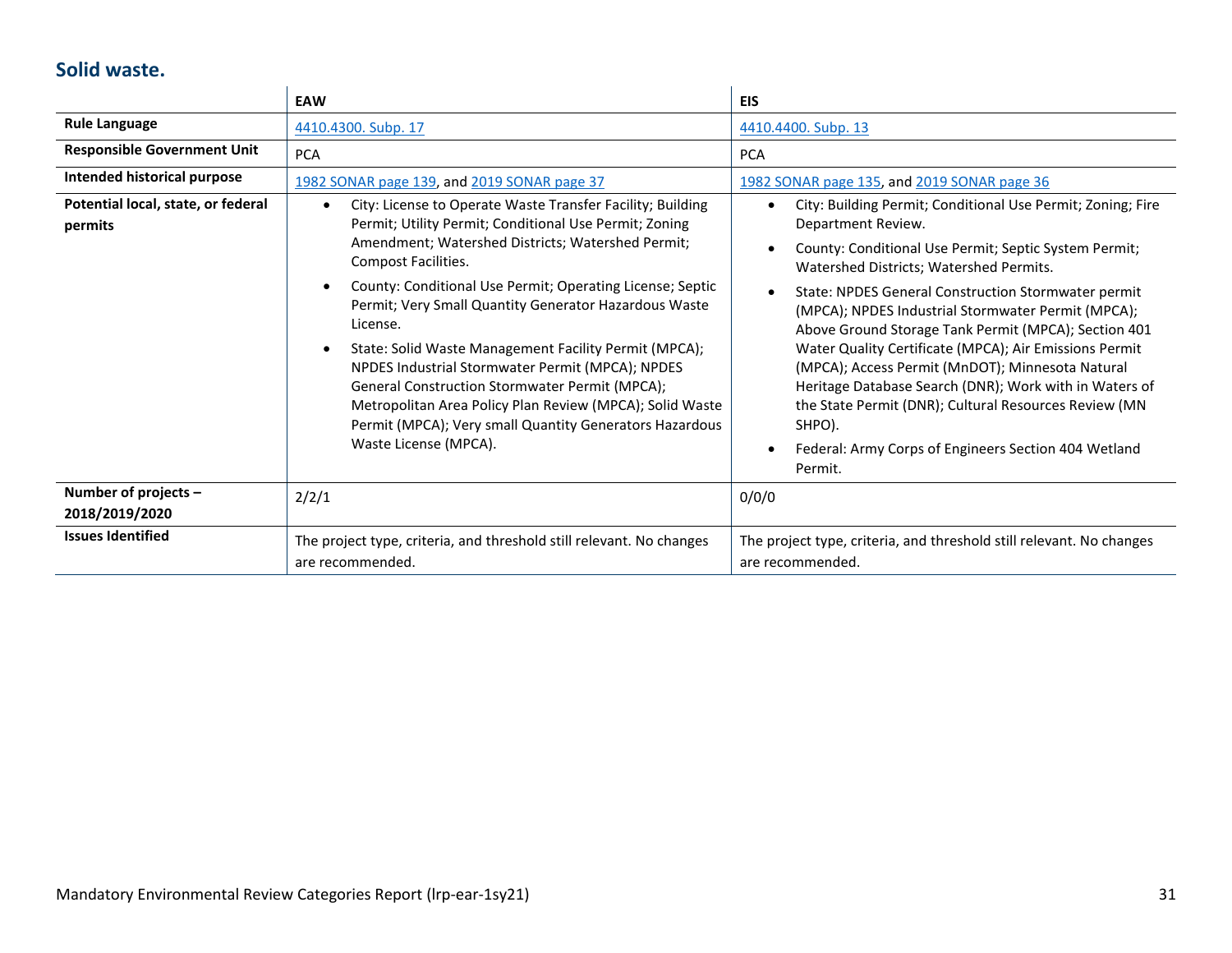### **Wastewater systems.**

<span id="page-31-0"></span>

|                                               | EAW                                                                                                                                                                                                                                                                                                                                                                                                                                                                                                                                                                                                                                                                                                                                                                                                                                                                                                                                                                                                                                                                                                                                                                                                                                                                | <b>EIS</b> |
|-----------------------------------------------|--------------------------------------------------------------------------------------------------------------------------------------------------------------------------------------------------------------------------------------------------------------------------------------------------------------------------------------------------------------------------------------------------------------------------------------------------------------------------------------------------------------------------------------------------------------------------------------------------------------------------------------------------------------------------------------------------------------------------------------------------------------------------------------------------------------------------------------------------------------------------------------------------------------------------------------------------------------------------------------------------------------------------------------------------------------------------------------------------------------------------------------------------------------------------------------------------------------------------------------------------------------------|------------|
| <b>Rule Language</b>                          | 4410.4300. Subp. 18                                                                                                                                                                                                                                                                                                                                                                                                                                                                                                                                                                                                                                                                                                                                                                                                                                                                                                                                                                                                                                                                                                                                                                                                                                                | $N/A$ .    |
| <b>Responsible Government Unit</b>            | <b>PCA</b>                                                                                                                                                                                                                                                                                                                                                                                                                                                                                                                                                                                                                                                                                                                                                                                                                                                                                                                                                                                                                                                                                                                                                                                                                                                         | N/A        |
| Intended historical purpose                   | 1982 SONAR page 140, 1988 SONAR page 46, and 2019 SONAR page 38                                                                                                                                                                                                                                                                                                                                                                                                                                                                                                                                                                                                                                                                                                                                                                                                                                                                                                                                                                                                                                                                                                                                                                                                    | N/A        |
| Potential local, state, or federal<br>permits | City: Conditional Use Permit; Street and Utility Plan Approval; Wastewater Treatment Facility Permits;<br>$\bullet$<br><b>Building Permit.</b>                                                                                                                                                                                                                                                                                                                                                                                                                                                                                                                                                                                                                                                                                                                                                                                                                                                                                                                                                                                                                                                                                                                     | N/A        |
|                                               | County: Highway Access/Entrance Permit; Watershed District Project Approval; Watershed Permit;<br>$\bullet$<br>Application for Minnesota Wetland conservation Act Exemption; Building Permit; Certificate of<br>Wetland Conservation Act Exemption; Utility Permit; Right-Of-Way Permit.                                                                                                                                                                                                                                                                                                                                                                                                                                                                                                                                                                                                                                                                                                                                                                                                                                                                                                                                                                           |            |
|                                               | State: Sewer Extension Permit (MPCA); NPDES General Construction Stormwater Permit (MPCA);<br>$\bullet$<br>Section 401 Water Quality Certificate (MPCA); Water Appropriation Permit (DNR); Minnesota Natural<br>Heritage Database Review (DNR); Utility Crossing License (DNR); Work Within Public Waters Permit<br>(DNR); Utility Permit on Trunk Highway Right-Of-Way (MnDOT); Watermain Plan Approval (MDH);<br>Water Extension Permit (MDH); Metropolitan Council Connection Permit; Concurrence on Findings of<br>Cultural Resources Impacts (MN SHPO); WWTF Plans and Specifications Approval (MPCA); SDS Permit<br>for land application of treated Wastewater (MPCA); Sanitary Sewer Extension Permit (MPCA);<br>NPDES/SDS Surface Water Discharge Permit (MPCA); NPDES Industrial Stormwater discharge Permit<br>(MPCA); Air Quality Permit for backup generators (MPCA); Non-degradation to All Waters Review<br>(MPCA); Water Appropriation Permit (DNR); License to Cross Public Lands and Waters (DNR); Natural<br>Heritage and Nongame Database Review (DNR); Outfall Permits (DNR); Well Abandonment Permit<br>(MDH); Public Facilities Authority Funding Application; Board of Water and Soil Resources Wetland<br><b>Conservation Act Permits.</b> |            |
|                                               | Federal: Section 10 Permit for activities affecting navigable waters in the U.S (USACE); Section 404<br>Permit (USACE); Wastewater Infrastructure Funding Program (USACE); Outfall Permits (USACE).                                                                                                                                                                                                                                                                                                                                                                                                                                                                                                                                                                                                                                                                                                                                                                                                                                                                                                                                                                                                                                                                |            |
| Number of projects -<br>2018/2019/2020        | 0/1/2                                                                                                                                                                                                                                                                                                                                                                                                                                                                                                                                                                                                                                                                                                                                                                                                                                                                                                                                                                                                                                                                                                                                                                                                                                                              | N/A        |
| <b>Issues Identified</b>                      | During previous rulemaking, the words "per day" were inadvertently left out in the adopted rule language<br>for Item B (though the correct language was described in the SONAR). The category should read, "with the<br>capacity of 20,000,000 gallons per day or greater, the PCA is the RGU." Therefore, Item B should be<br>corrected.                                                                                                                                                                                                                                                                                                                                                                                                                                                                                                                                                                                                                                                                                                                                                                                                                                                                                                                          | N/A        |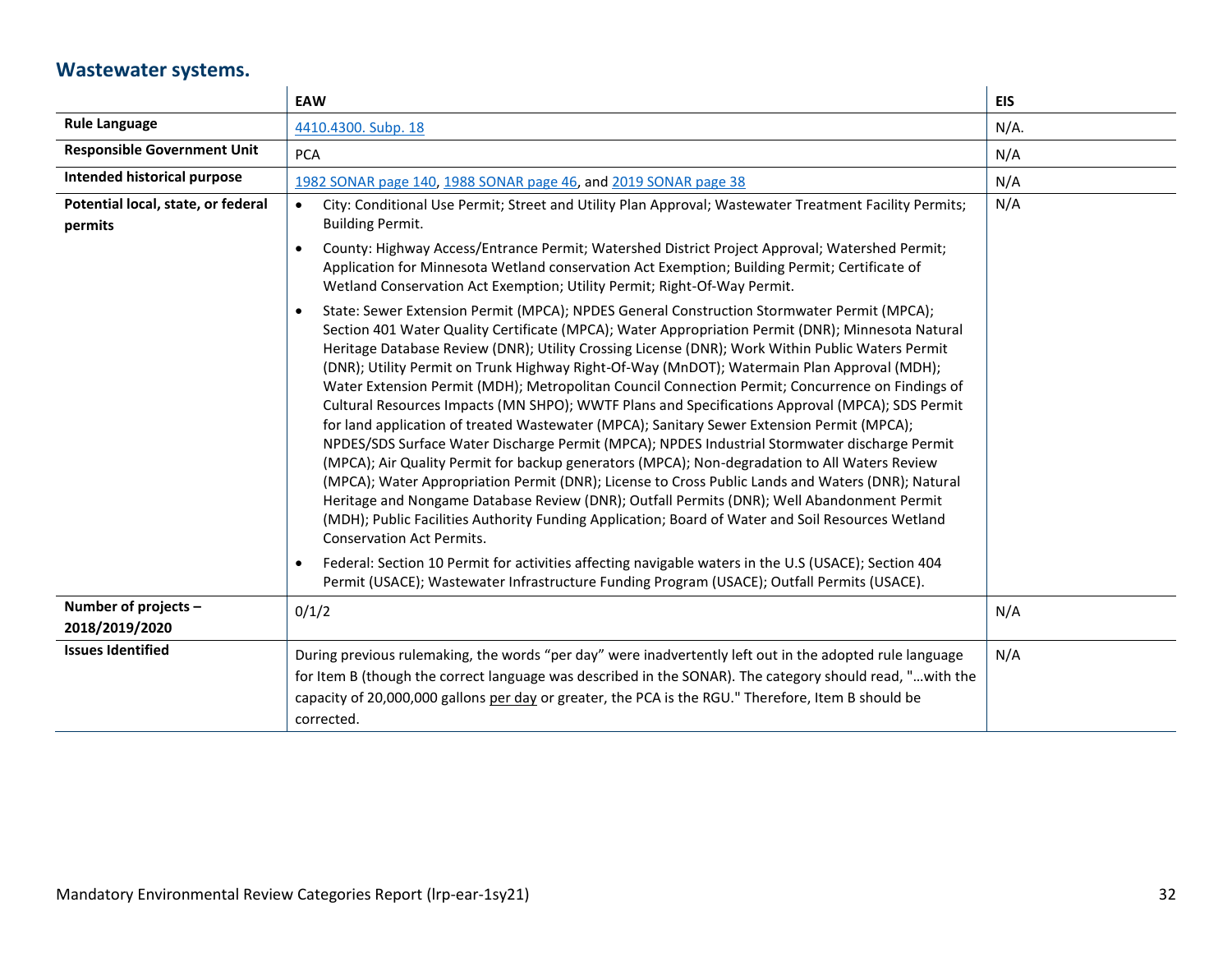# **Residential development.**

<span id="page-32-0"></span>

|                                               | EAW                                                                                                                                                                                                                                                                                                                                                                                                                                                                                                                                                                                                                              | <b>EIS</b>                                                                                                                                                                                                                                                                                                                                                                                                                                                                                                                                                                                             |
|-----------------------------------------------|----------------------------------------------------------------------------------------------------------------------------------------------------------------------------------------------------------------------------------------------------------------------------------------------------------------------------------------------------------------------------------------------------------------------------------------------------------------------------------------------------------------------------------------------------------------------------------------------------------------------------------|--------------------------------------------------------------------------------------------------------------------------------------------------------------------------------------------------------------------------------------------------------------------------------------------------------------------------------------------------------------------------------------------------------------------------------------------------------------------------------------------------------------------------------------------------------------------------------------------------------|
| <b>Rule Language</b>                          | 4410.4300. Subp. 19                                                                                                                                                                                                                                                                                                                                                                                                                                                                                                                                                                                                              | 4410.4400. Subp. 14                                                                                                                                                                                                                                                                                                                                                                                                                                                                                                                                                                                    |
| <b>Responsible Government Unit</b>            | LGU                                                                                                                                                                                                                                                                                                                                                                                                                                                                                                                                                                                                                              | LGU                                                                                                                                                                                                                                                                                                                                                                                                                                                                                                                                                                                                    |
| Intended historical purpose                   | 1982 SONAR page 141 and 1988 SONAR pages 47 and 63                                                                                                                                                                                                                                                                                                                                                                                                                                                                                                                                                                               | 1982 SONAR page 141 and 1988 SONAR pages 47 and 63                                                                                                                                                                                                                                                                                                                                                                                                                                                                                                                                                     |
| Potential local, state, or federal<br>permits | Local: Comprehensive plan amend if the community has a<br>$\bullet$<br>plan; Rezoning if the community has zoning;<br>Subdivision/platting approval; Conditional Use Permit or<br>Planned Unit Development Permit; Site plan approval;<br>Grading/drainage/erosion control plan; Shoreland permit;<br>Floodplain permit/approval; Wetland Conservation Act<br>approval and/or wetlands mitigation plan; Road access permit<br>on local road; Building permits for structures.<br>State: Driveway permit (MnDOT) if state highway; Public<br>$\bullet$<br>Waters Permit (DNR).<br>Federal: Clean Water Act 404 permit (wetlands). | Local: Comprehensive plan amend if the community has a<br>plan; Rezoning if the community has zoning;<br>Subdivision/platting approval; Conditional Use Permit or<br>Planned Unit Development Permit; Site plan approval;<br>Grading/drainage/erosion control plan; Shoreland permit;<br>Floodplain permit/approval; Wetland Conservation Act<br>approval and/or wetlands mitigation plan; Road access<br>permit on local road; Building permits for structures.<br>State: Driveway permit (MnDOT) if state highway; Public<br>Waters Permit (DNR).<br>Federal: Clean Water Act 404 permit (wetlands). |
| Number of projects -<br>2018/2019/2020        | 12/4/11                                                                                                                                                                                                                                                                                                                                                                                                                                                                                                                                                                                                                          | 0/0/0                                                                                                                                                                                                                                                                                                                                                                                                                                                                                                                                                                                                  |
| <b>Issues Identified</b>                      | For item C, maybe there should be unit threshold for land use<br>change that requires the EAW in medium to high density.<br>Consider adding a definition for "private septic systems."<br>Consider defining incorporated v. unincorporated, consider<br>simplifying formula.                                                                                                                                                                                                                                                                                                                                                     | Consider change in thresholds.                                                                                                                                                                                                                                                                                                                                                                                                                                                                                                                                                                         |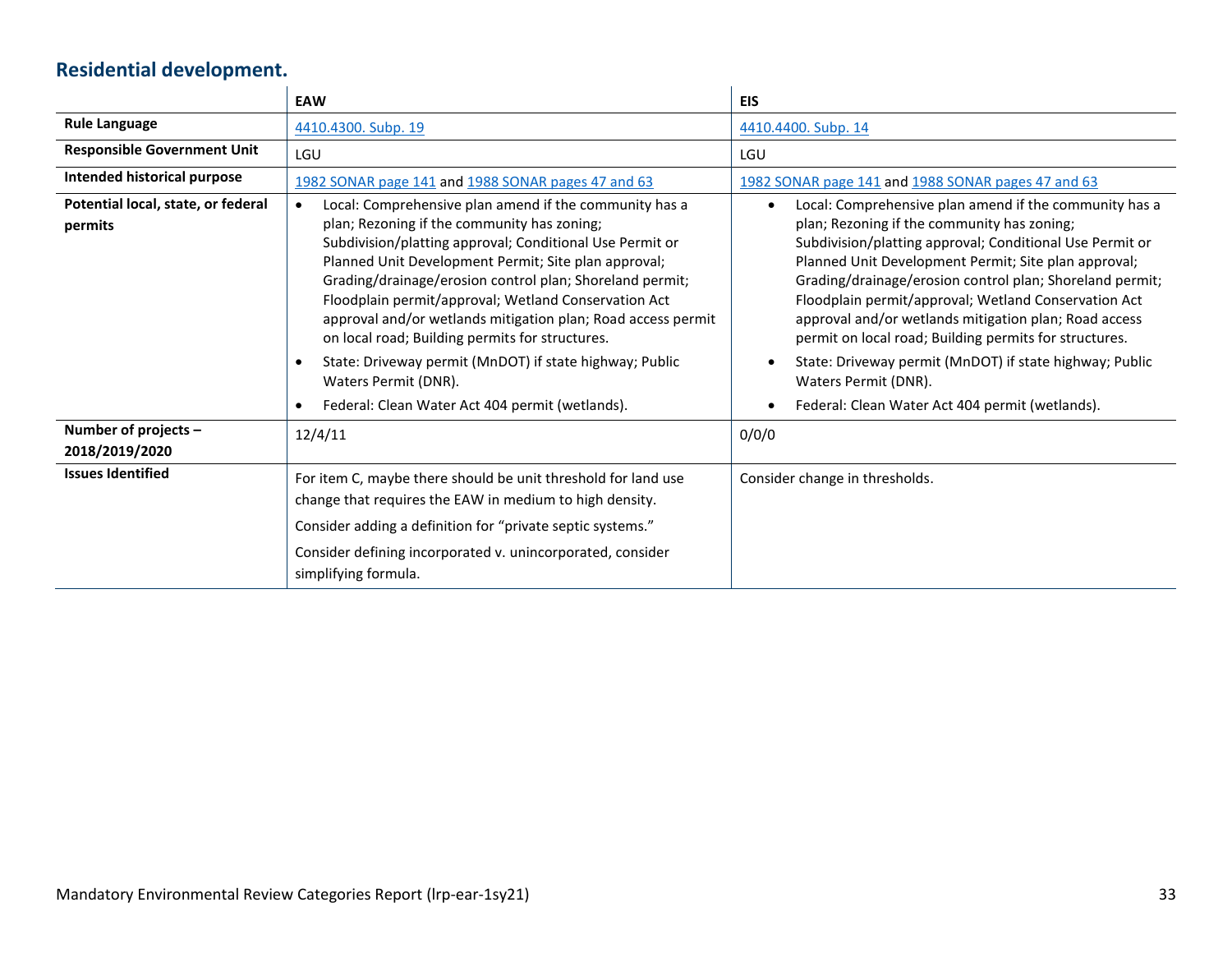#### **Residential development in shoreland outside of the seven county Twin Cities metropolitan area.**

<span id="page-33-0"></span>

|                                               | <b>EAW</b>                                                                                                                                                                                                                                                                                                                                                                                                                                                                                                                                                                                                          | <b>EIS</b>                                                                                                                                                                                                                                                                                                                                                                                                                                                                                                                                                                                             |
|-----------------------------------------------|---------------------------------------------------------------------------------------------------------------------------------------------------------------------------------------------------------------------------------------------------------------------------------------------------------------------------------------------------------------------------------------------------------------------------------------------------------------------------------------------------------------------------------------------------------------------------------------------------------------------|--------------------------------------------------------------------------------------------------------------------------------------------------------------------------------------------------------------------------------------------------------------------------------------------------------------------------------------------------------------------------------------------------------------------------------------------------------------------------------------------------------------------------------------------------------------------------------------------------------|
| <b>Rule Language</b>                          | 4410.4300. Subp. 19a                                                                                                                                                                                                                                                                                                                                                                                                                                                                                                                                                                                                | 4410.4400. Subp. 14a                                                                                                                                                                                                                                                                                                                                                                                                                                                                                                                                                                                   |
| <b>Responsible Government Unit</b>            | LGU                                                                                                                                                                                                                                                                                                                                                                                                                                                                                                                                                                                                                 | LGU                                                                                                                                                                                                                                                                                                                                                                                                                                                                                                                                                                                                    |
| Intended historical purpose                   | 2007 SONAR pages 39, 43, and 52                                                                                                                                                                                                                                                                                                                                                                                                                                                                                                                                                                                     | 2007 SONAR pages 39, 43, and 52                                                                                                                                                                                                                                                                                                                                                                                                                                                                                                                                                                        |
| Potential local, state, or federal<br>permits | Local: Comprehensive plan amend if the community has a<br>$\bullet$<br>plan; Rezoning if the community has zoning;<br>Subdivision/platting approval; Conditional Use Permit or<br>Planned Unit Development Permit; Site plan approval;<br>Grading/drainage/erosion control plan; Shoreland permit;<br>Floodplain permit/approval; Wetland Conservation Act<br>approval and/or wetlands mitigation plan; Road access permit<br>on local road; Building permits for structures.<br>State: Driveway permit (MnDOT) if state highway; Public<br>Waters Permit (DNR).<br>Federal: Clean Water Act 404 permit (wetlands). | Local: Comprehensive plan amend if the community has a<br>plan; Rezoning if the community has zoning;<br>Subdivision/platting approval; Conditional Use Permit or<br>Planned Unit Development Permit; Site plan approval;<br>Grading/drainage/erosion control plan; Shoreland permit;<br>Floodplain permit/approval; Wetland Conservation Act<br>approval and/or wetlands mitigation plan; Road access<br>permit on local road; Building permits for structures.<br>State: Driveway permit (MnDOT) if state highway; Public<br>Waters Permit (DNR).<br>Federal: Clean Water Act 404 permit (wetlands). |
| Number of projects -<br>2018/2019/2020        | 3/0/1                                                                                                                                                                                                                                                                                                                                                                                                                                                                                                                                                                                                               | 0/0/0                                                                                                                                                                                                                                                                                                                                                                                                                                                                                                                                                                                                  |
| <b>Issues Identified</b>                      | Clarification in the shoreline development section could help<br>determine when or if a subdivision might require an EAW. Clarify<br>the difference between "permanent" and "potentially permanent"<br>Update clarity "quotient."                                                                                                                                                                                                                                                                                                                                                                                   | Clarification in the shoreline development section could help<br>determine when or if a subdivision might require an EAW. Clarify<br>the difference between "permanent" and "potentially permanent"<br>Update clarity "quotient."                                                                                                                                                                                                                                                                                                                                                                      |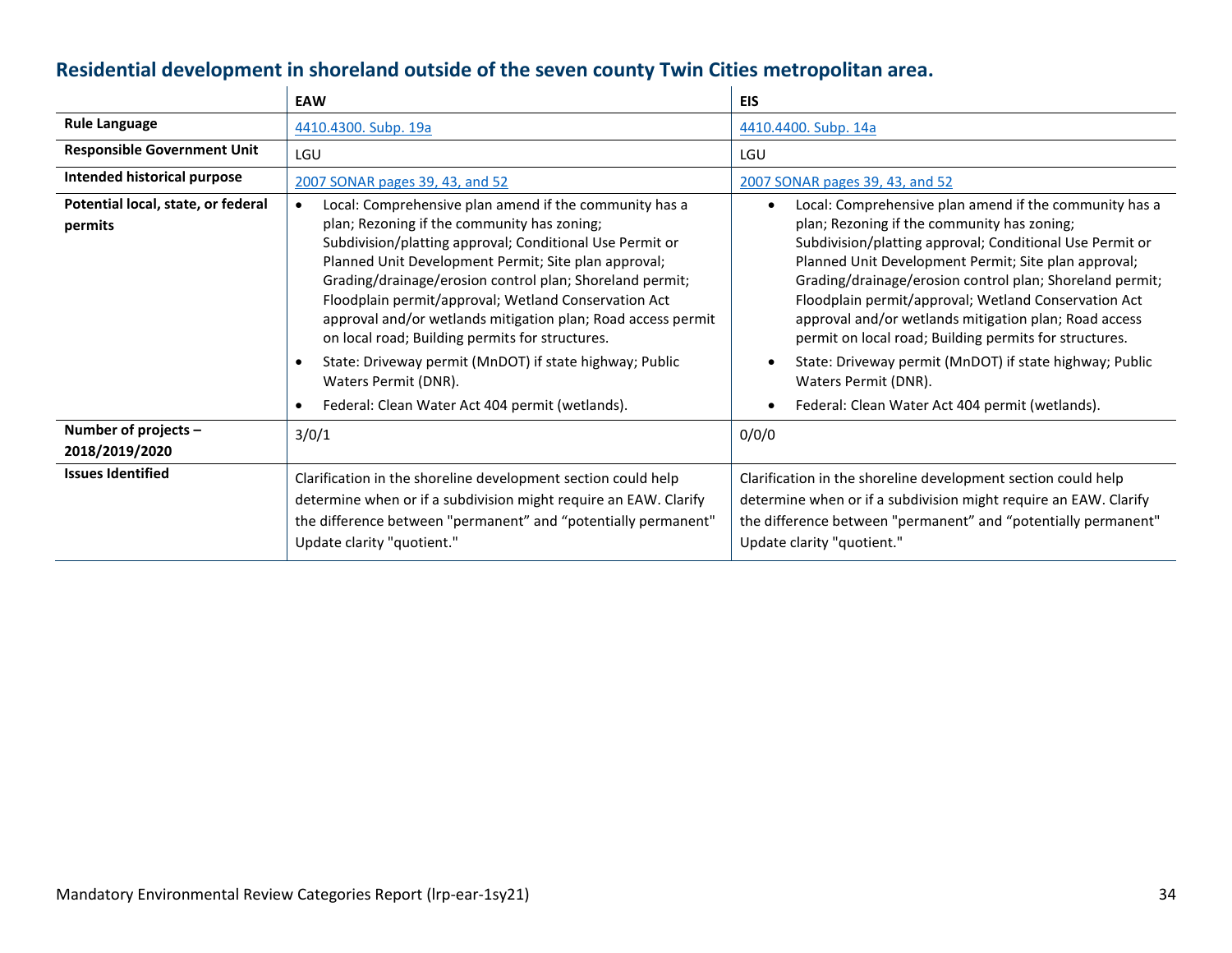# **Campgrounds and RV parks.**

<span id="page-34-0"></span>

|                                               | <b>EAW</b>                                                                                                                                                                                                                                                                                                                                                                                                                                                                                                                                                                                                          | <b>EIS</b> |
|-----------------------------------------------|---------------------------------------------------------------------------------------------------------------------------------------------------------------------------------------------------------------------------------------------------------------------------------------------------------------------------------------------------------------------------------------------------------------------------------------------------------------------------------------------------------------------------------------------------------------------------------------------------------------------|------------|
| <b>Rule Language</b>                          | 4410.4300. Subp. 20                                                                                                                                                                                                                                                                                                                                                                                                                                                                                                                                                                                                 | N/A        |
| <b>Responsible Government Unit</b>            | LGU                                                                                                                                                                                                                                                                                                                                                                                                                                                                                                                                                                                                                 | N/A        |
| Intended historical purpose                   | 1982 SONAR page 144 and 1997 SONAR page 19                                                                                                                                                                                                                                                                                                                                                                                                                                                                                                                                                                          | N/A        |
| Potential local, state, or federal<br>permits | Local: Comprehensive plan amend if the community has a<br>$\bullet$<br>plan; Rezoning if the community has zoning;<br>Subdivision/platting approval; Conditional Use Permit or<br>Planned Unit Development Permit; Site plan approval;<br>Grading/drainage/erosion control plan; Shoreland permit;<br>Floodplain permit/approval; Wetland Conservation Act<br>approval and/or wetlands mitigation plan; Road access<br>permit on local road; Building permits for structures.<br>State: Driveway permit (MnDOT) if state highway; Water<br>appropriation permit.<br>Federal: Clean Water Act 404 permit (wetlands). | N/A        |
| Number of projects -<br>2018/2019/2020        | 1/3/1                                                                                                                                                                                                                                                                                                                                                                                                                                                                                                                                                                                                               | N/A        |
| <b>Issues Identified</b>                      | The project type, criteria, and threshold still relevant. No changes<br>are recommended.                                                                                                                                                                                                                                                                                                                                                                                                                                                                                                                            | N/A        |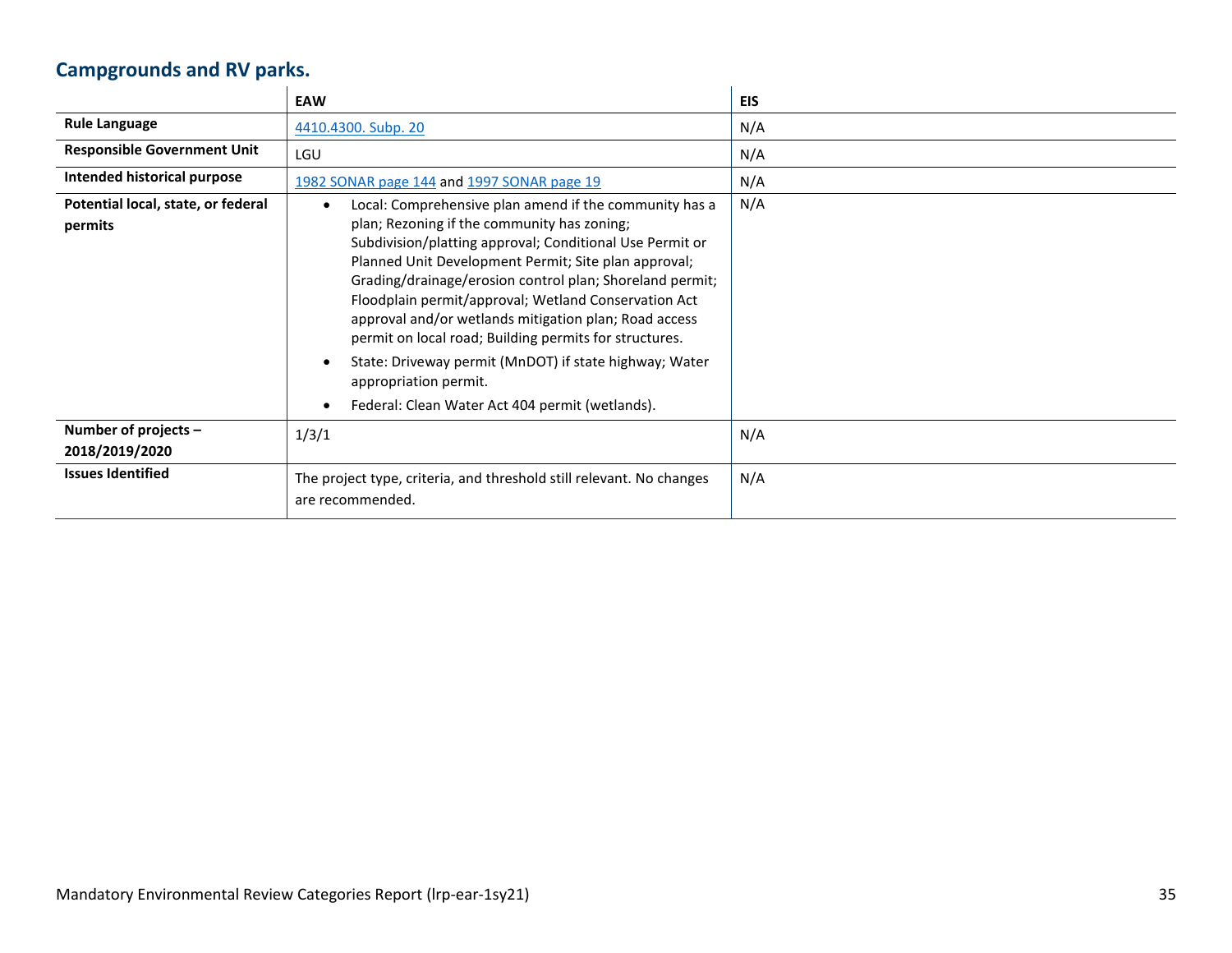# **Campgrounds and RV parks in shorelands.**

<span id="page-35-0"></span>

|                                               | <b>EAW</b>                                                                                                                                                                                                                                                                                                                                              | <b>EIS</b> |
|-----------------------------------------------|---------------------------------------------------------------------------------------------------------------------------------------------------------------------------------------------------------------------------------------------------------------------------------------------------------------------------------------------------------|------------|
| <b>Rule Language</b>                          | 4410.4300. Subp. 20a                                                                                                                                                                                                                                                                                                                                    | N/A        |
| <b>Responsible Government Unit</b>            | LGU                                                                                                                                                                                                                                                                                                                                                     | N/A        |
| <b>Intended historical purpose</b>            | 1982 SONAR page 144 and 2007 SONAR pages 49 and 55                                                                                                                                                                                                                                                                                                      | N/A        |
| Potential local, state, or federal<br>permits | Local: Comprehensive plan amend if the community has a<br>$\bullet$<br>plan; Rezoning if the community has zoning;                                                                                                                                                                                                                                      | N/A        |
|                                               | Subdivision/platting approval; Conditional Use Permit or<br>Planned Unit Development Permit; Site plan approval;<br>Grading/drainage/erosion control plan; Shoreland permit;<br>Floodplain permit/approval; Wetland Conservation Act<br>approval and/or wetlands mitigation plan; Road access<br>permit on local road; Building permits for structures. |            |
|                                               | State: Driveway permit (MnDOT) if state highway; Water<br>appropriation permit.<br>Federal: Clean Water Act 404 permit (wetlands).                                                                                                                                                                                                                      |            |
| Number of projects -<br>2018/2019/2020        | 0/0/0                                                                                                                                                                                                                                                                                                                                                   | N/A        |
| <b>Issues Identified</b>                      | Resorts, campgrounds, and RV parks in shorelands - it is unclear<br>what counts as a "unit." Is it a single rentable space like a lodge<br>room or cabin? Consider revising "common open space" definition<br>for clarity in relation to parking lots, dog park areas, etc.                                                                             | N/A        |

 $\mathbf{r}$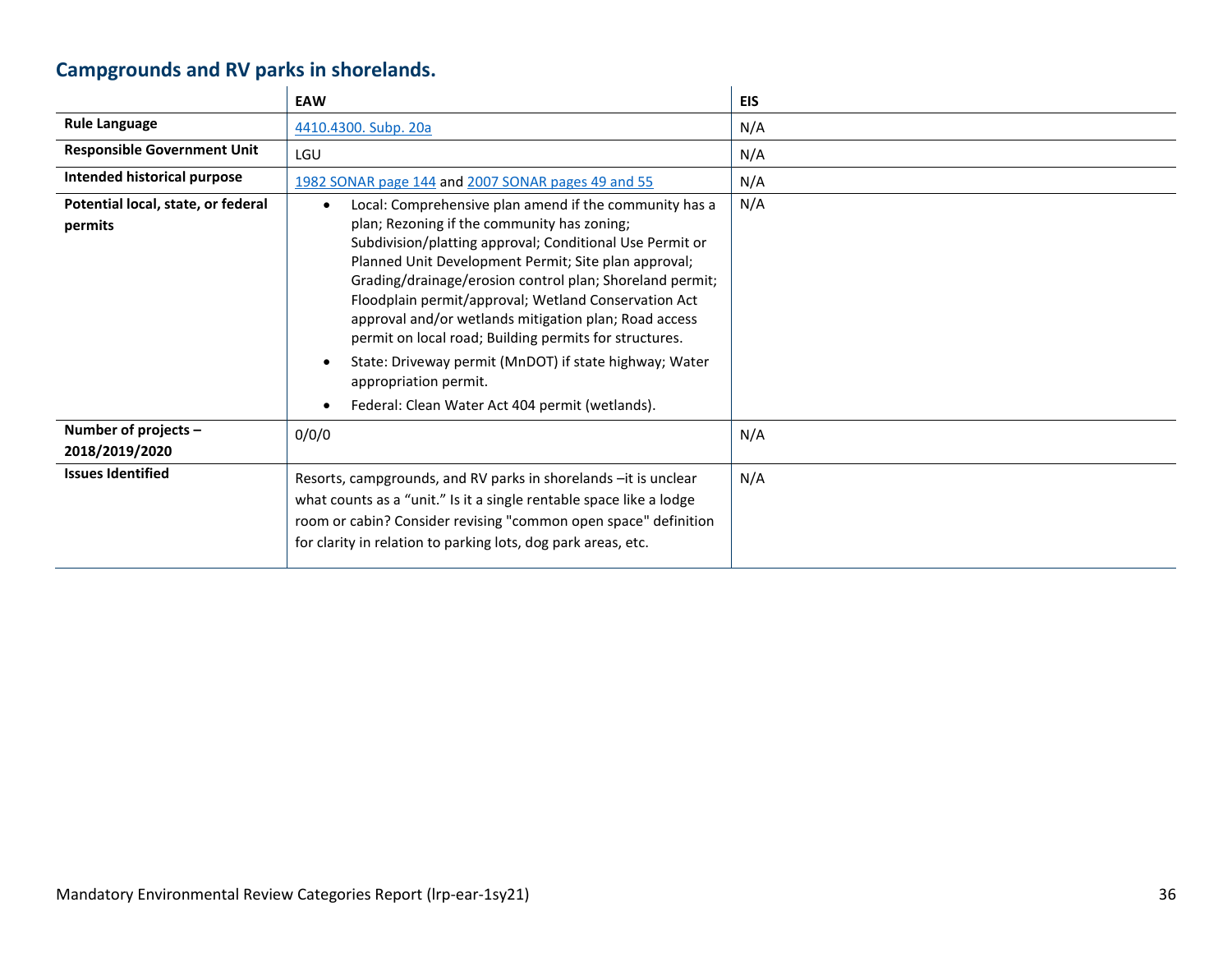# **Resorts, campgrounds, and RV parks in shorelands.**

<span id="page-36-0"></span>

|                                               | <b>EAW</b> | <b>EIS</b>                                                                                                                                                                                                                                                                                                                                                                                                                                                                                                                                                                                             |
|-----------------------------------------------|------------|--------------------------------------------------------------------------------------------------------------------------------------------------------------------------------------------------------------------------------------------------------------------------------------------------------------------------------------------------------------------------------------------------------------------------------------------------------------------------------------------------------------------------------------------------------------------------------------------------------|
| <b>Rule Language</b>                          | N/A        | 4410.4400. Subp. 26                                                                                                                                                                                                                                                                                                                                                                                                                                                                                                                                                                                    |
| <b>Responsible Government Unit</b>            | N/A        | DOT, LGU                                                                                                                                                                                                                                                                                                                                                                                                                                                                                                                                                                                               |
| <b>Intended historical purpose</b>            | N/A        | 1982 SONAR page 144 and 2007 SONAR pages 49 and 55                                                                                                                                                                                                                                                                                                                                                                                                                                                                                                                                                     |
| Potential local, state, or federal<br>permits | N/A        | Local: Comprehensive plan amend if the community has a<br>plan; Rezoning if the community has zoning;<br>Subdivision/platting approval; Conditional Use Permit or<br>Planned Unit Development Permit; Site plan approval;<br>Grading/drainage/erosion control plan; Shoreland permit;<br>Floodplain permit/approval; Wetland Conservation Act<br>approval and/or wetlands mitigation plan; Road access<br>permit on local road; Building permits for structures.<br>State: Driveway permit (MnDOT) if state highway; Water<br>appropriation permit.<br>Federal: Clean Water Act 404 permit (wetlands). |
| Number of projects -<br>2018/2019/2020        | N/A        | 0/0/0                                                                                                                                                                                                                                                                                                                                                                                                                                                                                                                                                                                                  |
| <b>Issues Identified</b>                      | N/A        | The project type, criteria, and threshold still relevant. No changes<br>are recommended.                                                                                                                                                                                                                                                                                                                                                                                                                                                                                                               |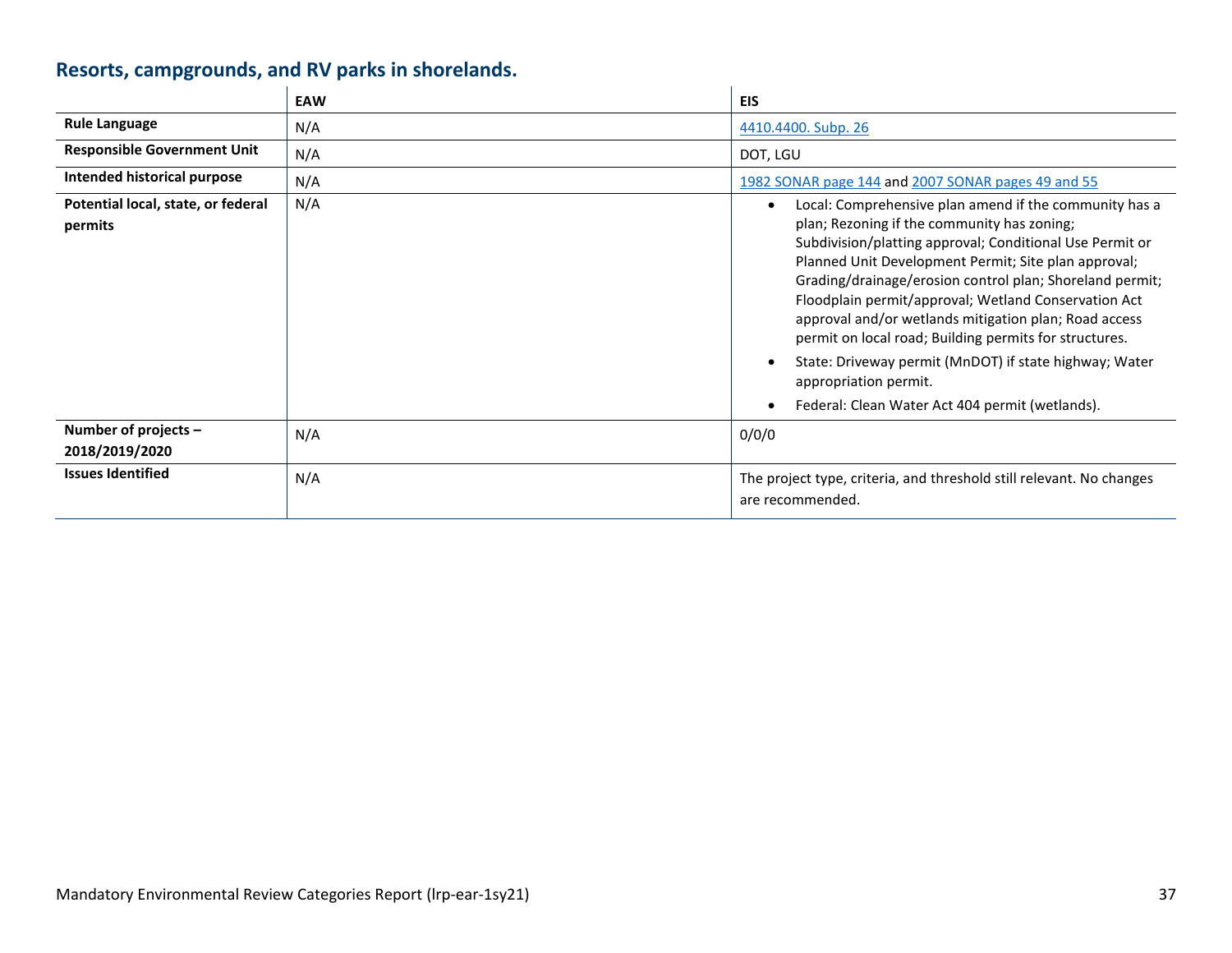### **Airport projects.**

<span id="page-37-0"></span>

|                                               | <b>EAW</b>                                                                                                                                                                                                                                                                                                                                                                                                                                                 | EIS |
|-----------------------------------------------|------------------------------------------------------------------------------------------------------------------------------------------------------------------------------------------------------------------------------------------------------------------------------------------------------------------------------------------------------------------------------------------------------------------------------------------------------------|-----|
| <b>Rule Language</b>                          | 4410.4300. Subp. 21                                                                                                                                                                                                                                                                                                                                                                                                                                        | N/A |
| <b>Responsible Government Unit</b>            | DOT, LGU, MAC                                                                                                                                                                                                                                                                                                                                                                                                                                              | N/A |
| Intended historical purpose                   | 1982 SONAR page 145                                                                                                                                                                                                                                                                                                                                                                                                                                        | N/A |
| Potential local, state, or federal<br>permits | Local: Site plan approval; Grading/drainage/erosion<br>$\bullet$<br>control plan; Wetlands mitigation plan; Conditional use<br>permits; Zoning permit; Possible subdivision/platting<br>review; Building permit for structures.<br><b>State: NPDES Construction Stormwater General Permit</b><br>(stormwater pollution prevention during construction).<br>Federal: FAA 7460 Notification (height, safety and<br>operational hazards related to airspace). | N/A |
| Number of projects -<br>2018/2019/2020        | 1/1/0                                                                                                                                                                                                                                                                                                                                                                                                                                                      | N/A |
| <b>Issues Identified</b>                      | The project type, criteria, and threshold still relevant. No changes<br>are recommended.                                                                                                                                                                                                                                                                                                                                                                   | N/A |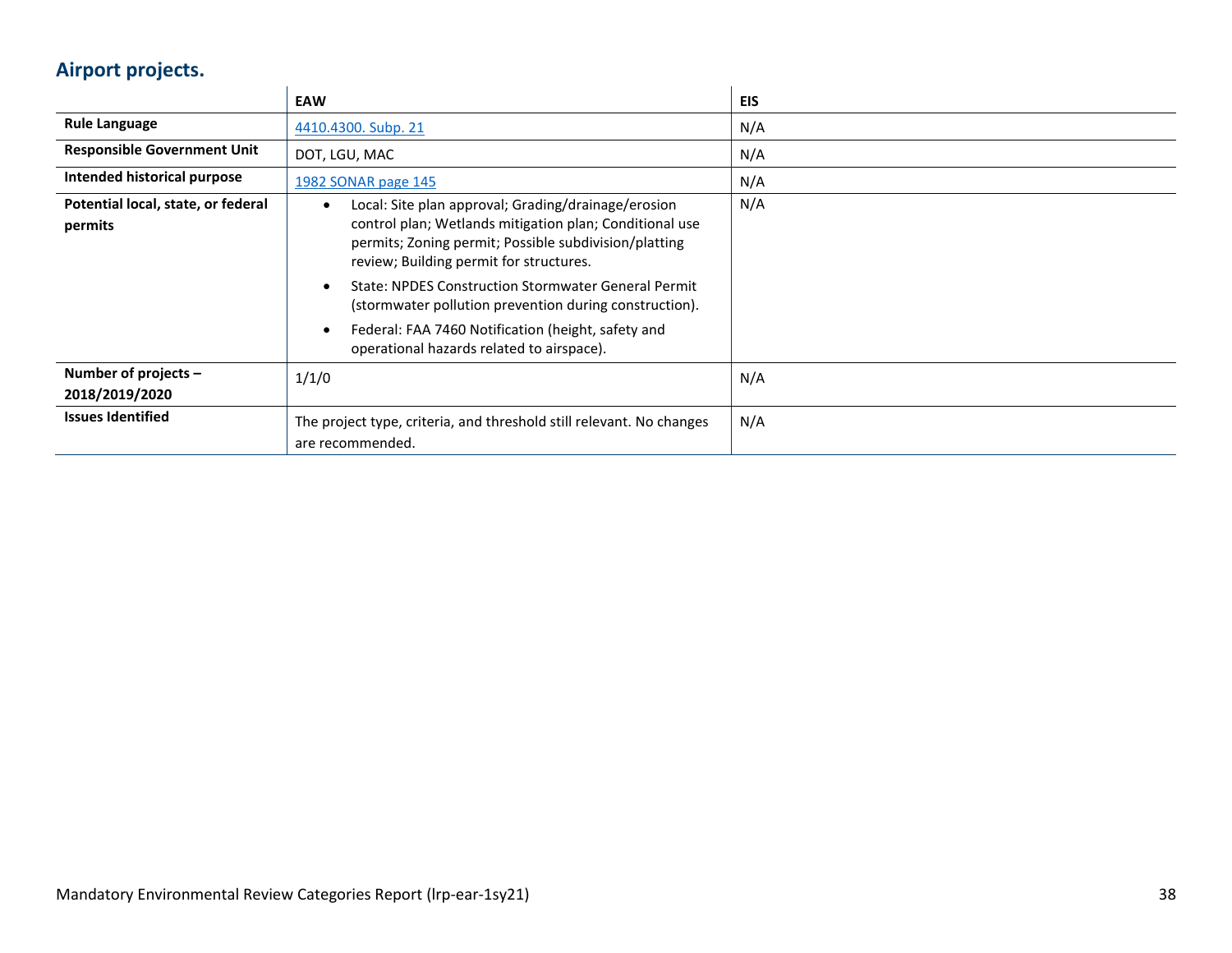# **Airport runway projects.**

<span id="page-38-0"></span>

|                                               | <b>EAW</b> | <b>EIS</b>                                                                                                                                                                                                                                                                                                                                                                                                                                    |
|-----------------------------------------------|------------|-----------------------------------------------------------------------------------------------------------------------------------------------------------------------------------------------------------------------------------------------------------------------------------------------------------------------------------------------------------------------------------------------------------------------------------------------|
| <b>Rule Language</b>                          | N/A        | 4410.4400. Subp. 15                                                                                                                                                                                                                                                                                                                                                                                                                           |
| <b>Responsible Government Unit</b>            | N/A        | DOT, LGU                                                                                                                                                                                                                                                                                                                                                                                                                                      |
| Intended historical purpose                   | N/A        | 1997 SONAR page 19                                                                                                                                                                                                                                                                                                                                                                                                                            |
| Potential local, state, or federal<br>permits | N/A        | Local: Site plan approval; Grading/drainage/erosion<br>control plan; Wetlands mitigation plan; Conditional use<br>permits; Zoning permit; Possible subdivision/platting<br>review; Building permit for structures.<br><b>State: NPDES Construction Stormwater General Permit</b><br>(stormwater pollution prevention during construction).<br>Federal: FAA 7460 Notification (height, safety and<br>operational hazards related to airspace). |
| Number of projects $-$<br>2018/2019/2020      | N/A        | 0/0/0                                                                                                                                                                                                                                                                                                                                                                                                                                         |
| <b>Issues Identified</b>                      | N/A        | The project type, criteria, and threshold still relevant. No changes<br>are recommended.                                                                                                                                                                                                                                                                                                                                                      |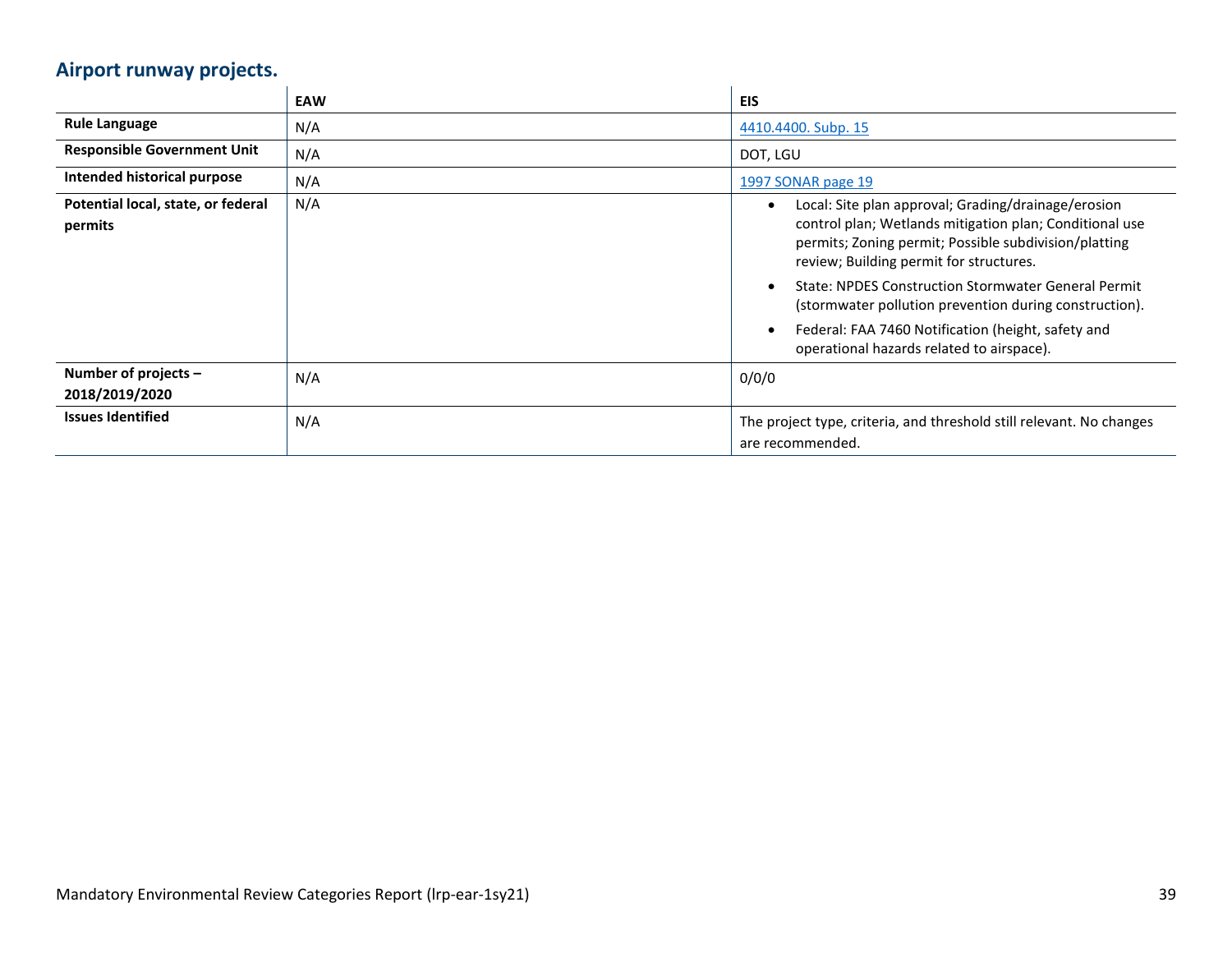# **Highway projects.**

<span id="page-39-0"></span>

|                                               | <b>EAW</b>                                                                                                                                                                                                                                                                                                                                                                                                                                                                                                 | <b>EIS</b>                                                                                                                                                                                                                                                                                                                                                                                                                                                                                    |
|-----------------------------------------------|------------------------------------------------------------------------------------------------------------------------------------------------------------------------------------------------------------------------------------------------------------------------------------------------------------------------------------------------------------------------------------------------------------------------------------------------------------------------------------------------------------|-----------------------------------------------------------------------------------------------------------------------------------------------------------------------------------------------------------------------------------------------------------------------------------------------------------------------------------------------------------------------------------------------------------------------------------------------------------------------------------------------|
| <b>Rule Language</b>                          | 4410.4300. Subp. 22                                                                                                                                                                                                                                                                                                                                                                                                                                                                                        | 4410.4400. Subp. 16                                                                                                                                                                                                                                                                                                                                                                                                                                                                           |
| <b>Responsible Government Unit</b>            | DOT, LGU                                                                                                                                                                                                                                                                                                                                                                                                                                                                                                   | DOT, LGU                                                                                                                                                                                                                                                                                                                                                                                                                                                                                      |
| Intended historical purpose                   | 1982 SONAR page 146 and 2019 SONAR page 40                                                                                                                                                                                                                                                                                                                                                                                                                                                                 | 1982 SONAR page 146                                                                                                                                                                                                                                                                                                                                                                                                                                                                           |
| Potential local, state, or federal<br>permits | Local: Grading/drainage/erosion control plan; Wetland<br>$\bullet$<br>Conservation Act approval and/or wetlands mitigation<br>plan; Shoreland permit; Floodplain permit/approval;<br>Subdivision/platting approval; Conditional use permits;<br>Building permit for structures; Easement Vacation;<br>Watershed District permit (wetland mitigation,<br>stormwater pollutant restrictions, infiltration<br>requirements, or volume control reductions).<br>State: NPDES Construction (stormwater pollution | Local: Grading/drainage/erosion control plan; Wetland<br>Conservation Act approval and/or wetlands mitigation<br>plan; Shoreland permit; Floodplain permit/approval;<br>Subdivision/platting approval; Conditional use permits;<br>Building permit for structures; Easement Vacation;<br>Watershed District permit (wetland mitigation,<br>stormwater pollutant restrictions, infiltration<br>requirements, or volume control reductions).<br>State: NPDES Construction (stormwater pollution |
|                                               | prevention during construction); 401 Certification (MPCA<br>authority to review 404 permit applications (per CWA)).<br>Federal: USACE Section 10 (work on structures other than<br>bridges or causeways that affect the course, condition, or<br>capacity of navigable waters of the United States); USACE<br>404 (regulates the discharge of dredged and fill material<br>into waters of the United States, including wetlands).                                                                          | prevention during construction); 401 Certification (MPCA<br>authority to review 404 permit applications (per CWA)).<br>Federal: USACE Section 10 (work on structures other than<br>bridges or causeways that affect the course, condition, or<br>capacity of navigable waters of the United States); USACE<br>404 (regulates the discharge of dredged and fill material<br>into waters of the United States, including wetlands).                                                             |
| Number of projects -<br>2018/2019/2020        | 10/8/3                                                                                                                                                                                                                                                                                                                                                                                                                                                                                                     | 0/0/0                                                                                                                                                                                                                                                                                                                                                                                                                                                                                         |
| <b>Issues Identified</b>                      | The project type, criteria, and threshold still relevant. No changes<br>are recommended.                                                                                                                                                                                                                                                                                                                                                                                                                   | The project type, criteria, and threshold still relevant. No changes<br>are recommended.                                                                                                                                                                                                                                                                                                                                                                                                      |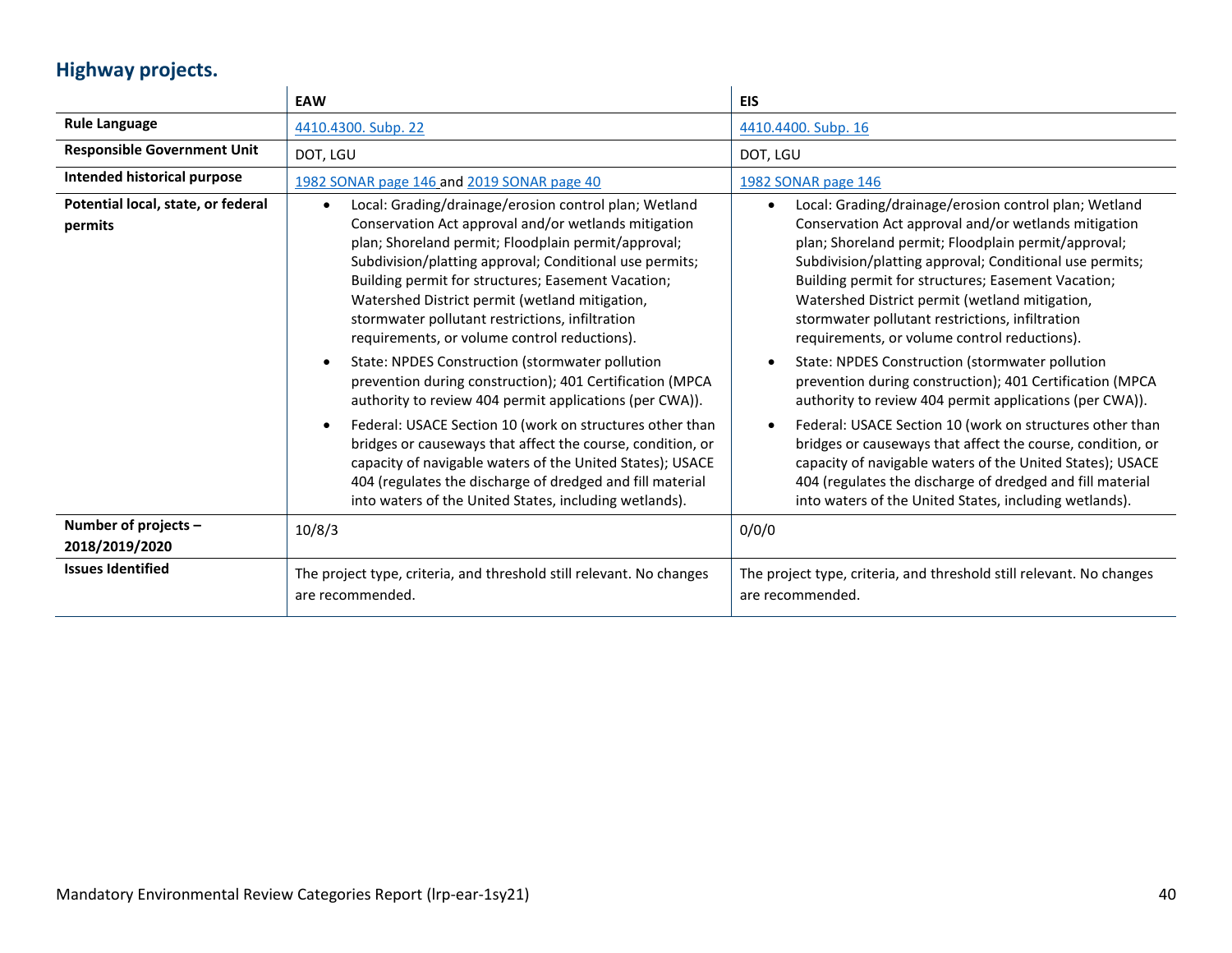# **Barge fleeting.**

<span id="page-40-0"></span>

|                                               | <b>EAW</b>                                                                                                                                                                                             | EIS                                                                                                                                                                                                    |
|-----------------------------------------------|--------------------------------------------------------------------------------------------------------------------------------------------------------------------------------------------------------|--------------------------------------------------------------------------------------------------------------------------------------------------------------------------------------------------------|
| <b>Rule Language</b>                          | 4410.4300. Subp. 23                                                                                                                                                                                    | 4410.4400. Subp. 17                                                                                                                                                                                    |
| <b>Responsible Government Unit</b>            | DOT, Port Authority                                                                                                                                                                                    | DOT, Port Authority                                                                                                                                                                                    |
| Intended historical purpose                   | 1982 SONAR page 151                                                                                                                                                                                    | 1982 SONAR page 151                                                                                                                                                                                    |
| Potential local, state, or federal<br>permits | Local: Site Plan Approval; Possible subdivision/platting<br>$\bullet$<br>review; Grading permit; Building permit for structures;<br>Conditional use permits (operator facilities).                     | Local: Site Plan Approval; Possible subdivision/platting<br>review; Grading permit; Building permit for structures;<br>Conditional use permits (operator facilities).                                  |
|                                               | State: DNR, MPCA and MnDOT (review or permitting of<br>sheet pile at edge of slip).                                                                                                                    | State: DNR, MPCA and MnDOT (review or permitting of<br>sheet pile at edge of slip).                                                                                                                    |
|                                               | Federal: USACE Section 404 permit, FAA Temporary<br>Airspace Permit (for construction cranes); FAA Permanent<br>Airspace Permit (with mapping revisions for cranes and<br>building locations in area). | Federal: USACE Section 404 permit, FAA Temporary<br>Airspace Permit (for construction cranes); FAA Permanent<br>Airspace Permit (with mapping revisions for cranes and<br>building locations in area). |
|                                               | International: Boundary Waters Treaty of 1909<br>(guarantees international navigable waters be free and<br>open).                                                                                      | International: Boundary Waters Treaty of 1909<br>(guarantees international navigable waters be free and<br>open).                                                                                      |
| Number of projects -                          | 0/0/0                                                                                                                                                                                                  | 0/0/0                                                                                                                                                                                                  |
| 2018/2019/2020                                |                                                                                                                                                                                                        |                                                                                                                                                                                                        |
| <b>Issues Identified</b>                      | The project type, criteria, and threshold still relevant. No changes<br>are recommended.                                                                                                               | The project type, criteria, and threshold still relevant. No changes<br>are recommended.                                                                                                               |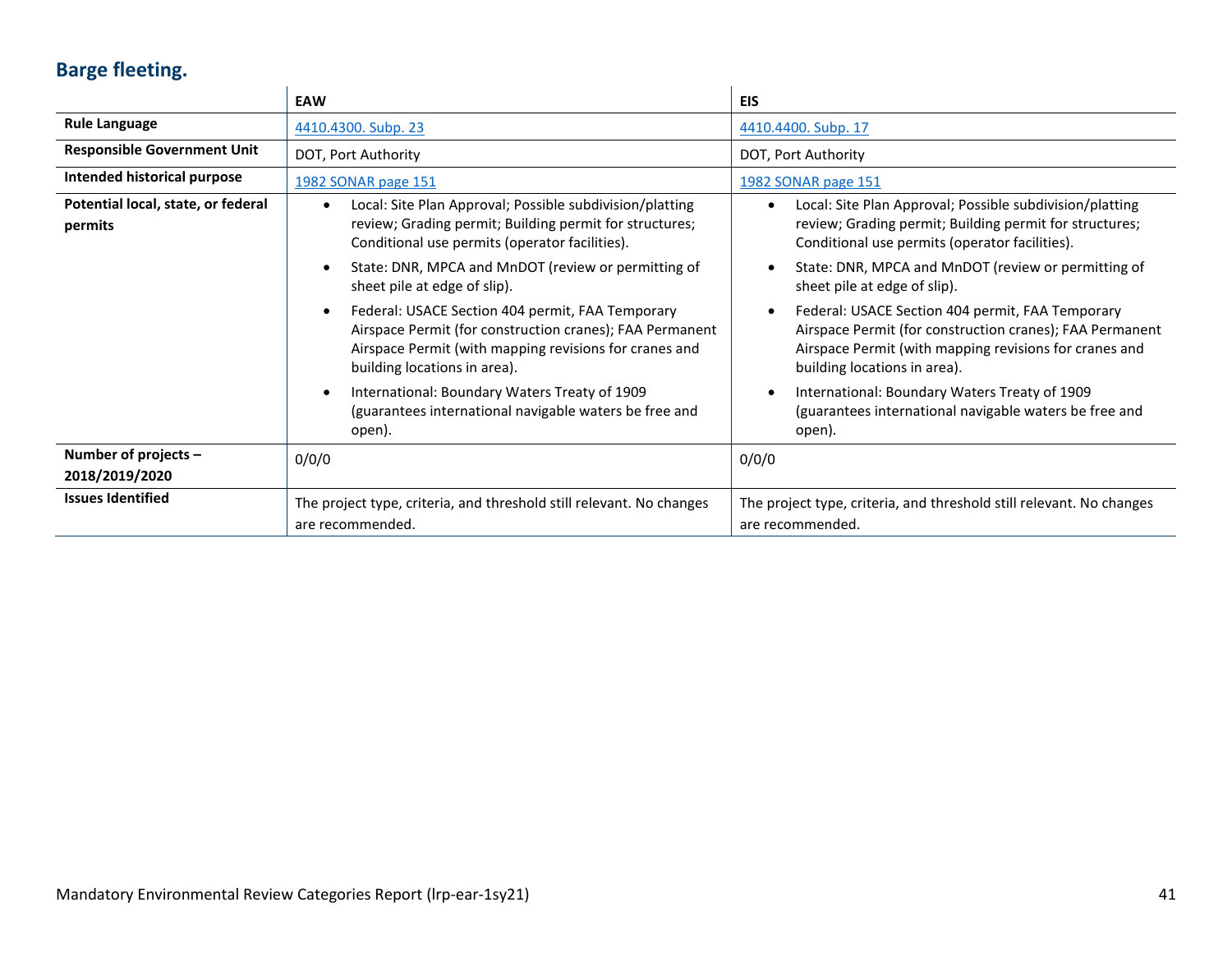# **Water appropriation and impoundments.**

<span id="page-41-0"></span>

|                                               | <b>EAW</b>                                                                                                                                                                                                                                                                                                                                                                                                                                                                                                                                                                                                                         | <b>EIS</b>                                                                               |
|-----------------------------------------------|------------------------------------------------------------------------------------------------------------------------------------------------------------------------------------------------------------------------------------------------------------------------------------------------------------------------------------------------------------------------------------------------------------------------------------------------------------------------------------------------------------------------------------------------------------------------------------------------------------------------------------|------------------------------------------------------------------------------------------|
| <b>Rule Language</b>                          | 4410.4300. Subp. 24                                                                                                                                                                                                                                                                                                                                                                                                                                                                                                                                                                                                                | 4410.4400. Subp. 18                                                                      |
| <b>Responsible Government Unit</b>            | <b>DNR</b>                                                                                                                                                                                                                                                                                                                                                                                                                                                                                                                                                                                                                         | <b>DNR</b>                                                                               |
| Intended historical purpose                   | 1982 SONAR page 150 and 1988 SONAR page 53                                                                                                                                                                                                                                                                                                                                                                                                                                                                                                                                                                                         | 1982 SONAR page 151                                                                      |
| Potential local, state, or federal<br>permits | Local: Grade and fill permit; Building permit; Conditional<br>$\bullet$<br>use permit; Land use permit.                                                                                                                                                                                                                                                                                                                                                                                                                                                                                                                            | State: Dam safety permit; Public water work permit.                                      |
|                                               | State: Water appropriation permit; Public water work<br>permit; Utility crossing license; Permit to appropriate from<br>infested waters; Listed species takings permit;<br>Construction stormwater general permit; Tank<br>registration; Air emissions permit.                                                                                                                                                                                                                                                                                                                                                                     |                                                                                          |
|                                               | Federal: 404 permit.                                                                                                                                                                                                                                                                                                                                                                                                                                                                                                                                                                                                               |                                                                                          |
| Number of projects -<br>2018/2019/2020        | 0/0/0                                                                                                                                                                                                                                                                                                                                                                                                                                                                                                                                                                                                                              | 1/0/0                                                                                    |
| <b>Issues Identified</b>                      | Large water users that modify existing permits or use multiple wells<br>might not surpass the threshold. Cumulative totals of water usage<br>by a single entity/owner/user are not considered in the threshold<br>since the category is limited to "new appropriations." "Continuous<br>parcel" warrants definition since it has been interpreted historically<br>to indicate a parcel that contains no breaks/subdivisions (such as<br>multiple parcels divided by a road). Considering parcels are<br>routinely smaller than 540 acres, this threshold is rarely surpassed<br>though there are many large irrigation facilities. | The project type, criteria, and threshold still relevant. No changes<br>are recommended. |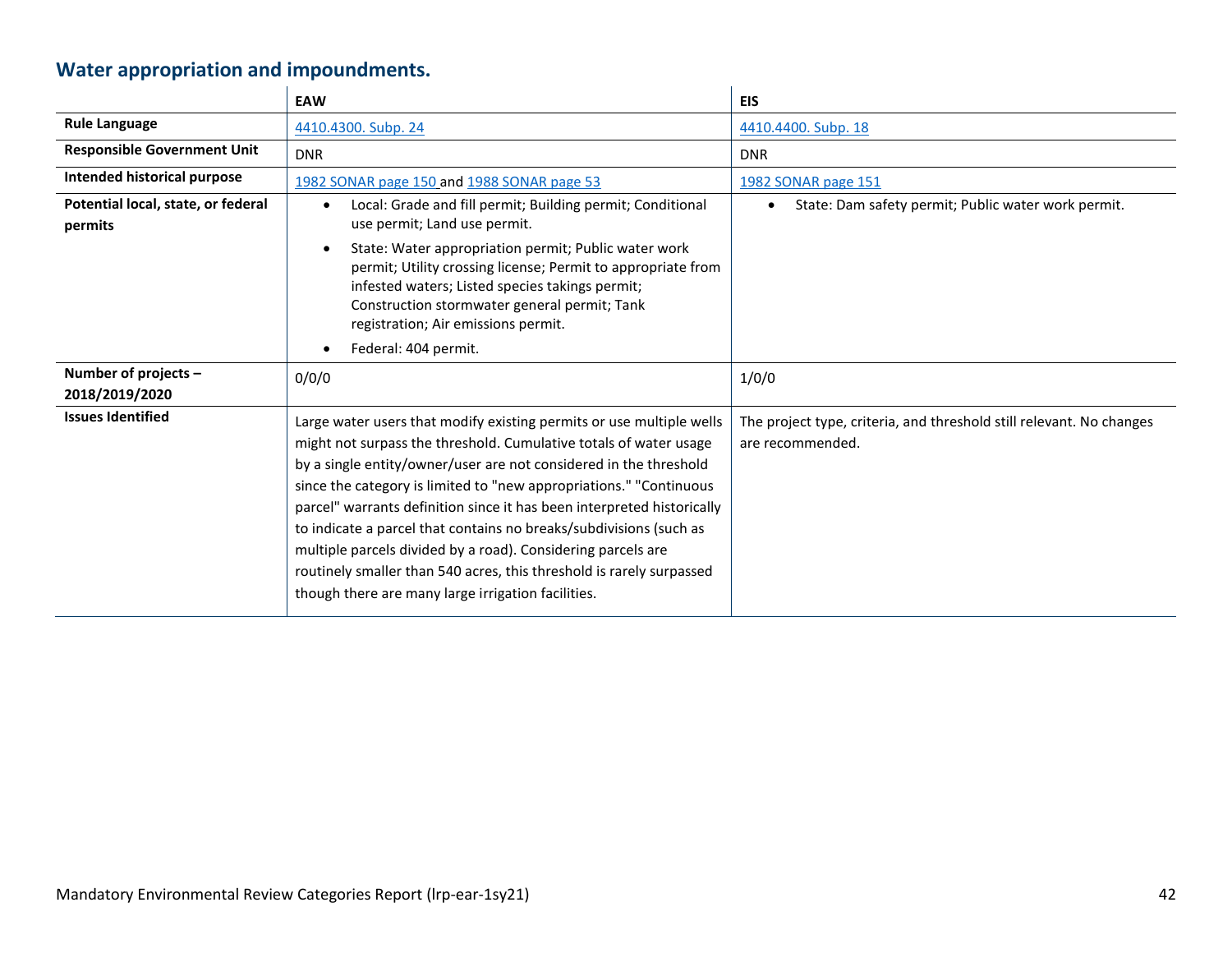#### **Marinas.**

<span id="page-42-0"></span>

|                                               | <b>EAW</b>                                                                                                                                                                                                                                                                                                                                                                                                                                                       | <b>EIS</b>                                                                                                                                                                                                                                                                                                                                                                                                                                                               |
|-----------------------------------------------|------------------------------------------------------------------------------------------------------------------------------------------------------------------------------------------------------------------------------------------------------------------------------------------------------------------------------------------------------------------------------------------------------------------------------------------------------------------|--------------------------------------------------------------------------------------------------------------------------------------------------------------------------------------------------------------------------------------------------------------------------------------------------------------------------------------------------------------------------------------------------------------------------------------------------------------------------|
| <b>Rule Language</b>                          | 4410.4300. Subp. 25                                                                                                                                                                                                                                                                                                                                                                                                                                              | 4410.4400. Subp. 19                                                                                                                                                                                                                                                                                                                                                                                                                                                      |
| <b>Responsible Government Unit</b>            | LGU                                                                                                                                                                                                                                                                                                                                                                                                                                                              | LGU                                                                                                                                                                                                                                                                                                                                                                                                                                                                      |
| Intended historical purpose                   | 1982 SONAR page 151                                                                                                                                                                                                                                                                                                                                                                                                                                              | 1982 SONAR page 151                                                                                                                                                                                                                                                                                                                                                                                                                                                      |
| Potential local, state, or federal<br>permits | Local: Comprehensive plan amend if community has a<br>plan; Rezoning if the community has zoning;<br>Subdivision/platting approval; Conditional Use Permit; Site<br>plan approval; Grading/drainage/erosion control plan;<br>Shoreland permit; Floodplain permit/approval; Wetland<br>Conservation Act approval and/or wetlands mitigation<br>plan; Road access permit on local road; Building permits<br>for structures.<br>State: Work in public waters (DNR). | Local: Grading Comprehensive plan amend if community<br>has a plan; Rezoning if the community has zoning;<br>Subdivision/platting approval; Conditional Use Permit; Site<br>plan approval; Grading/drainage/erosion control plan;<br>Shoreland permit; Floodplain permit/approval; Wetland<br>Conservation Act approval and/or wetlands mitigation<br>plan; Road access permit on local road; Building permits<br>for structures.<br>State: Work in public waters (DNR). |
| Number of projects $-$<br>2018/2019/2020      | 0/0/0                                                                                                                                                                                                                                                                                                                                                                                                                                                            | 0/0/0                                                                                                                                                                                                                                                                                                                                                                                                                                                                    |
| <b>Issues Identified</b>                      | The project type, criteria, and threshold still relevant. No changes<br>are recommended.                                                                                                                                                                                                                                                                                                                                                                         | The project type, criteria, and threshold still relevant. No changes<br>are recommended.                                                                                                                                                                                                                                                                                                                                                                                 |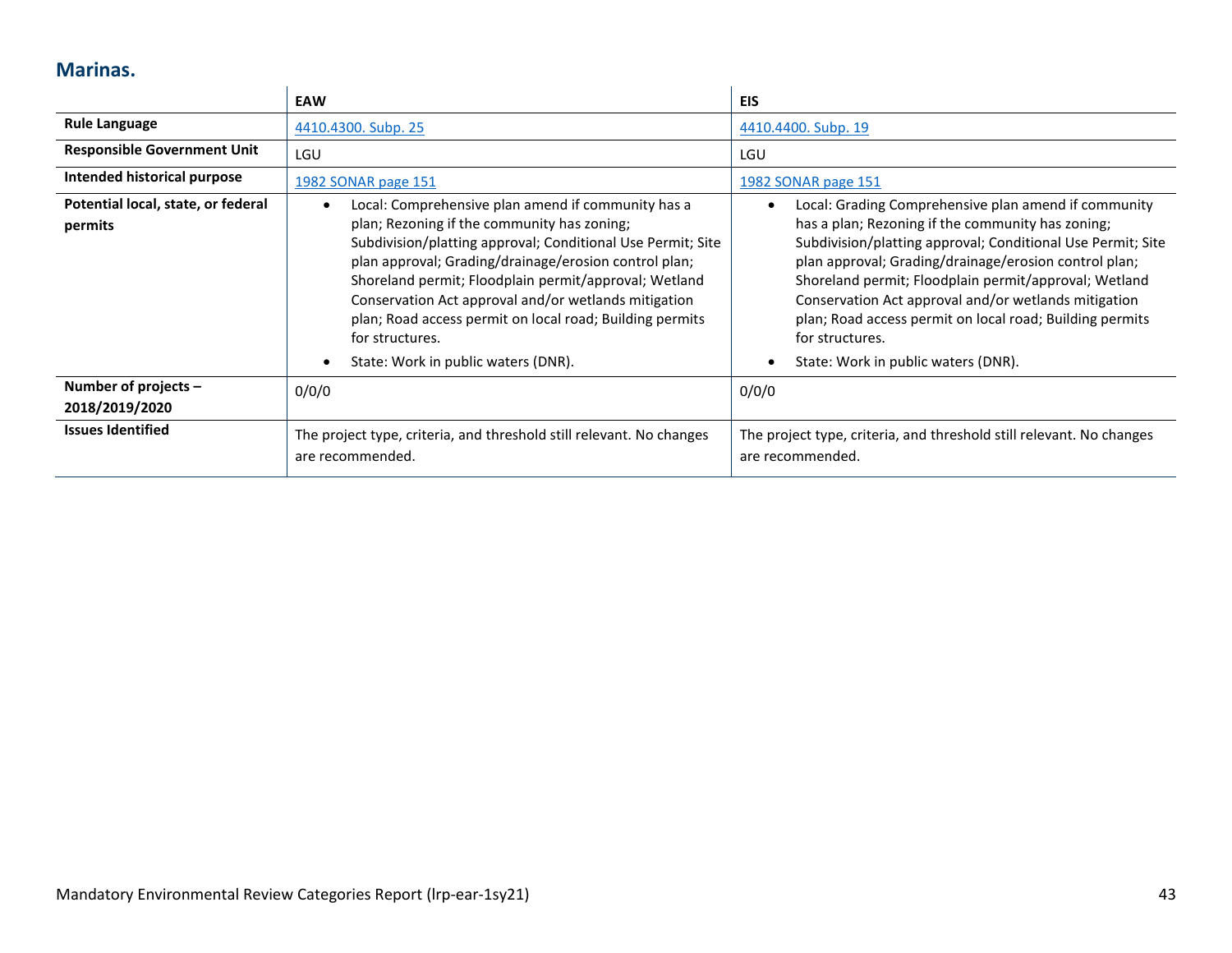#### **Stream diversion.**

<span id="page-43-0"></span>

|                                               | EAW                                                                                                                                                                                                                                                                                                                  | <b>EIS</b> |
|-----------------------------------------------|----------------------------------------------------------------------------------------------------------------------------------------------------------------------------------------------------------------------------------------------------------------------------------------------------------------------|------------|
| <b>Rule Language</b>                          | 4410.4300. Subp. 26                                                                                                                                                                                                                                                                                                  | N/A        |
| <b>Responsible Government Unit</b>            | DNR, LGU                                                                                                                                                                                                                                                                                                             | N/A        |
| Intended historical purpose                   | 1982 SONAR page 152, 1997 SONAR page 20, and 2019 SONAR<br>page 41                                                                                                                                                                                                                                                   | N/A        |
| Potential local, state, or federal<br>permits | Local: Grading/drainage/erosion control plan; Shoreland<br>$\bullet$<br>permit; Floodplain permit/approval; Wetland<br>Conservation Act approval and/or wetlands mitigation<br>plan; Land alteration permit; Conditional use permit.<br>State: Work in public waters (DNR).<br>Federal: Section 404 Clean Water Act. | N/A        |
| Number of projects -<br>2018/2019/2020        | 5/3/1                                                                                                                                                                                                                                                                                                                | N/A        |
| <b>Issues Identified</b>                      | Definitions needed for diversion, realignment, or channelization.                                                                                                                                                                                                                                                    | N/A        |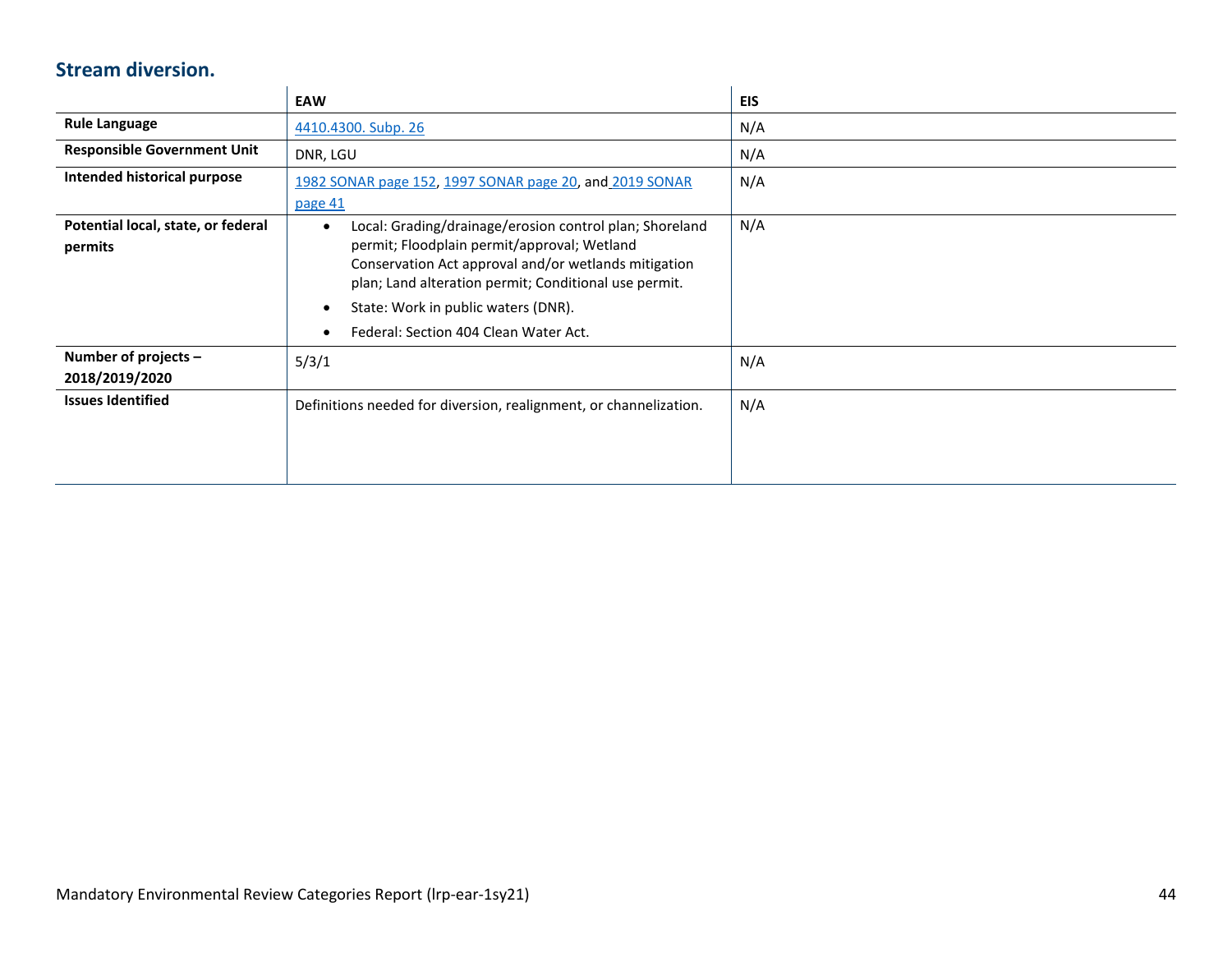# **Public waters, public waters wetlands, and wetlands.**

<span id="page-44-0"></span>

|                                               | <b>EAW</b>                                                                                                                                                                                                   | <b>EIS</b>                                                                                                                                                                                      |
|-----------------------------------------------|--------------------------------------------------------------------------------------------------------------------------------------------------------------------------------------------------------------|-------------------------------------------------------------------------------------------------------------------------------------------------------------------------------------------------|
| <b>Rule Language</b>                          | 4410.4300. Subp. 27                                                                                                                                                                                          | 4410.4400. Subp. 20                                                                                                                                                                             |
| <b>Responsible Government Unit</b>            | DNR, LGU                                                                                                                                                                                                     | DNR, LGU                                                                                                                                                                                        |
| Intended historical purpose                   | 1982 SONAR page 153, 2005 SONAR page 39, and 2019 SONAR                                                                                                                                                      | 1982 SONAR page 153, 2005 SONAR page 39, and 2019 SONAR                                                                                                                                         |
|                                               | page 42                                                                                                                                                                                                      | page 55                                                                                                                                                                                         |
| Potential local, state, or federal<br>permits | Local: Grading/drainage/erosion control plan; Shoreland<br>$\bullet$<br>permit; Floodplain permit/approval; Wetland<br>Conservation Act approval and/or wetlands mitigation<br>plan; Conditional use permit. | Local: Grading/drainage/erosion control plan; Shoreland<br>permit; Floodplain permit/approval; Wetland<br>Conservation Act approval and/or wetlands mitigation<br>plan; Conditional use permit. |
|                                               | State: Work in public waters (DNR).                                                                                                                                                                          | State: Work in public waters (DNR).                                                                                                                                                             |
|                                               | Federal: Section 404 Clean Water Act.                                                                                                                                                                        | Federal: Section 404 Clean Water Act.                                                                                                                                                           |
| Number of projects -<br>2018/2019/2020        | 11/5/11                                                                                                                                                                                                      | 0/0/0                                                                                                                                                                                           |
| <b>Issues Identified</b>                      | 27b: Overlay districts should be examined and investigated for<br>historical purpose and effectiveness in current context.                                                                                   | The project type, criteria, and threshold still relevant. No changes<br>are recommended.                                                                                                        |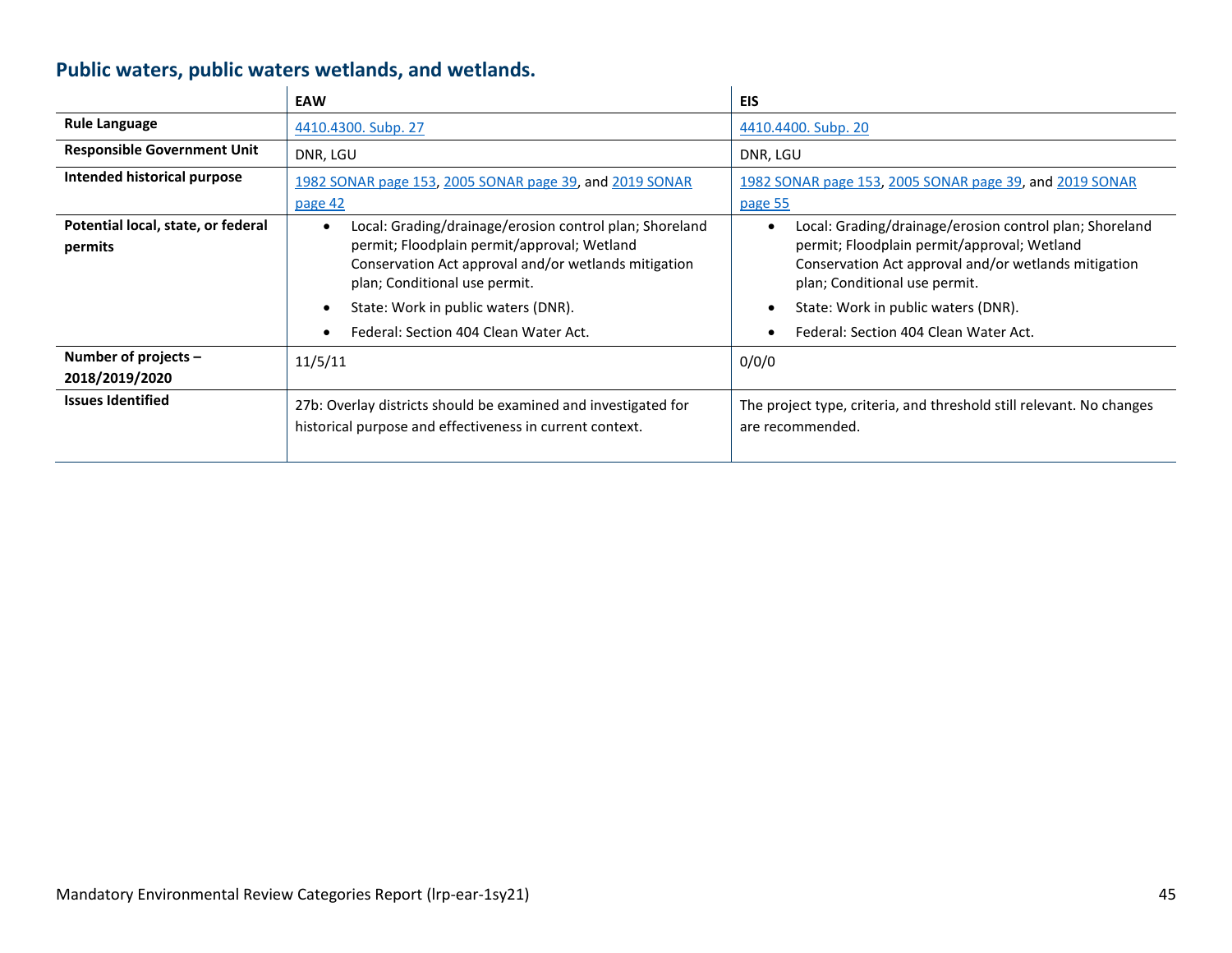### **Forestry.**

<span id="page-45-0"></span>

|                                    | <b>EAW</b>                                                      | EIS |
|------------------------------------|-----------------------------------------------------------------|-----|
| <b>Rule Language</b>               | 4410.4300. Subp. 28                                             | N/A |
| <b>Responsible Government Unit</b> | <b>DNR</b>                                                      | N/A |
| Intended historical purpose        | 1982 SONAR page 154 and 1997 SONAR page 21                      | N/A |
| Potential local, state, or federal | Local: Timber sale.<br>$\bullet$                                | N/A |
| permits                            | State: Timber sale.                                             |     |
|                                    | Federal: Timber sale.<br>٠                                      |     |
| Number of projects -               | 0/0/0                                                           | N/A |
| 2018/2019/2020                     |                                                                 |     |
| <b>Issues Identified</b>           | Consider modifying language to be more consistent with industry | N/A |
|                                    | by referencing site level guidelines.                           |     |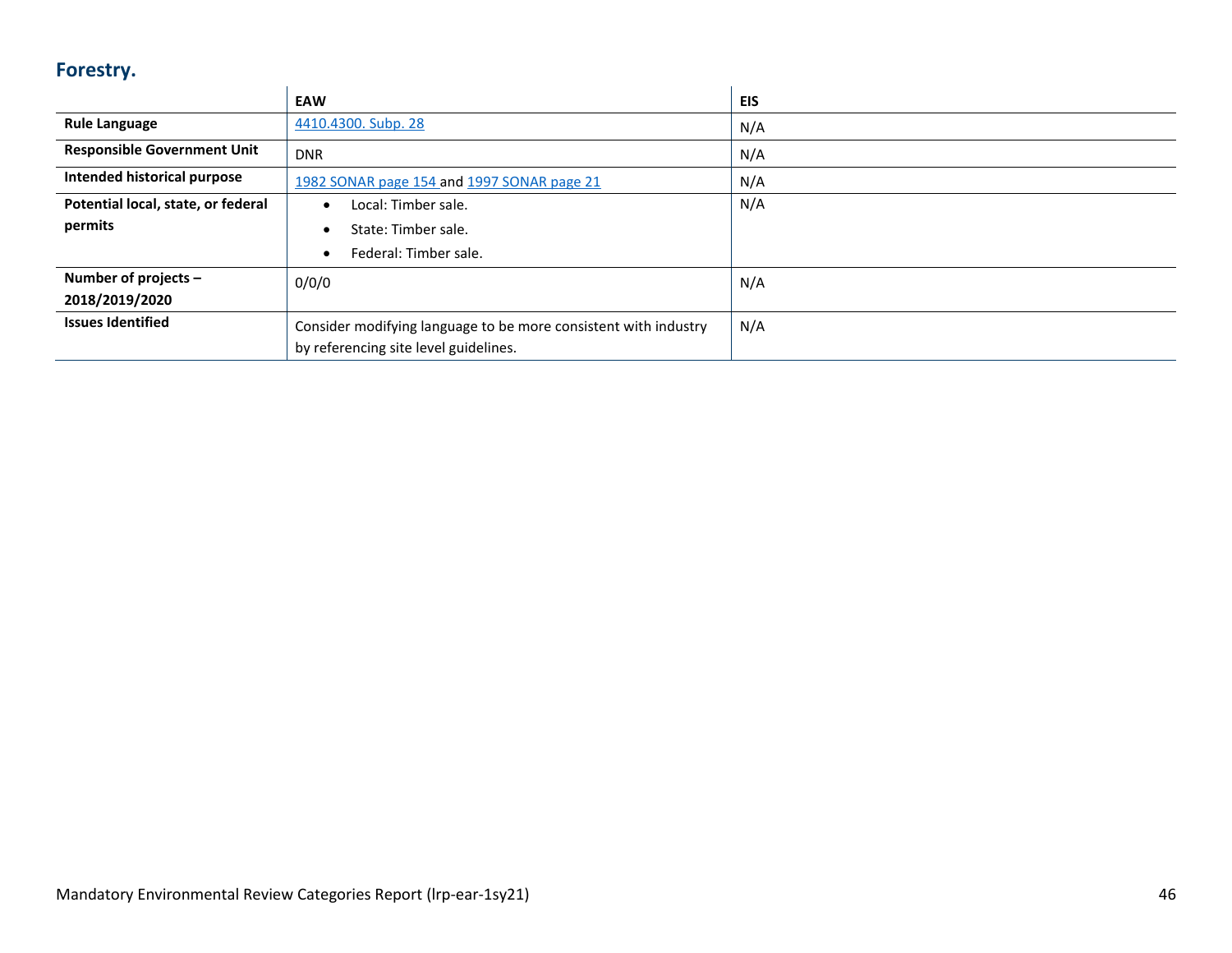# **Genetically engineered wild rice.**

<span id="page-46-1"></span><span id="page-46-0"></span>

|                                               | <b>EAW</b> | <b>EIS</b>                                                                                                                                                                                                                                                                                                                                                                                                                                                                                   |
|-----------------------------------------------|------------|----------------------------------------------------------------------------------------------------------------------------------------------------------------------------------------------------------------------------------------------------------------------------------------------------------------------------------------------------------------------------------------------------------------------------------------------------------------------------------------------|
| <b>Rule Language</b>                          | N/A        | 4410.4400. Subp. 28                                                                                                                                                                                                                                                                                                                                                                                                                                                                          |
| <b>Responsible Government Unit</b>            | N/A        | EQB                                                                                                                                                                                                                                                                                                                                                                                                                                                                                          |
| Intended historical purpose                   | N/A        | 2007 SONAR page 56                                                                                                                                                                                                                                                                                                                                                                                                                                                                           |
| Potential local, state, or federal<br>permits | N/A        | State: The EQB issues a release permit unless the Board<br>has authorized an agency with a significant environmental<br>permit. The EQB determined that the MDA had a<br>significant environmental permit for agriculturally-related<br>GEOs, and the MDA adopted rules in 1994 (Minn. Rules<br>Ch. 1558). To date, all releases of GEOs have been<br>agriculturally-related. The potential exists, however, for<br>non-agriculturally-related GEOs (e.g., genetically-<br>engineered fish). |
|                                               |            | Federal: The USDA has jurisdiction over agriculturally-<br>related GEOs. The MDA cooperated with the USDA in<br>regulation of agriculturally-related GEOs.                                                                                                                                                                                                                                                                                                                                   |
| Number of projects -<br>2018/2019/2020        | N/A        | 0/0/0                                                                                                                                                                                                                                                                                                                                                                                                                                                                                        |
| <b>Issues Identified</b>                      | N/A        | The project type, criteria, and threshold still relevant. No changes<br>are recommended.                                                                                                                                                                                                                                                                                                                                                                                                     |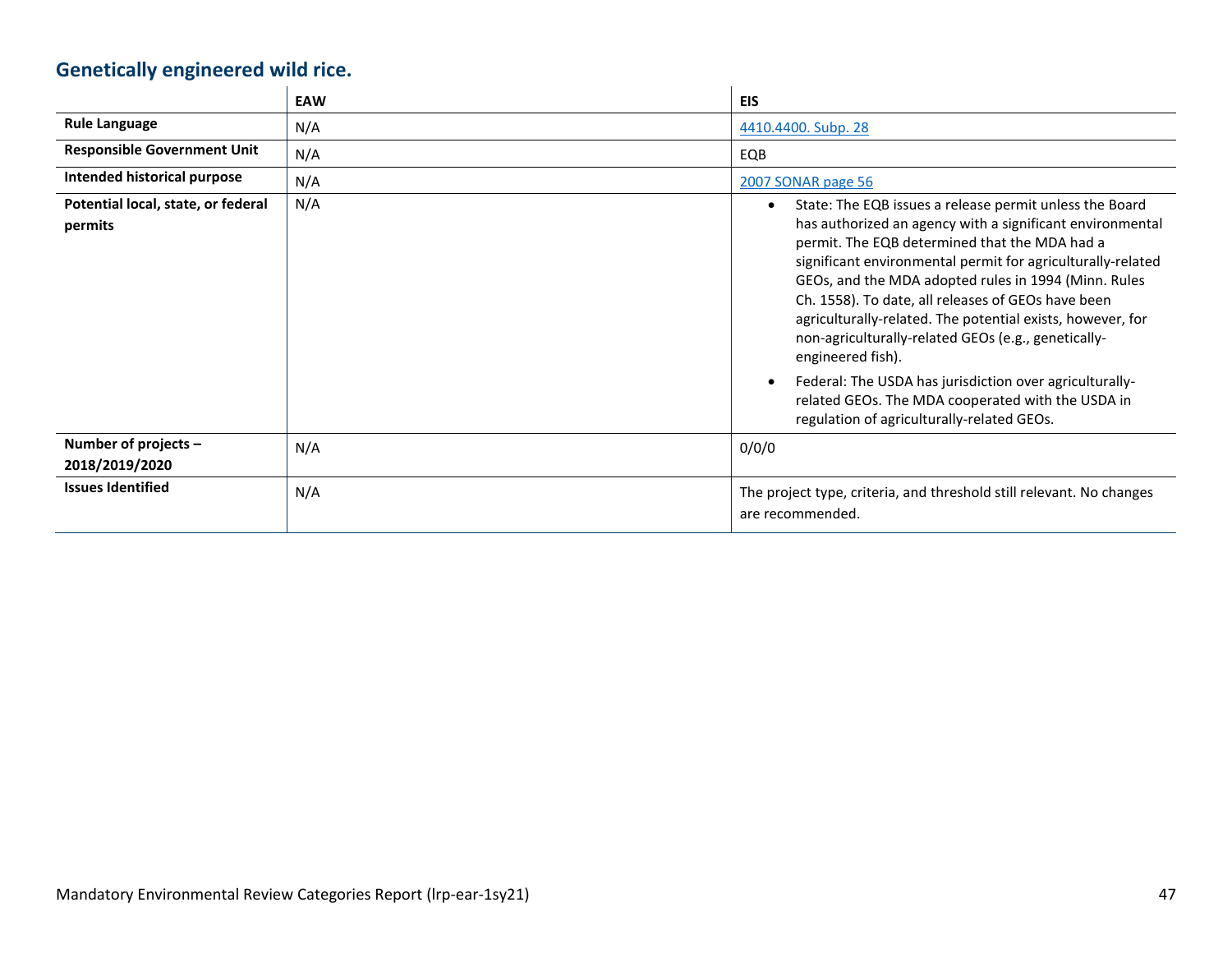#### **Animal feedlots.**

<span id="page-47-0"></span>

|                                               | <b>EAW</b>                                                                                                                                                                                                                                                                                                                                                                                                                                                                                                                             | <b>EIS</b> |
|-----------------------------------------------|----------------------------------------------------------------------------------------------------------------------------------------------------------------------------------------------------------------------------------------------------------------------------------------------------------------------------------------------------------------------------------------------------------------------------------------------------------------------------------------------------------------------------------------|------------|
| <b>Rule Language</b>                          | 4410.4300. Subp. 29                                                                                                                                                                                                                                                                                                                                                                                                                                                                                                                    | N/A        |
| <b>Responsible Government Unit</b>            | PCA, LGU                                                                                                                                                                                                                                                                                                                                                                                                                                                                                                                               | N/A        |
| Intended historical purpose                   | 1982 SONAR page 156                                                                                                                                                                                                                                                                                                                                                                                                                                                                                                                    | N/A        |
| Potential local, state, or federal<br>permits | Local: Conditional Use Permit; Grading/drainage/erosion<br>$\bullet$<br>control plan; Wetland Conservation Act approval and/or<br>wetlands mitigation plan; Zoning; Building permits for<br>structures; Discharge to Surface Waters.<br>State: NPDES/SDS Feedlot Permit (MPCA); NPDES<br>Construction Stormwater Permit (MPCA); Water<br>Appropriations Permit (DNR); Board of Animal Health<br>(DNR); Notification to Compost Dairy Cattle (DNR); Fire<br>Marshall (DNR); Plan Review (DNR).<br>Federal: NPDES administered by State. | N/A        |
| Number of projects -<br>2018/2019/2020        | 12/6/6                                                                                                                                                                                                                                                                                                                                                                                                                                                                                                                                 | N/A        |
| <b>Issues Identified</b>                      | For Part B, consider adding the following language to the list of<br>sensitive locations in order to capture projects impacting Tribal<br>Nations: "delineated under chapter 4720, or federally delineated<br>under similar criteria, where the aquifer"                                                                                                                                                                                                                                                                               | N/A        |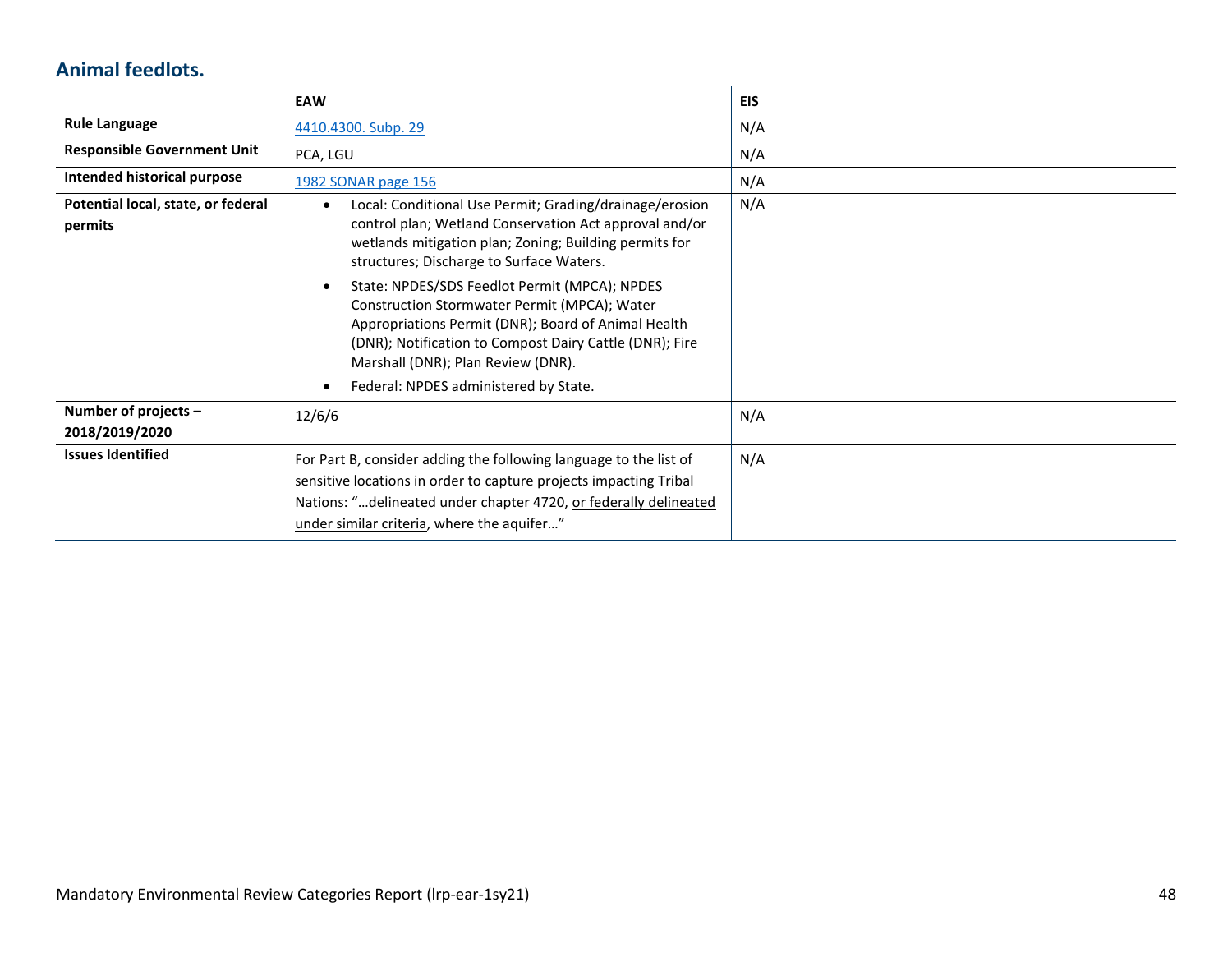#### **Natural areas.**

<span id="page-48-0"></span>

|                                               | <b>EAW</b>                                                                                                                                                                                                                                                                                                                                                                                                                                        | <b>EIS</b> |
|-----------------------------------------------|---------------------------------------------------------------------------------------------------------------------------------------------------------------------------------------------------------------------------------------------------------------------------------------------------------------------------------------------------------------------------------------------------------------------------------------------------|------------|
| <b>Rule Language</b>                          | 4410.4300. Subp. 30                                                                                                                                                                                                                                                                                                                                                                                                                               | N/A        |
| <b>Responsible Government Unit</b>            | DNR, LGU                                                                                                                                                                                                                                                                                                                                                                                                                                          | N/A        |
| Intended historical purpose                   | 1982 SONAR page 157 and 2019 SONAR page 44                                                                                                                                                                                                                                                                                                                                                                                                        | N/A        |
| Potential local, state, or federal<br>permits | Local: Comprehensive plan amend if community has a<br>$\bullet$<br>plan; Zoning; Subdivision/platting approval; Conditional<br>Use Permit; Site plan approval; Grading/drainage/erosion<br>control plan; Wetland Conservation Act approval and/or<br>wetlands mitigation plan; Road access permit on local<br>road; Building permits for structures.<br>State: Master plan per M.S. 86A.09.<br>Federal: National park or forest management plans. | N/A        |
| Number of projects -<br>2018/2019/2020        | 0/0/1                                                                                                                                                                                                                                                                                                                                                                                                                                             | N/A        |
| <b>Issues Identified</b>                      | The project type, criteria, and threshold still relevant. No changes<br>are recommended.                                                                                                                                                                                                                                                                                                                                                          | N/A        |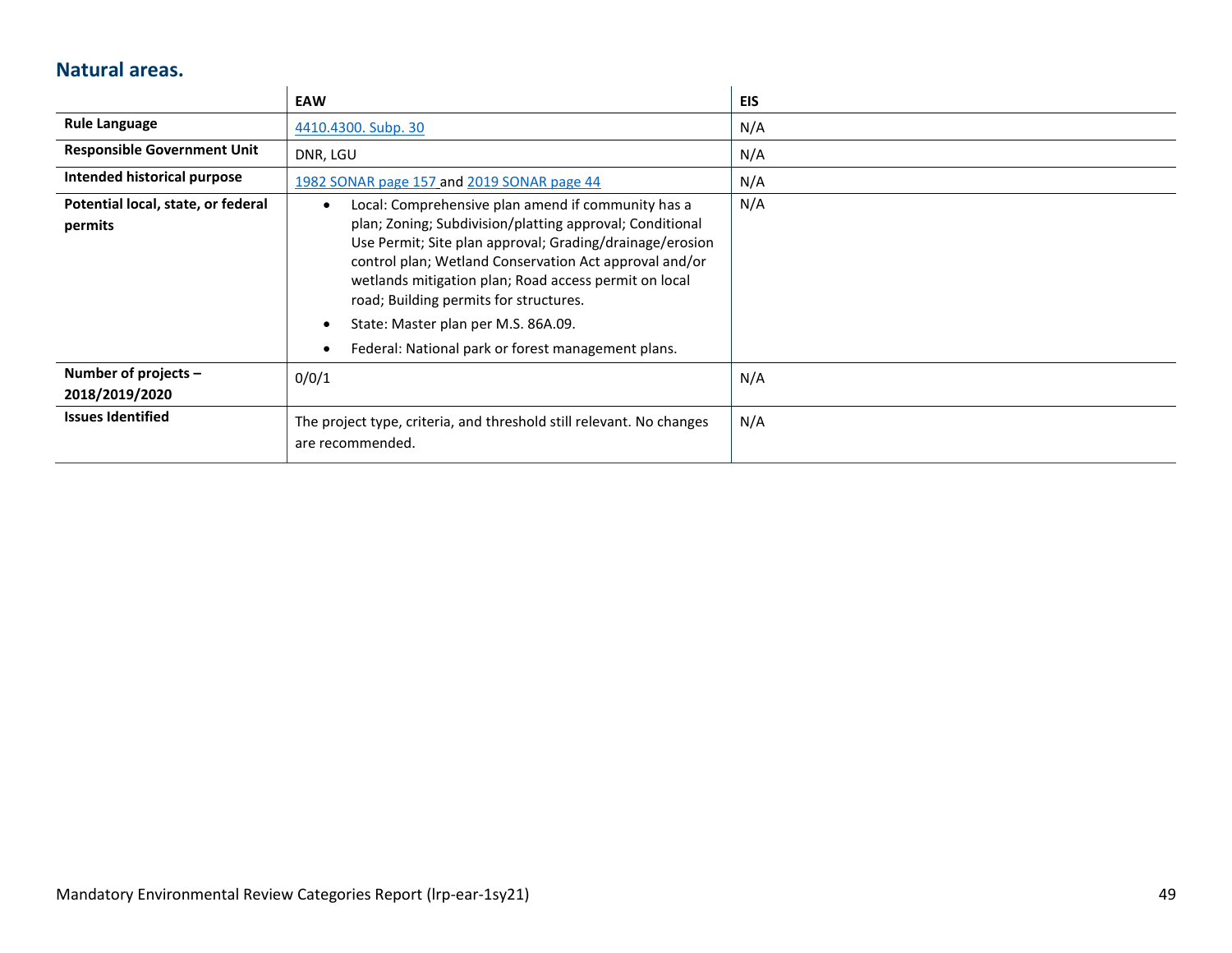# **Historical places.**

<span id="page-49-0"></span>

|                                    | <b>EAW</b>                                                           | <b>EIS</b> |
|------------------------------------|----------------------------------------------------------------------|------------|
| <b>Rule Language</b>               | 4410.4300. Subp. 31                                                  | N/A        |
| <b>Responsible Government Unit</b> | LGU, State RGU                                                       | N/A        |
| Intended historical purpose        | 1982 SONAR page 157, 1997 SONAR page 21, and 2005 SONAR              | N/A        |
|                                    | page 39                                                              |            |
| Potential local, state, or federal | Local: Demolition permit (building permit); Zoning.                  | N/A        |
| permits                            | State: Environmental Site Assessments (if state funding is           |            |
|                                    | provided).                                                           |            |
| Number of projects -               | 2/2/0                                                                | N/A        |
| 2018/2019/2020                     |                                                                      |            |
| <b>Issues Identified</b>           | Recommend modifying this category to exclude EAW requirements        | N/A        |
|                                    | for projects that are subject to consultation between state agencies |            |
|                                    | and the State Historic Preservation Office (SHPO) under Minnesota    |            |
|                                    | Statutes Chapter 138, where no other governmental actions are        |            |
|                                    | identified.                                                          |            |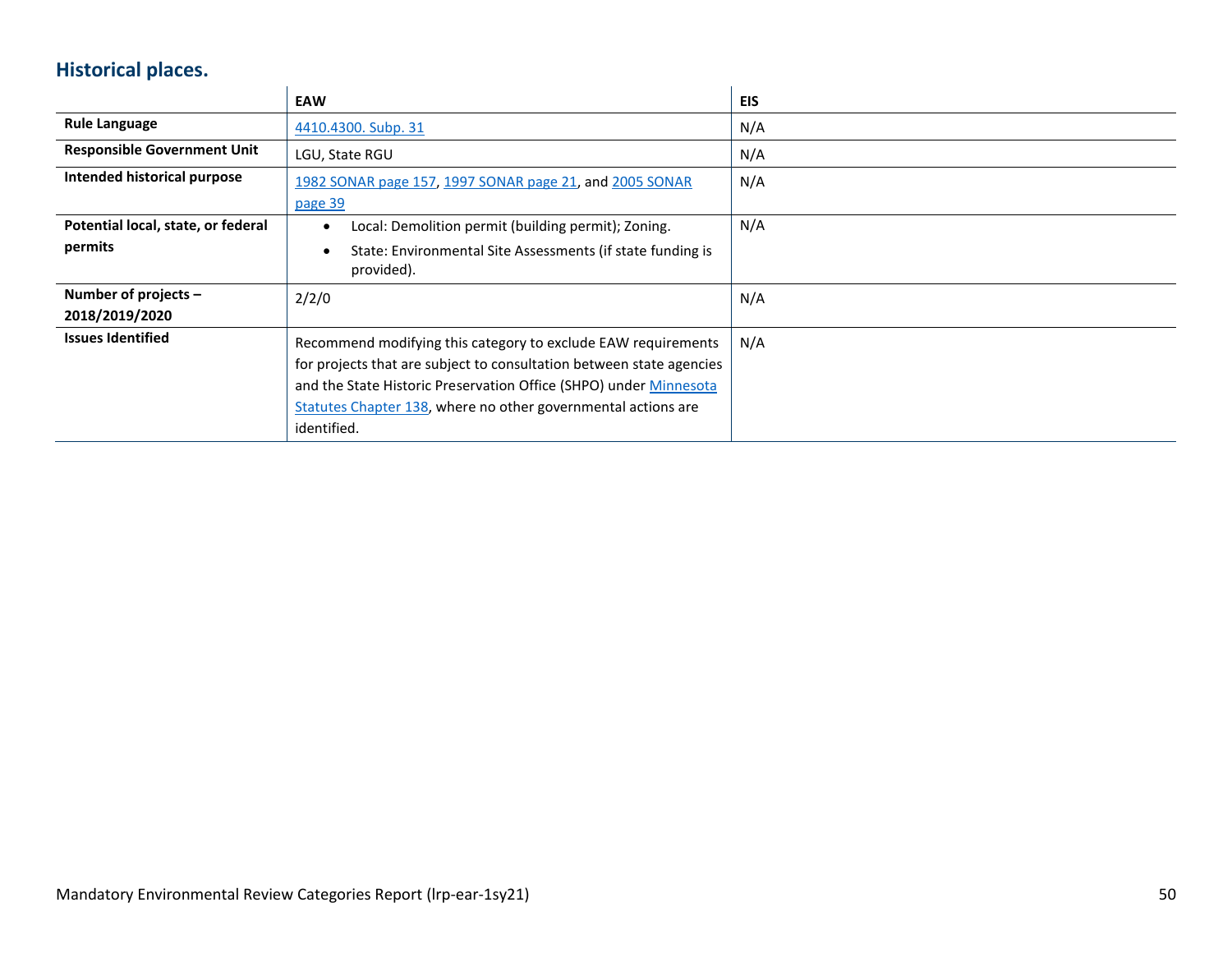# **Mixed residential and industrial-commercial projects.**

<span id="page-50-0"></span>

|                                               | <b>EAW</b>                                                                                                                                                                                                                                                                                                                                                                                                | <b>EIS</b>                                                                                                                                                                                                                                                                                                                                                                                                |
|-----------------------------------------------|-----------------------------------------------------------------------------------------------------------------------------------------------------------------------------------------------------------------------------------------------------------------------------------------------------------------------------------------------------------------------------------------------------------|-----------------------------------------------------------------------------------------------------------------------------------------------------------------------------------------------------------------------------------------------------------------------------------------------------------------------------------------------------------------------------------------------------------|
| <b>Rule Language</b>                          | 4410.4300. Subp. 32                                                                                                                                                                                                                                                                                                                                                                                       | 4410.4400. Subp. 21                                                                                                                                                                                                                                                                                                                                                                                       |
| <b>Responsible Government Unit</b>            | LGU                                                                                                                                                                                                                                                                                                                                                                                                       | None specified                                                                                                                                                                                                                                                                                                                                                                                            |
| Intended historical purpose                   | 1988 SONAR pages 55 and 66                                                                                                                                                                                                                                                                                                                                                                                | 1988 SONAR pages 55 and 66                                                                                                                                                                                                                                                                                                                                                                                |
| Potential local, state, or federal<br>permits | Local: Comprehensive plan amend if the community has a<br>plan; Zoning; Subdivision/platting approval; Conditional<br>Use Permit or Planned Unit Development Permit; Site plan<br>approval; Wetland Conservation Act approval and/or<br>wetlands mitigation plan; Building permits for structures.<br>State: Driveway permit (MnDOT) if state highway.<br>Federal: Clean Water Act 404 permit (wetlands). | Local: Comprehensive plan amend if the community has a<br>plan; Zoning; Subdivision/platting approval; Conditional<br>Use Permit or Planned Unit Development Permit; Site plan<br>approval; Wetland Conservation Act approval and/or<br>wetlands mitigation plan; Building permits for structures.<br>State: Driveway permit (MnDOT) if state highway.<br>Federal: Clean Water Act 404 permit (wetlands). |
| Number of projects -<br>2018/2019/2020        | 5/4/7                                                                                                                                                                                                                                                                                                                                                                                                     | 0/0/0                                                                                                                                                                                                                                                                                                                                                                                                     |
| <b>Issues Identified</b>                      | EQB staff support issues identified from LGUs that the criteria and<br>threshold for these categories be modified, to provide greater<br>clarity in determining if ER is required for a proposed project.<br>Consider possible change in thresholds.                                                                                                                                                      | EQB staff support issues identified from LGUs that the criteria and<br>threshold for these categories be modified, to provide greater<br>clarity in determining if ER is required for a proposed project.<br>Consider possible change in thresholds.                                                                                                                                                      |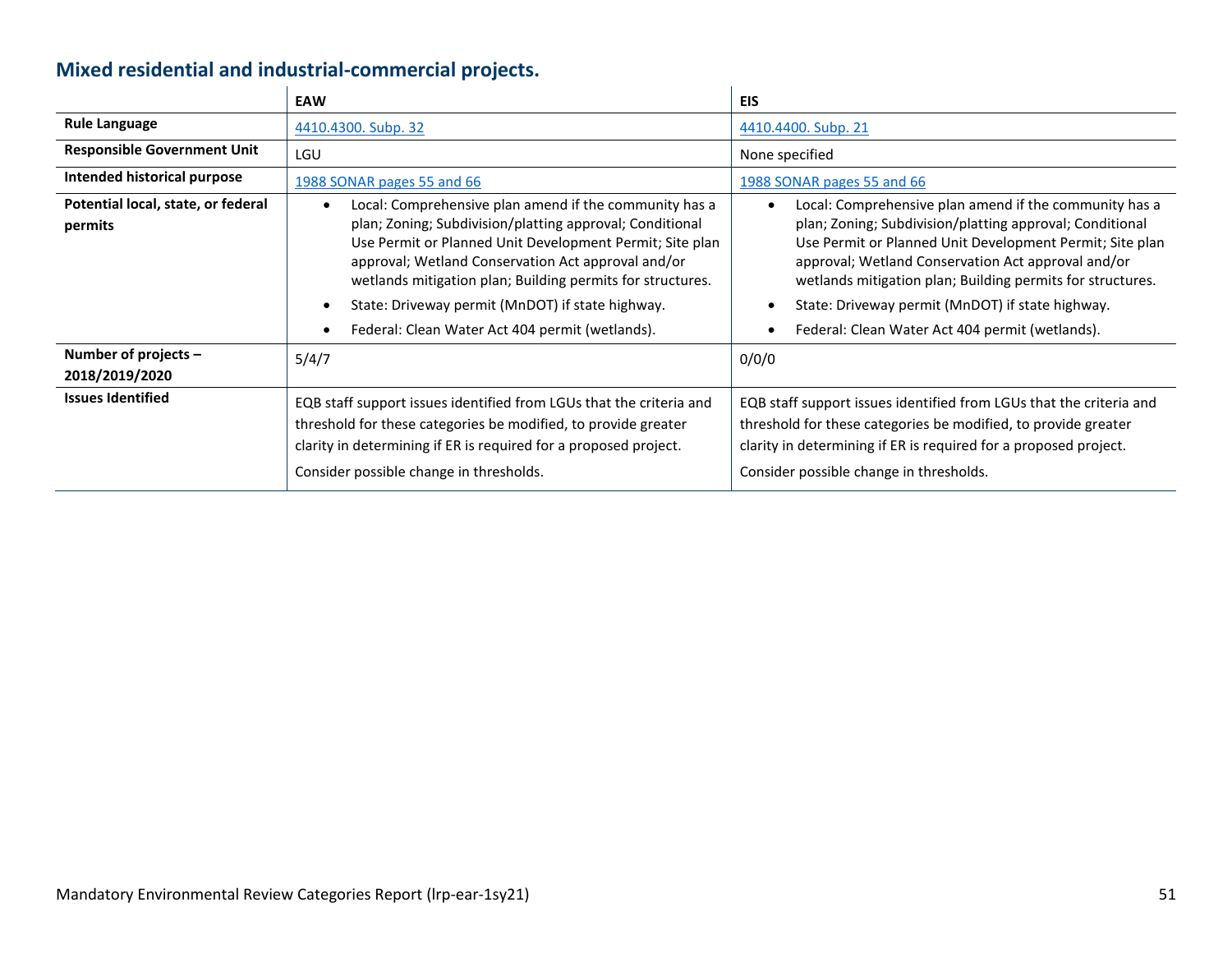#### **Communications towers.**

<span id="page-51-0"></span>

|                                               | <b>EAW</b>                                                                                                                                                                                                                                                                                                  | <b>EIS</b> |
|-----------------------------------------------|-------------------------------------------------------------------------------------------------------------------------------------------------------------------------------------------------------------------------------------------------------------------------------------------------------------|------------|
| <b>Rule Language</b>                          | 4410.4300. Subp. 33                                                                                                                                                                                                                                                                                         | N/A        |
| <b>Responsible Government Unit</b>            | LGU                                                                                                                                                                                                                                                                                                         | N/A        |
| Intended historical purpose                   | 1988 SONAR page 56 and 1997 SONAR page 22                                                                                                                                                                                                                                                                   | N/A        |
| Potential local, state, or federal<br>permits | Local: Conditional Use Permit; Zoning permit;<br>Grading/drainage/erosion control plan; Wetland<br>Conservation Act approval and/or wetlands mitigation<br>plan; Site plan approval; Building permits for structures;<br>Road access permit local road.<br>State: Driveway permit (MnDOT) if state highway. | N/A        |
| Number of projects -<br>2018/2019/2020        | 0/0/0                                                                                                                                                                                                                                                                                                       | N/A        |
| <b>Issues Identified</b>                      | The project type, criteria, and threshold still relevant. No changes<br>are recommended.                                                                                                                                                                                                                    | N/A        |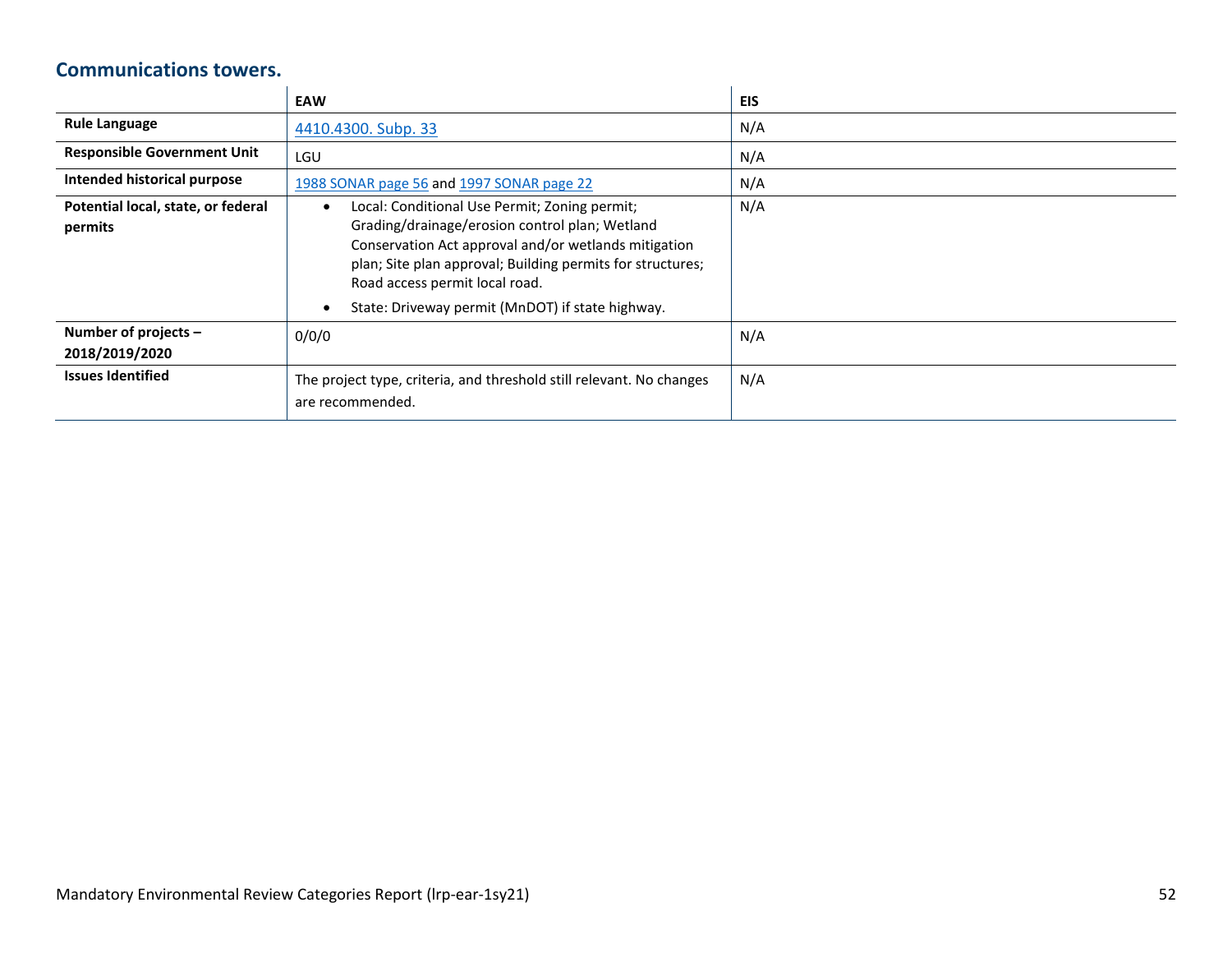# **Sports or entertainment facilities.**

<span id="page-52-0"></span>

|                                               | <b>EAW</b>                                                                                                                                                                                                                                                                                   | EIS                                                                                                                                                                                                                                                                                          |
|-----------------------------------------------|----------------------------------------------------------------------------------------------------------------------------------------------------------------------------------------------------------------------------------------------------------------------------------------------|----------------------------------------------------------------------------------------------------------------------------------------------------------------------------------------------------------------------------------------------------------------------------------------------|
| <b>Rule Language</b>                          | 4410.4300. Subp. 34                                                                                                                                                                                                                                                                          | 4410.4400. Subp. 22                                                                                                                                                                                                                                                                          |
| <b>Responsible Government Unit</b>            | LGU                                                                                                                                                                                                                                                                                          | LGU                                                                                                                                                                                                                                                                                          |
| Intended historical purpose                   | 1988 SONAR page 57                                                                                                                                                                                                                                                                           | 1988 SONAR page 66                                                                                                                                                                                                                                                                           |
| Potential local, state, or federal<br>permits | Local: Comprehensive plan amend if community has a<br>plan; Rezoning if the community has zoning;<br>Subdivision/platting approval; Conditional Use Permit; Site<br>plan approval; Building permits for structures.<br>State: NPDES; Highway improvements.<br>Federal: Highway improvements. | Local: Comprehensive plan amend if community has a<br>plan; Rezoning if the community has zoning;<br>Subdivision/platting approval; Conditional Use Permit; Site<br>plan approval; Building permits for structures.<br>State: NPDES, highway improvements.<br>Federal: Highway improvements. |
| Number of projects -<br>2018/2019/2020        | 0/0/0                                                                                                                                                                                                                                                                                        | 0/0/0                                                                                                                                                                                                                                                                                        |
| <b>Issues Identified</b>                      | The project type, criteria, and threshold still relevant. No changes<br>are recommended.                                                                                                                                                                                                     | The project type, criteria, and threshold still relevant. No changes<br>are recommended.                                                                                                                                                                                                     |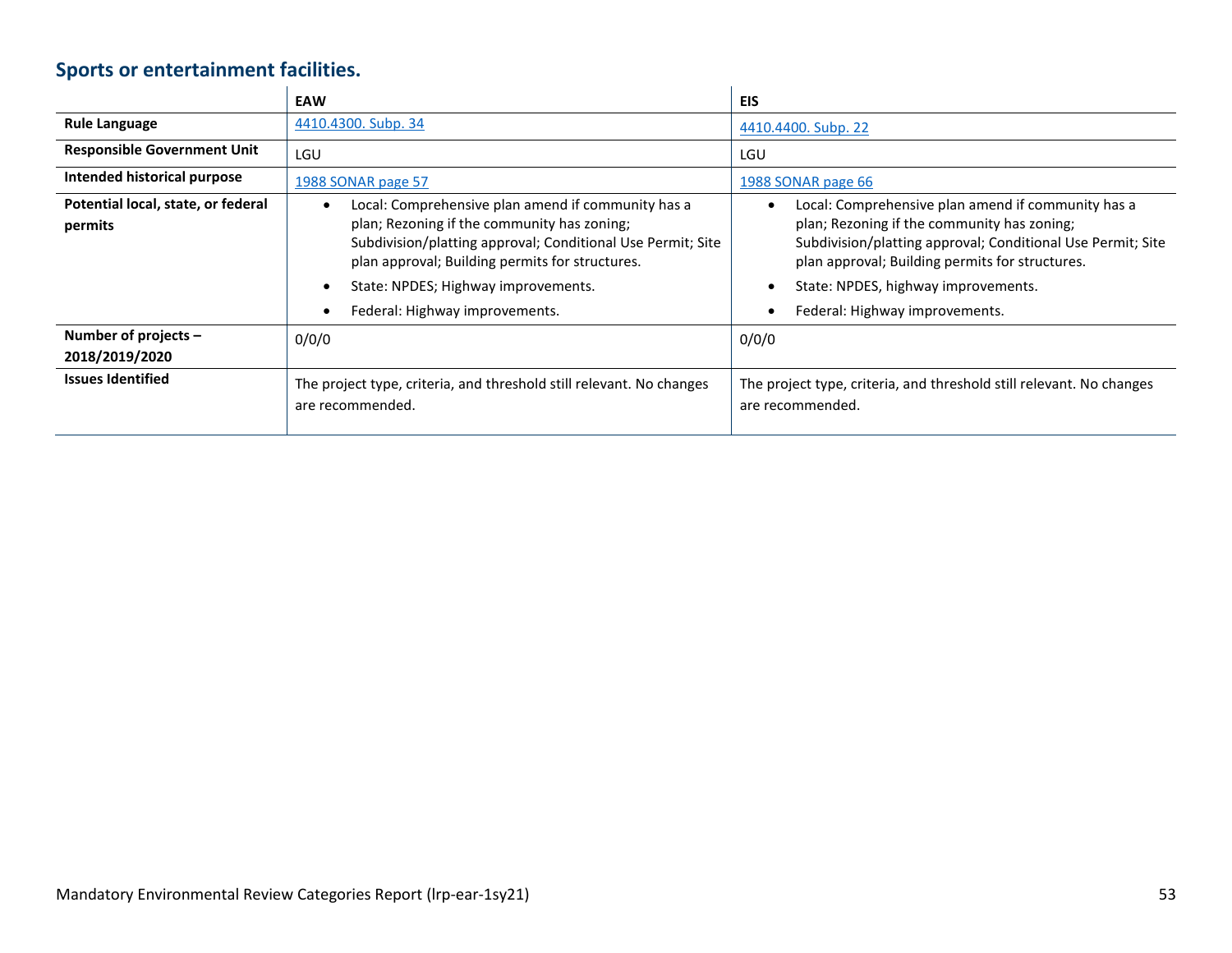# **Release of genetically engineered organisms.**

<span id="page-53-0"></span>

|                                               | <b>EAW</b>                                                                                                                                                                                                                                                                                                                                                                                                                                                                                                                                                                                                                                                              | <b>EIS</b> |
|-----------------------------------------------|-------------------------------------------------------------------------------------------------------------------------------------------------------------------------------------------------------------------------------------------------------------------------------------------------------------------------------------------------------------------------------------------------------------------------------------------------------------------------------------------------------------------------------------------------------------------------------------------------------------------------------------------------------------------------|------------|
| <b>Rule Language</b>                          | 4410.4300. Subp. 35                                                                                                                                                                                                                                                                                                                                                                                                                                                                                                                                                                                                                                                     | N/A        |
| <b>Responsible Government Unit</b>            | EQB, State RGU                                                                                                                                                                                                                                                                                                                                                                                                                                                                                                                                                                                                                                                          | N/A        |
| Intended historical purpose                   | 1991 SONAR page 23                                                                                                                                                                                                                                                                                                                                                                                                                                                                                                                                                                                                                                                      | N/A        |
| Potential local, state, or federal<br>permits | State: The EQB issues a release permit unless the Board<br>$\bullet$<br>has authorized an agency with a significant environmental<br>permit. The EQB determined that the MDA had a<br>significant environmental permit for agriculturally-related<br>GEOs, and the MDA adopted rules in 1994 (Minn. Rules<br>Ch. 1558). To date, all releases of GEOs have been<br>agriculturally-related. The potential exists, however, for<br>non-agriculturally-related GEOs (e.g., genetically-<br>engineered fish).<br>Federal: The USDA has jurisdiction over agriculturally-<br>related GEOs. The MDA cooperated with the USDA in<br>regulation of agriculturally-related GEOs. | N/A        |
| Number of projects -<br>2018/2019/2020        | 0/1/0                                                                                                                                                                                                                                                                                                                                                                                                                                                                                                                                                                                                                                                                   | N/A        |
| <b>Issues Identified</b>                      | Consider adding "genetically modified organisms" to category.                                                                                                                                                                                                                                                                                                                                                                                                                                                                                                                                                                                                           | N/A        |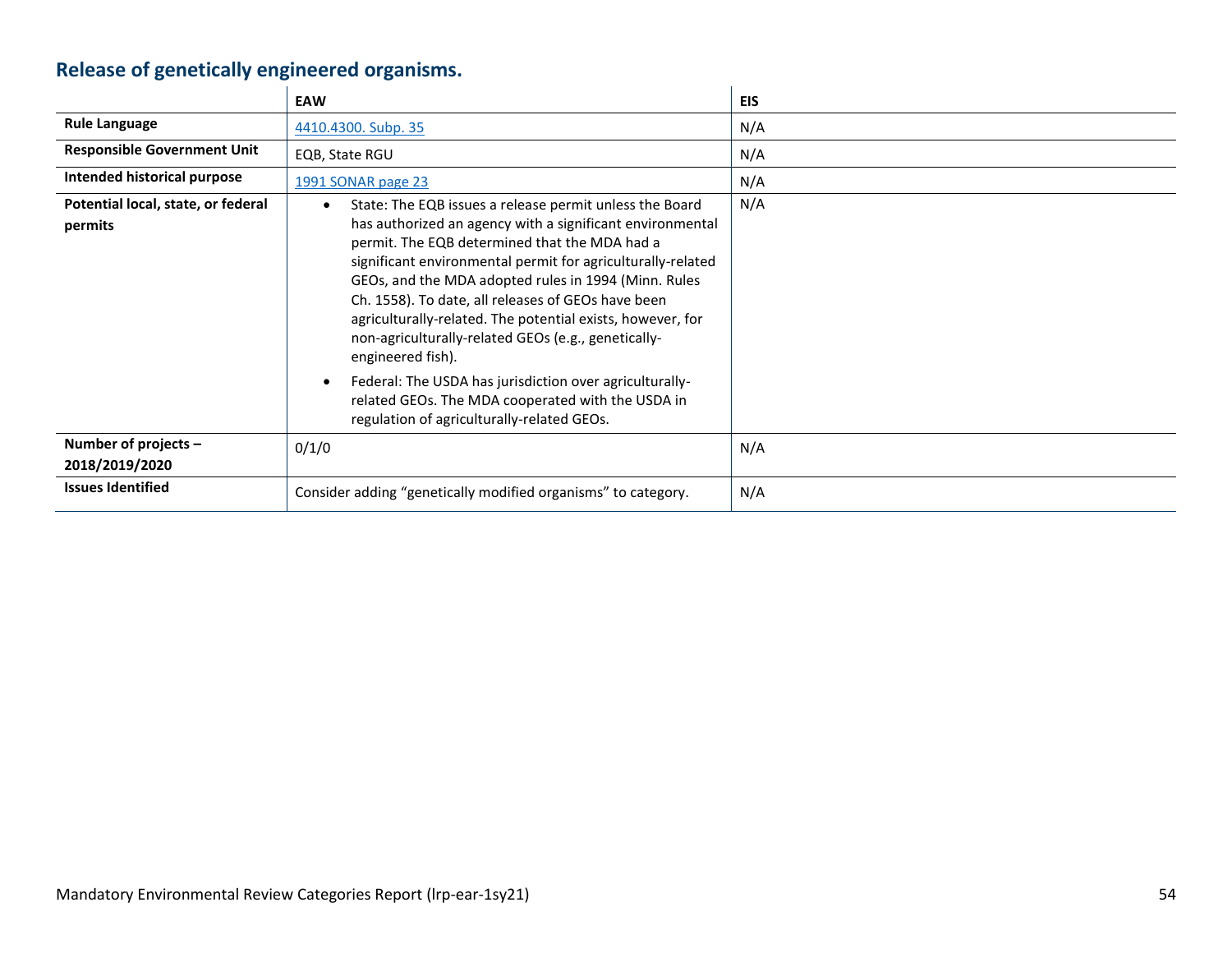# **Land use conversion, including golf-courses.**

<span id="page-54-0"></span>

|                                               | <b>EAW</b>                                                                                                                                                                                                                                                                                                                                                                                                                                                                                      | <b>EIS</b> |
|-----------------------------------------------|-------------------------------------------------------------------------------------------------------------------------------------------------------------------------------------------------------------------------------------------------------------------------------------------------------------------------------------------------------------------------------------------------------------------------------------------------------------------------------------------------|------------|
| <b>Rule Language</b>                          | 4410.4300. Subp. 36                                                                                                                                                                                                                                                                                                                                                                                                                                                                             | N/A        |
| <b>Responsible Government Unit</b>            | LGU                                                                                                                                                                                                                                                                                                                                                                                                                                                                                             | N/A        |
| Intended historical purpose                   | 1988 SONAR page 54 and 1997 SONAR page 22                                                                                                                                                                                                                                                                                                                                                                                                                                                       | N/A        |
| Potential local, state, or federal<br>permits | Local: Comprehensive plan amend if community has a<br>plan; Rezoning if the community has zoning;<br>Subdivision/platting approval; Conditional Use Permit;<br>Land use amendment; Site plan approval; Wetland<br>Conservation Act approval and/or wetlands mitigation<br>plan; Road access permit on local road; Building permits<br>for structures; Grading/drainage/erosion control plan.<br>State: Water appropriation permit; Driveway permit if<br>state hwy.<br>Federal: CWA 404 permit. | N/A        |
| Number of projects -<br>2018/2019/2020        | 1/1/0                                                                                                                                                                                                                                                                                                                                                                                                                                                                                           | N/A        |
| <b>Issues Identified</b>                      | The project type, criteria, and threshold still relevant. No changes<br>are recommended.                                                                                                                                                                                                                                                                                                                                                                                                        | N/A        |

 $\sim$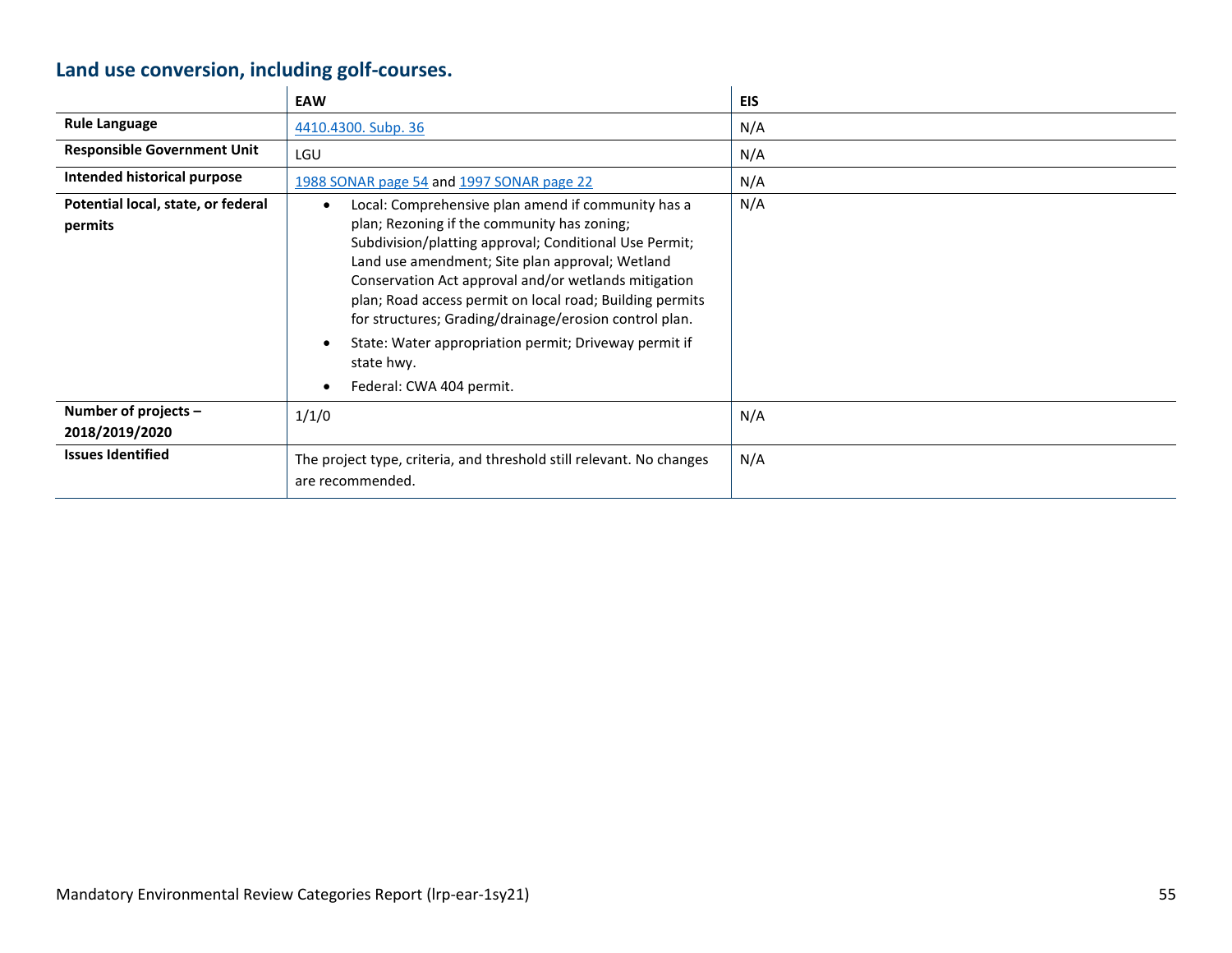### **Land use conversion in shoreland.**

<span id="page-55-0"></span>

|                                          | <b>EAW</b>                                                                                                                                                                                                                                                                                                                                                                                                                | <b>EIS</b>                                                                                                                                                                                                                                                                                                                                                                                                                |
|------------------------------------------|---------------------------------------------------------------------------------------------------------------------------------------------------------------------------------------------------------------------------------------------------------------------------------------------------------------------------------------------------------------------------------------------------------------------------|---------------------------------------------------------------------------------------------------------------------------------------------------------------------------------------------------------------------------------------------------------------------------------------------------------------------------------------------------------------------------------------------------------------------------|
| <b>Rule Language</b>                     | 4410.4300. Subp. 36a                                                                                                                                                                                                                                                                                                                                                                                                      | 4410.4400. Subp. 27                                                                                                                                                                                                                                                                                                                                                                                                       |
| <b>Responsible Government Unit</b>       | LGU                                                                                                                                                                                                                                                                                                                                                                                                                       | LGU                                                                                                                                                                                                                                                                                                                                                                                                                       |
| Intended historical purpose              | 2007 SONAR pages 55 and 55 and 2019 SONAR page 46                                                                                                                                                                                                                                                                                                                                                                         | 2007 SONAR page 50                                                                                                                                                                                                                                                                                                                                                                                                        |
|                                          | Local: Comprehensive plan amend if community has a<br>plan; Rezoning if the community has zoning;<br>Subdivision/platting approval; Conditional Use Permit; Site<br>plan approval; Grading/drainage/erosion control plan;<br>Shoreland permit; Floodplain permit/approval; Wetland<br>Conservation Act approval and/or wetlands mitigation<br>plan; Road access permit on local road; Building permits<br>for structures. | Local: Comprehensive plan amend if community has a<br>plan; Rezoning if the community has zoning;<br>Subdivision/platting approval; Conditional Use Permit; Site<br>plan approval; Grading/drainage/erosion control plan;<br>Shoreland permit; Floodplain permit/approval; Wetland<br>Conservation Act approval and/or wetlands mitigation<br>plan; Road access permit on local road; Building permits<br>for structures. |
| Potential local, state, or federal       | State: Water appropriation permit; Driveway permit<br>(MnDOT) if state highway; Permit to mine (Reclamation<br>permit); Clean Water Act 401 certification.                                                                                                                                                                                                                                                                | State: Water appropriation permit; Driveway permit<br>(MnDOT) if state highway; Permit to mine (Reclamation<br>permit); Clean Water Act 401 certification.                                                                                                                                                                                                                                                                |
| permits                                  | Federal: Clean Water Act 404 permit (wetlands).                                                                                                                                                                                                                                                                                                                                                                           | Federal: Clean Water Act 404 permit (wetlands).                                                                                                                                                                                                                                                                                                                                                                           |
| Number of projects $-$<br>2018/2019/2020 | 0/1/3                                                                                                                                                                                                                                                                                                                                                                                                                     | 0/0/0                                                                                                                                                                                                                                                                                                                                                                                                                     |
| <b>Issues Identified</b>                 | Clarification in the shoreline development section could help<br>determine when or if a subdivision might require an EAW.                                                                                                                                                                                                                                                                                                 | The project type, criteria and threshold still relevant. No changes<br>are recommended.                                                                                                                                                                                                                                                                                                                                   |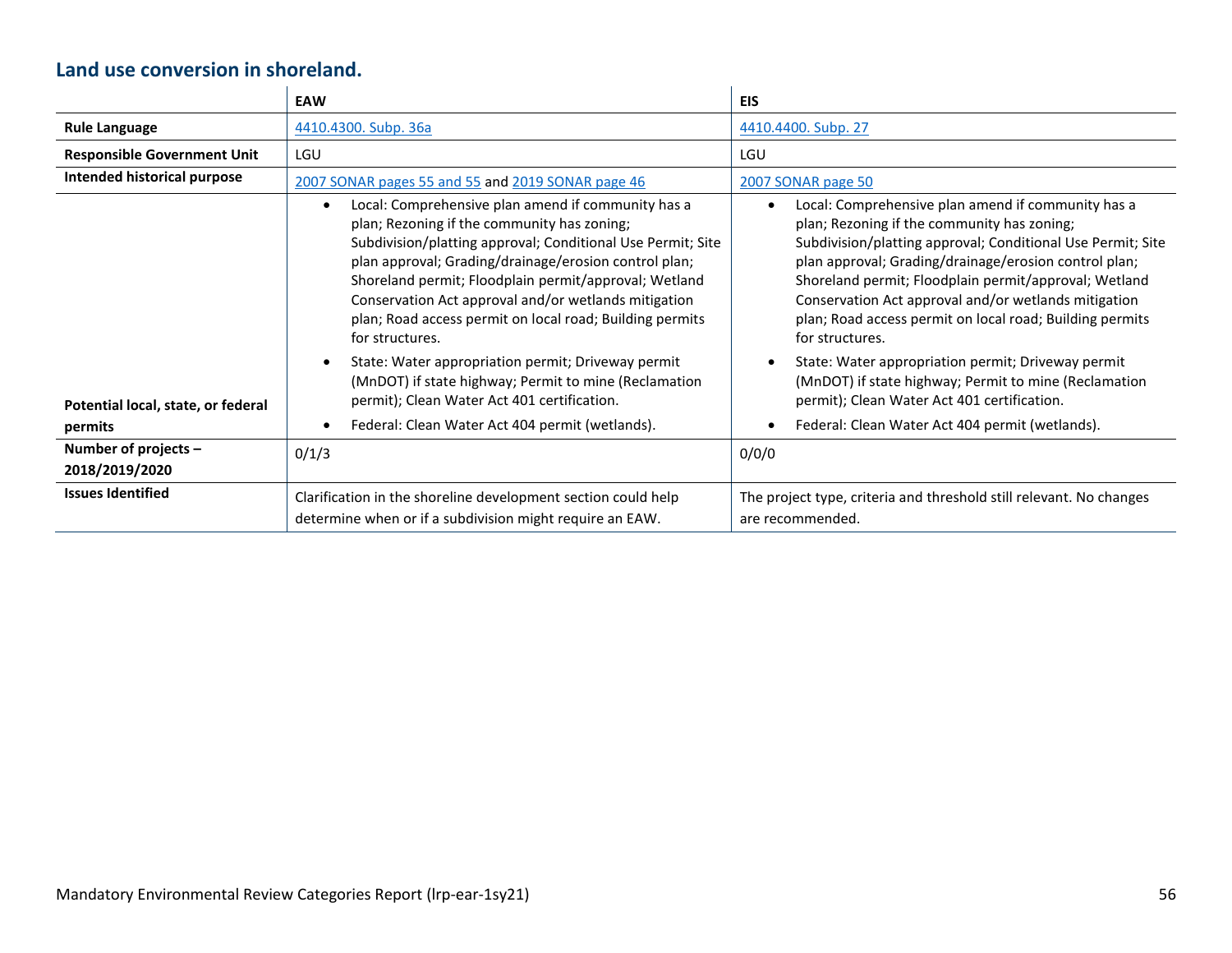### **Recreational trails.**

<span id="page-56-0"></span>

|                                               | <b>EAW</b>                                                                                                                                                                                                                                                                                                                                                                                                                                                                                                                                                                                                                                                                                                                                                                                                  | <b>EIS</b> |
|-----------------------------------------------|-------------------------------------------------------------------------------------------------------------------------------------------------------------------------------------------------------------------------------------------------------------------------------------------------------------------------------------------------------------------------------------------------------------------------------------------------------------------------------------------------------------------------------------------------------------------------------------------------------------------------------------------------------------------------------------------------------------------------------------------------------------------------------------------------------------|------------|
| <b>Rule Language</b>                          | 4410.4300. Subp. 37                                                                                                                                                                                                                                                                                                                                                                                                                                                                                                                                                                                                                                                                                                                                                                                         | N/A        |
| <b>Responsible Government Unit</b>            | DNR, LGU                                                                                                                                                                                                                                                                                                                                                                                                                                                                                                                                                                                                                                                                                                                                                                                                    | N/A        |
| Intended historical purpose                   | 2004 SONAR page 4 and 2019 SONAR page 47                                                                                                                                                                                                                                                                                                                                                                                                                                                                                                                                                                                                                                                                                                                                                                    | N/A        |
|                                               | Local: Permission to cross land; Land alteration permit;<br>$\bullet$<br>Site permit application; Roadway utility permit; Wetland<br>Conservation Act approval and/or wetlands mitigation<br>plan; Approval for bridges lease amendment; Land use<br>zoning approval; Subdivision/platting approval;<br>Conditional Use Permit; Grading/drainage/erosion control<br>plan; Road access permit on local road.<br>State: Construction stormwater general permit; 401<br>certification Section 4(f) evaluation; 401 certification;<br>State trail plan amendment; State funding; Special use<br>permit for highway crossings; Lease agreement State<br>grant; Public water work permit; WCA mitigation plan;<br>SNA permit to cross & trail maintenance agreement;<br>Driveway permit (MnDOT) if state highway. | N/A        |
| Potential local, state, or federal<br>permits | Federal: Federal grant; Clean Water Act 404 permit; Clean<br>Water Act 401 certification.                                                                                                                                                                                                                                                                                                                                                                                                                                                                                                                                                                                                                                                                                                                   |            |
| Number of projects -<br>2018/2019/2020        | 4/4/1                                                                                                                                                                                                                                                                                                                                                                                                                                                                                                                                                                                                                                                                                                                                                                                                       | N/A        |
| <b>Issues Identified</b>                      | Warrants further examination and investigation of discrepancy<br>between paved and unpaved trails threshold, as well as how<br>category applies to trails in Twin Cities Metropolitan Area.                                                                                                                                                                                                                                                                                                                                                                                                                                                                                                                                                                                                                 | N/A        |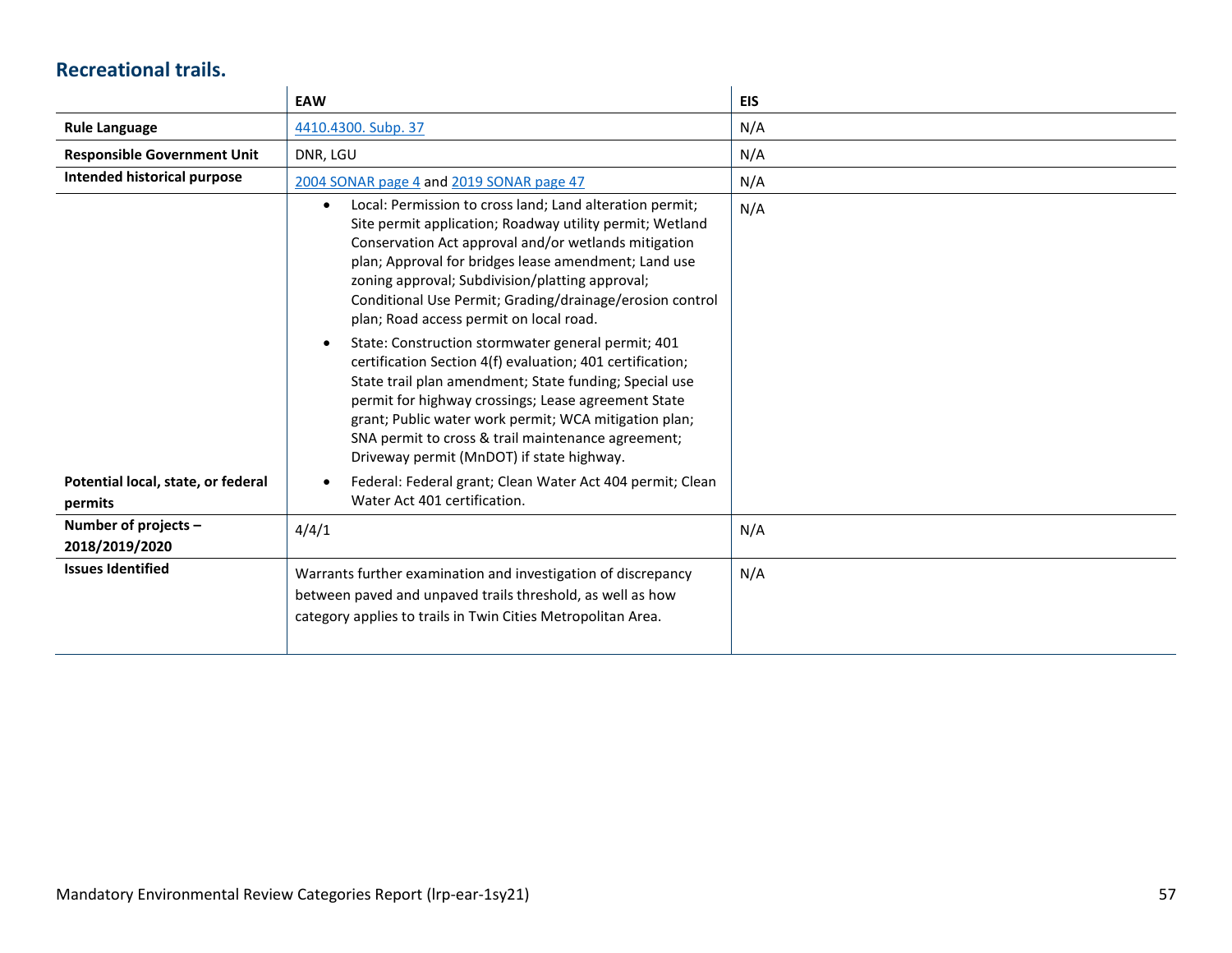#### **Water diversions.**

<span id="page-57-0"></span>

|                                               | EAW | <b>EIS</b>                                                                              |
|-----------------------------------------------|-----|-----------------------------------------------------------------------------------------|
| <b>Rule Language</b>                          | N/A | 4410.4400. Subp. 23                                                                     |
| <b>Responsible Government Unit</b>            | N/A | <b>DNR</b>                                                                              |
| Intended historical purpose                   | N/A | 1988 SONAR page 67 and 1995 SONAR page 14                                               |
| Potential local, state, or federal<br>permits | N/A | State: Water appropriation permit; M.S. 103G.265; M.S.<br>$\bullet$<br>103G.801         |
| Number of projects -<br>2018/2019/2020        | N/A | 0/0/0                                                                                   |
| <b>Issues Identified</b>                      | N/A | The project type, criteria and threshold still relevant. No changes<br>are recommended. |